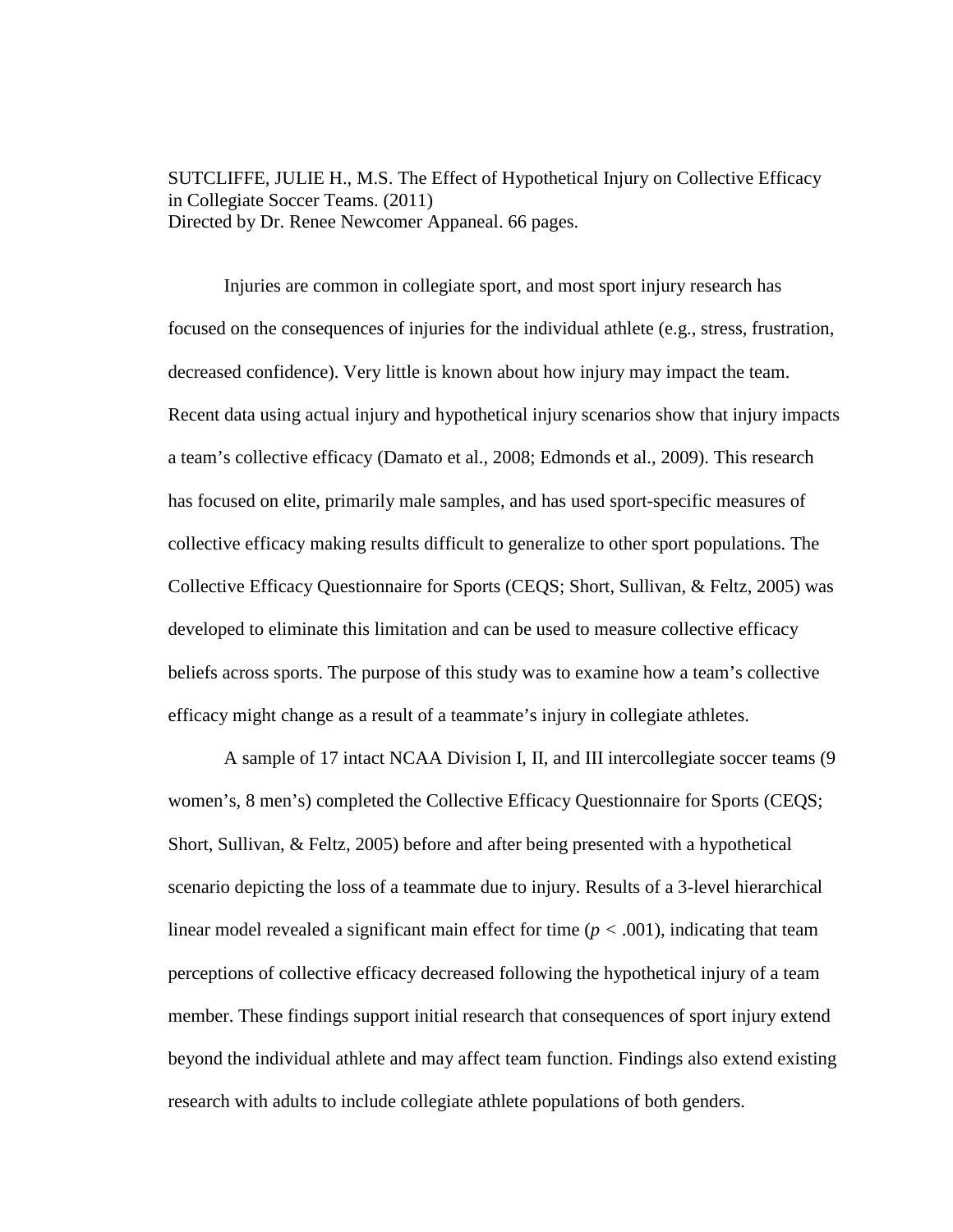Recognizing that injury can alter team efficacy suggests that athletes, coaches, and sports medicine staff may need to consider a broader psychosocial perspective of sport injury consequences.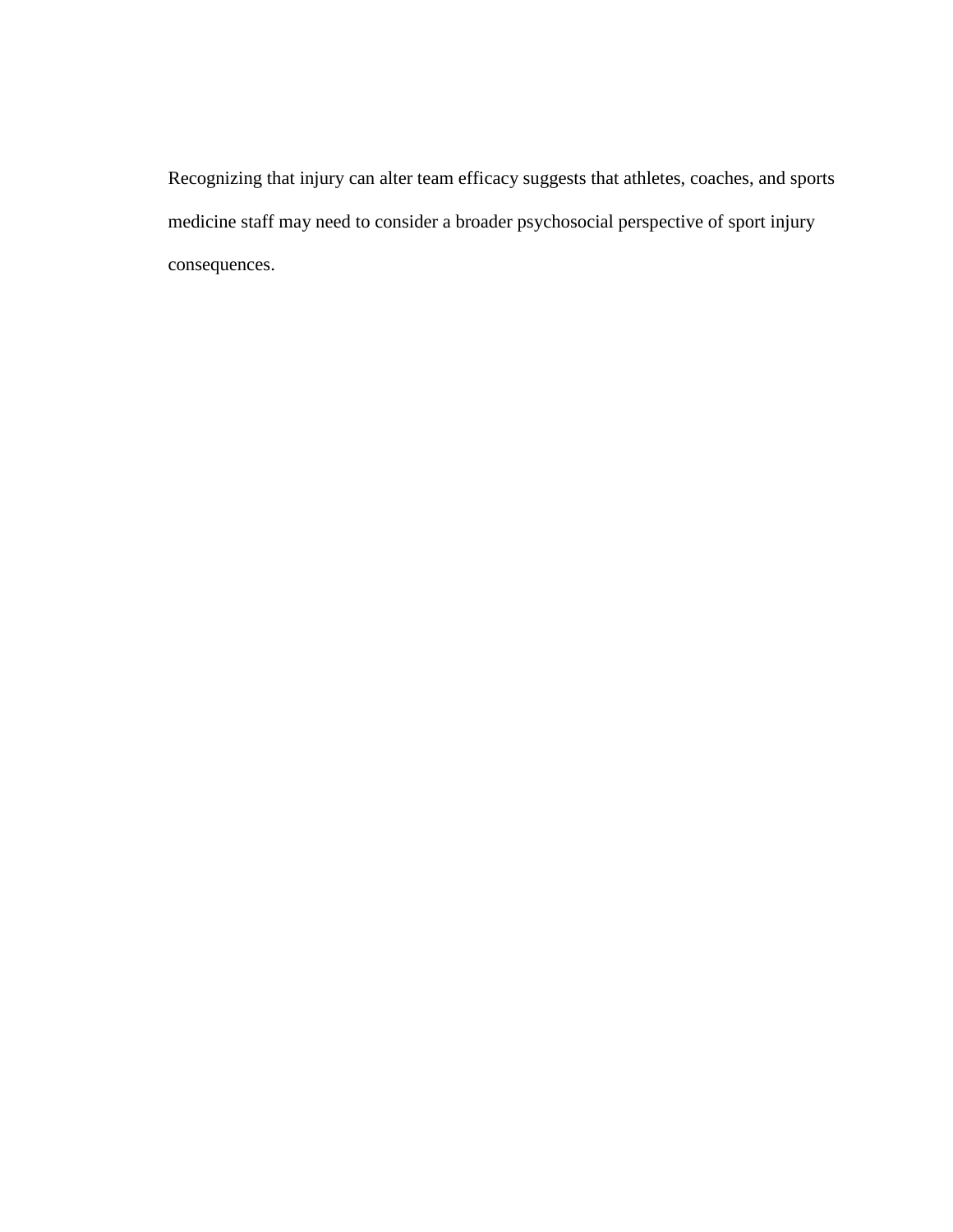# THE EFFECT OF HYPOTHETICAL INJURY ON COLLECTIVE EFFICACY IN COLLEGIATE SOCCER TEAMS

by

Julie H. Sutcliffe

A Thesis Submitted to the Faculty of The Graduate School at The University of North Carolina at Greensboro in Partial Fulfillment of the Requirements for the Degree Master of Science

> Greensboro 2011

> > Approved by

Committee Chair

\_\_\_\_\_\_\_\_\_\_\_\_\_\_\_\_\_\_\_\_\_\_\_\_\_\_\_\_\_\_\_\_\_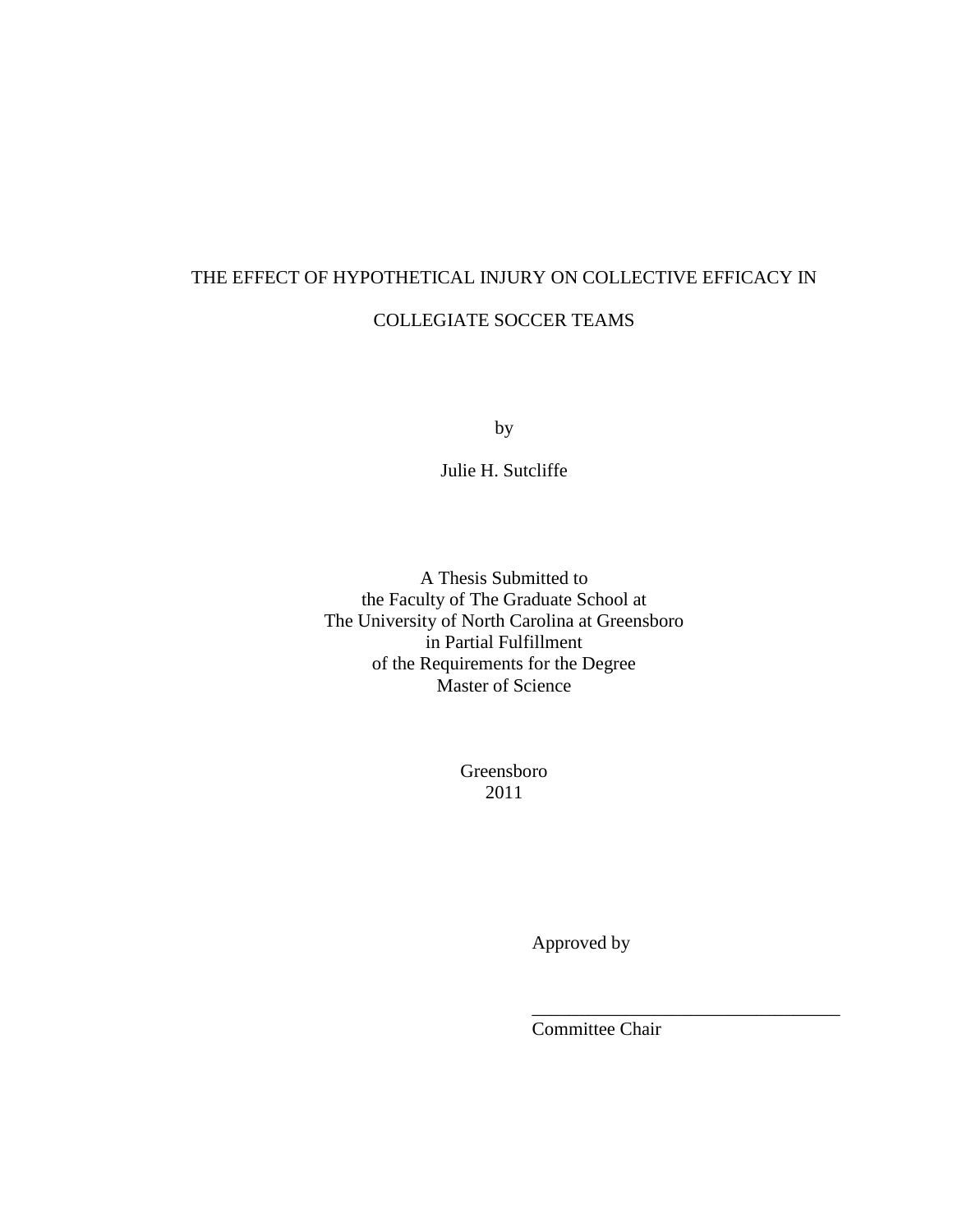To my husband Josh, for your inspiration, and encouragement throughout this long

process.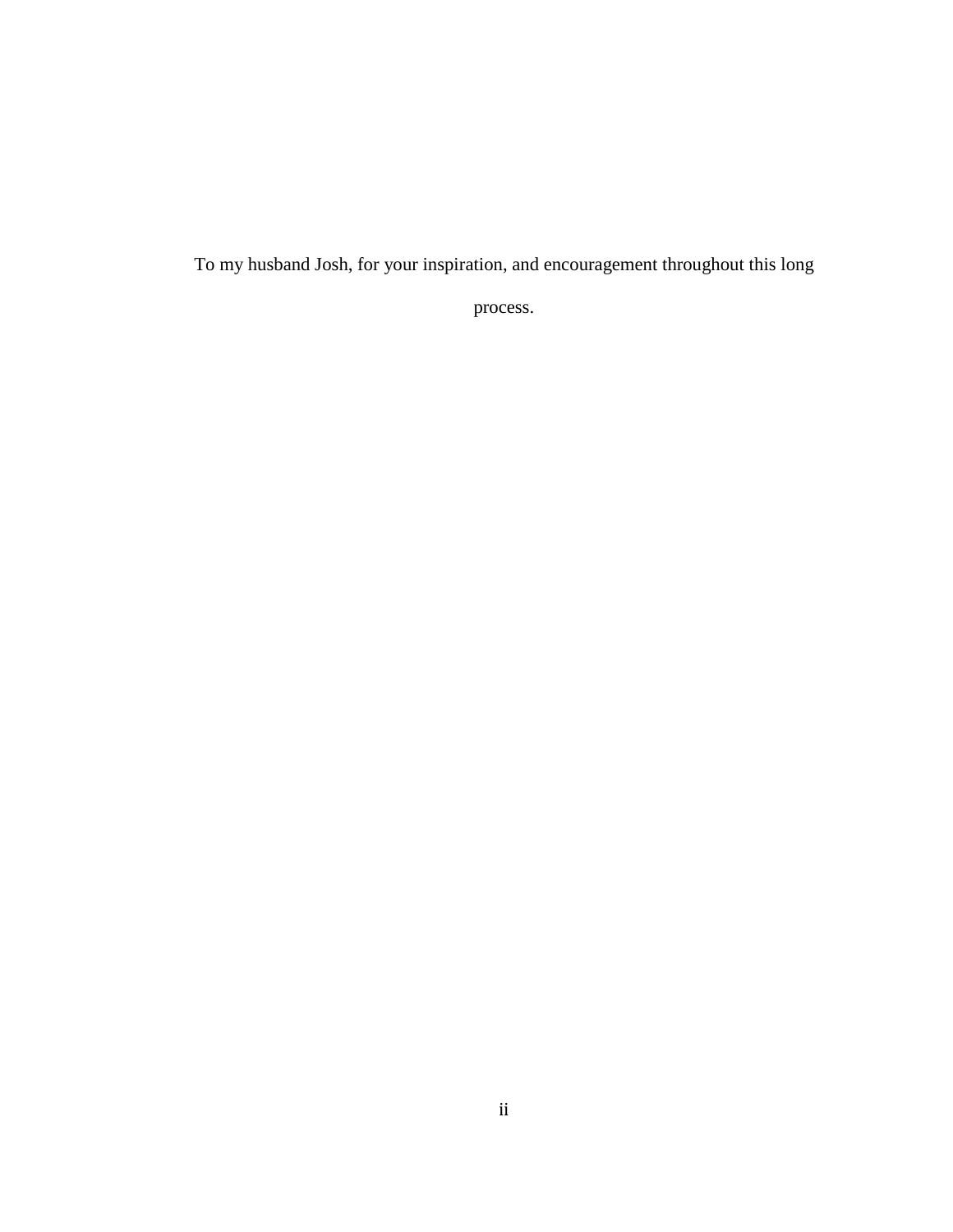## APPROVAL PAGE

This thesis has been approved by the following committee of the Faculty of The Graduate School at The University of North Carolina at Greensboro.

Committee Chair \_\_\_\_\_\_\_\_\_\_\_\_\_\_\_\_\_\_\_\_\_\_\_\_\_\_\_\_\_\_\_

Committee Members \_\_\_\_\_\_\_\_\_\_\_\_\_\_\_\_\_\_\_\_\_\_\_\_\_\_\_\_\_\_\_

\_\_\_\_\_\_\_\_\_\_\_\_\_\_\_\_\_\_\_\_\_\_\_\_\_\_\_\_\_\_\_

Date of Acceptance by Committee

\_\_\_\_\_\_\_\_\_\_\_\_\_\_\_\_\_\_\_\_\_\_\_\_\_\_\_\_

\_\_\_\_\_\_\_\_\_\_\_\_\_\_\_\_\_\_\_\_\_\_\_\_\_\_\_\_\_\_\_

Date of Final Oral Examination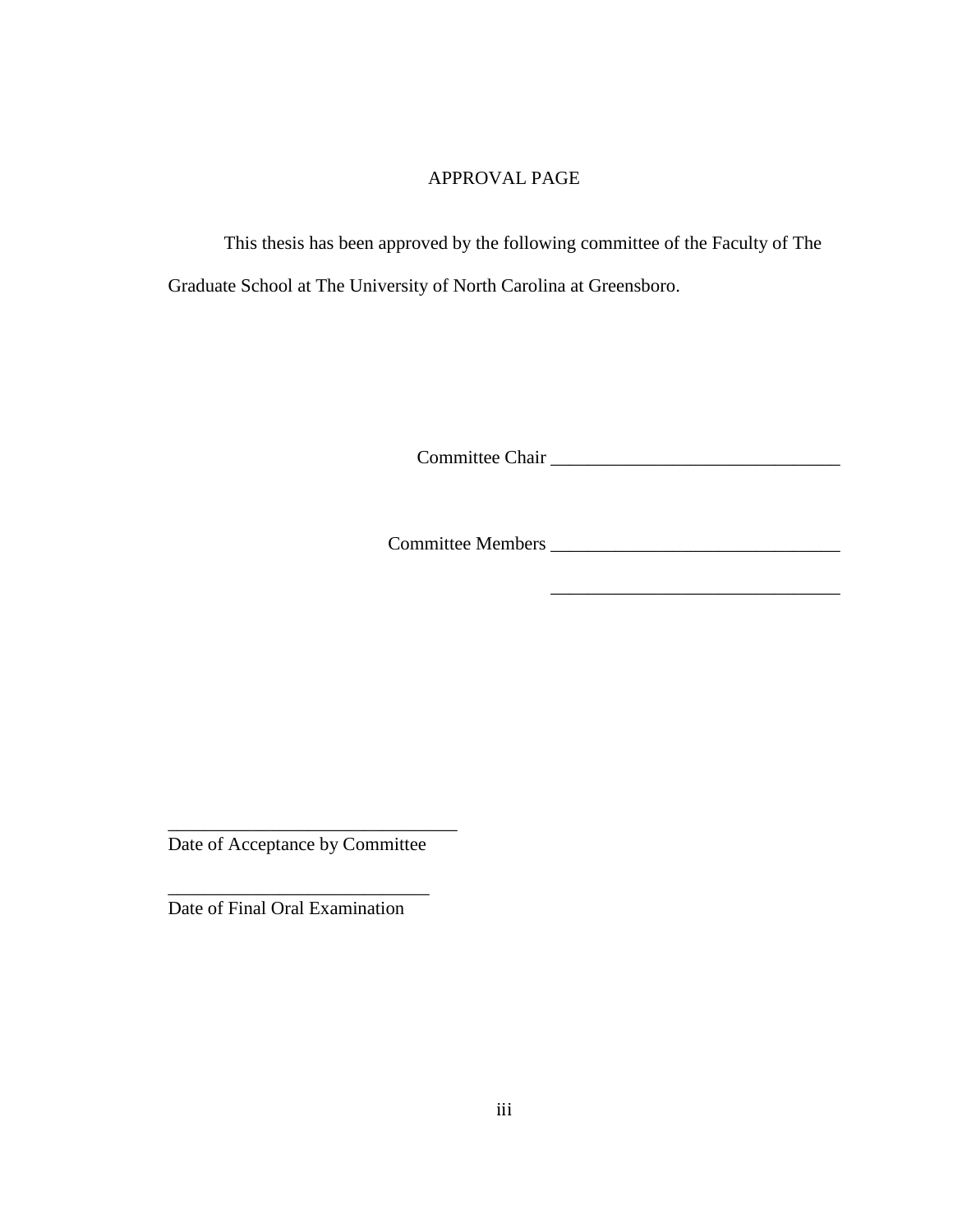#### ACKNOWLEDGEMENTS

Thanks to Dr. Renee Newcomer Appaneal for her guidance and support serving as my committee chair, to Dr. Jenifer Etnier and Dr. Diane Gill for serving on my committee,

and to Dr. Kelly Rulison for assistance with the statistical analyses.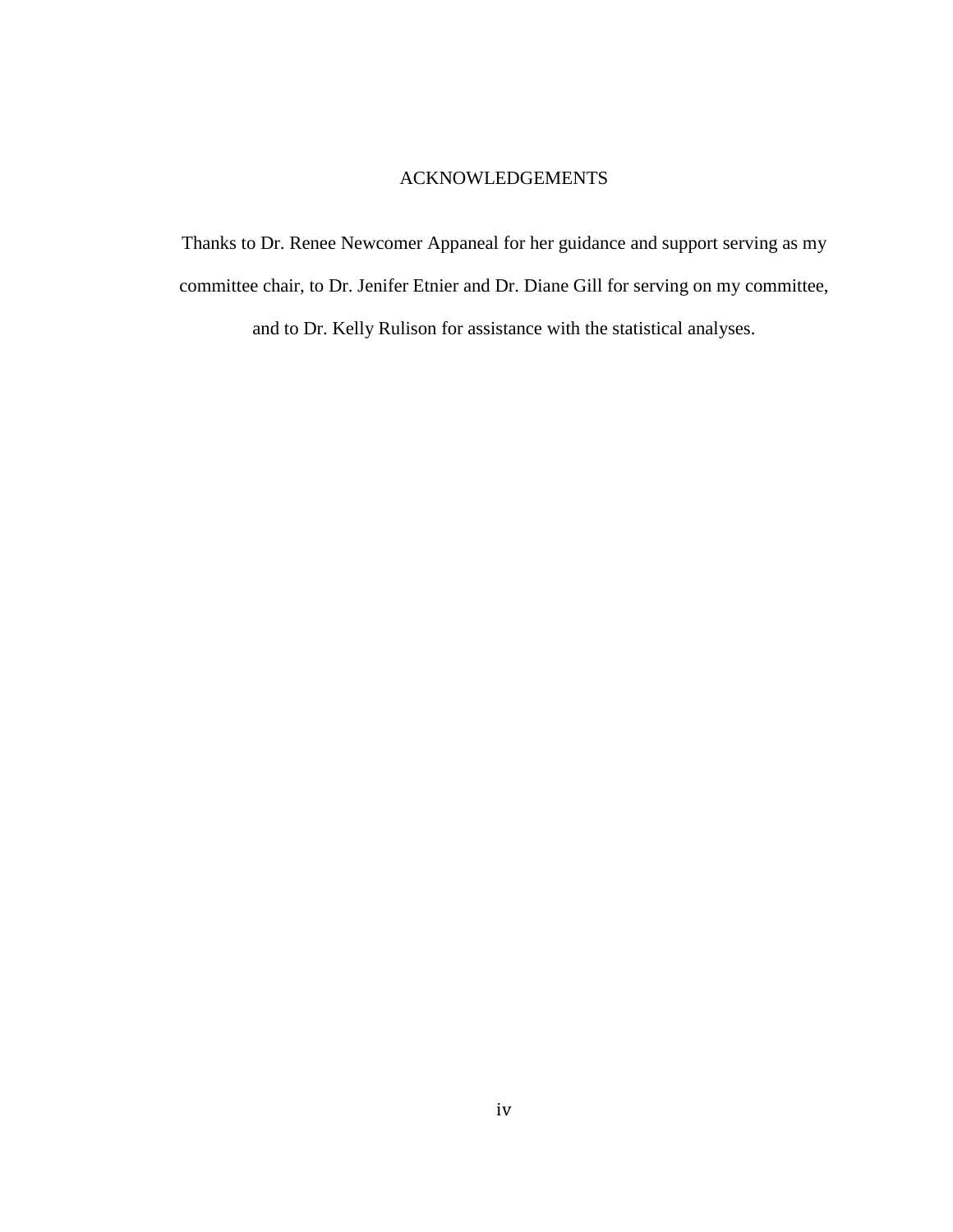# TABLE OF CONTENTS

|                                               | Page |
|-----------------------------------------------|------|
|                                               |      |
| <b>CHAPTER</b>                                |      |
|                                               |      |
|                                               |      |
|                                               |      |
|                                               |      |
|                                               |      |
|                                               |      |
|                                               |      |
| APPENDIX B: COLLECTIVE EFFICACY QUESTIONNAIRE |      |
|                                               |      |
|                                               |      |
|                                               |      |
|                                               |      |
| APPENDIX G: INSTRUCTIONS FOR QUESTIONNAIRE    |      |
|                                               |      |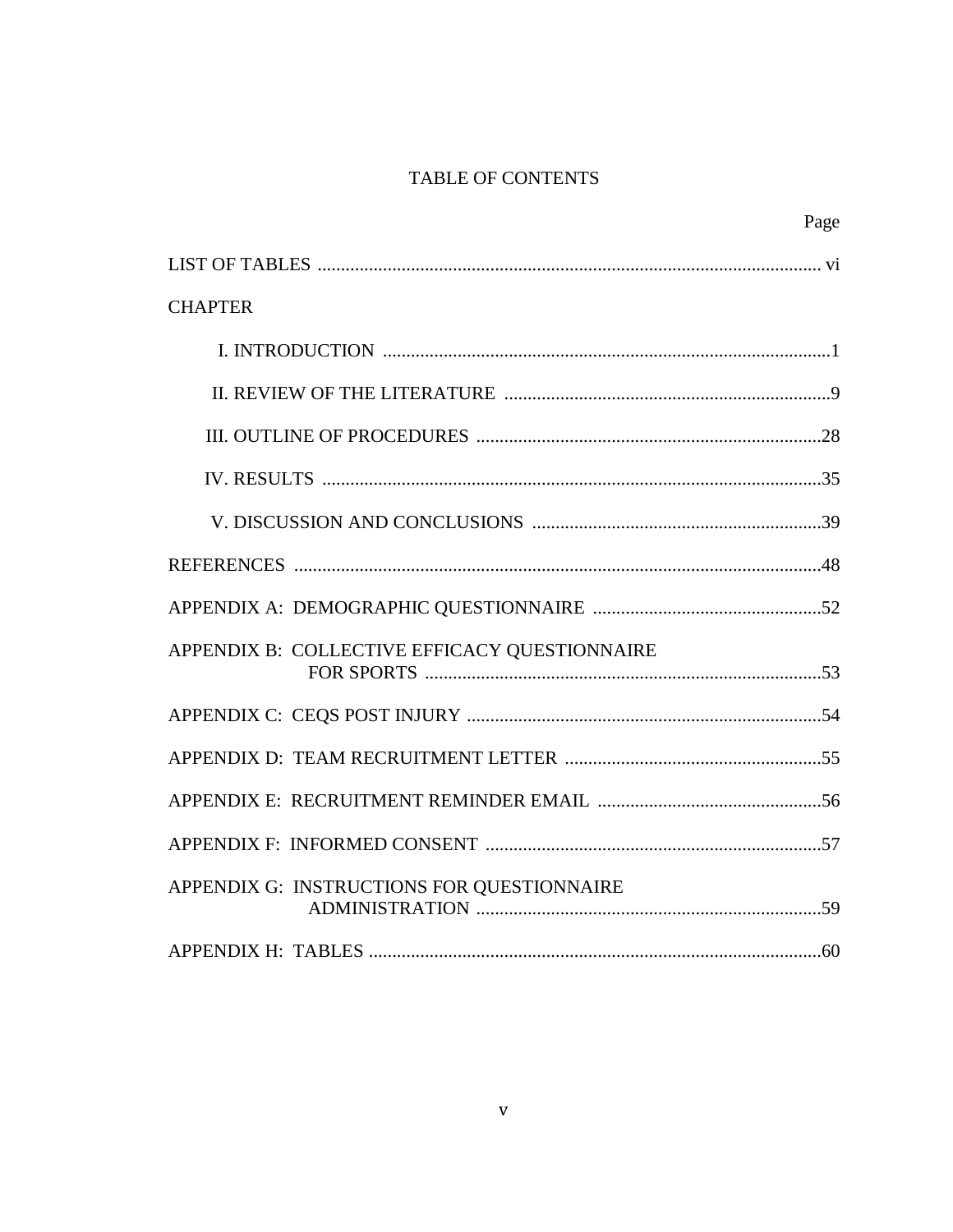# LIST OF TABLES

Page

| Table 5. Pre Injury (Time 1) Correlations Between  |
|----------------------------------------------------|
| Table 6. Post Injury (Time 2) Correlations Between |
| Table 7. Correlations Between Pre- and Post-Injury |
| Table 8. Fixed Effects Estimates for Models of the |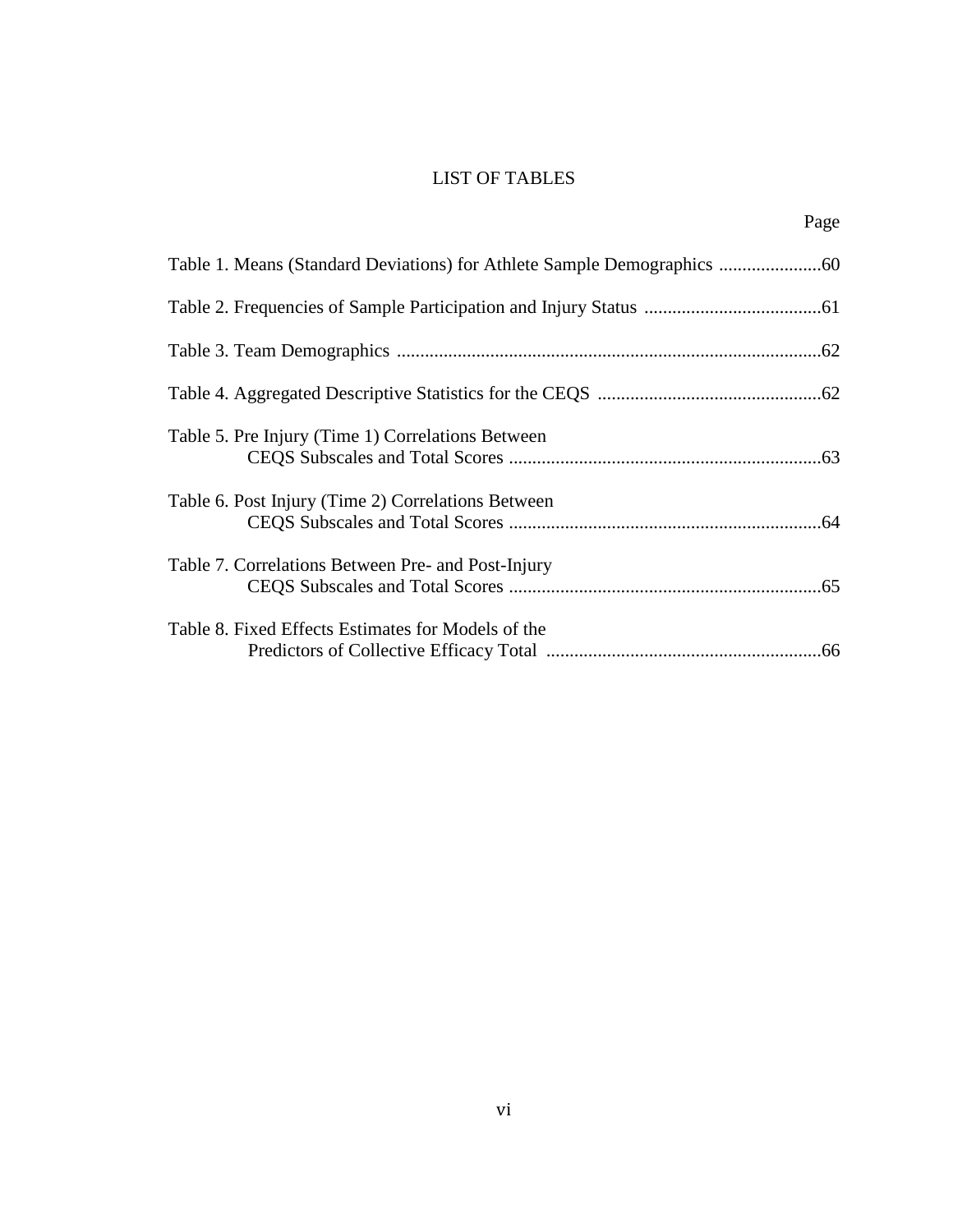#### CHAPTER I

#### INTRODUCTION

In March 2010, David Beckham, famous soccer player and former England National team captain, suffered a ruptured Achilles tendon during a competition ending his hopes for competing in a fourth World Cup that year. Newspapers showed pictures of Beckham, head in hands, tears in his eyes, dreams smashed. In light of the new injury and Beckham's definite absence from the World Cup squad, speculation ensued as to how the team would fare without him. Would the team's performance suffer as a result of the absence of their star? Does the loss of a player to injury impact the team's perceived abilities to perform optimally? If so, what is the nature of this relationship?

Injury is a particularly salient aspect of sports. For example, the NCAA Injury Surveillance Program Fall Sports Qualifying Report for 2004-2009 reported that over the 5-year period across 5 Fall sports, there were approximately 266,973 injuries in collegiate football and 79,858 in women's soccer. Although the number of reported injuries was greatest in football, women's soccer had higher injury incidence (10.9 vs. 10.5 in football per 1000 athlete exposures; Marshall & Corlette, 2009). In addition, the report indicated that Division I female soccer players were more likely to become injured than their Division II and III counterparts, and the total number of days lost due to injury was higher in women's soccer (13.2) than in men's soccer (7.8). Soccer (both men's and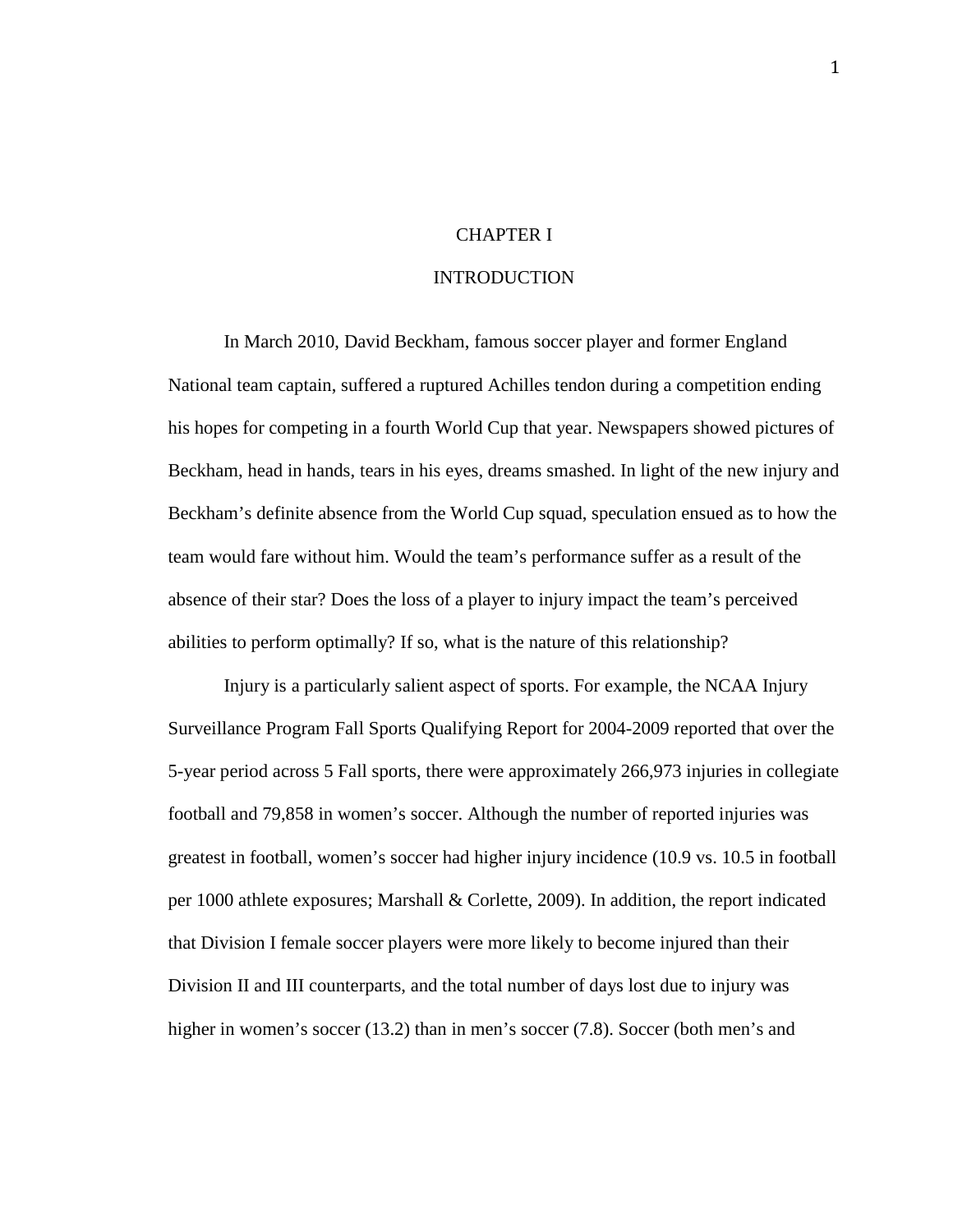women's) was in the top 3 fall sports for the highest incidence of injury (Marshall & Corlette, 2009).

In addition to the adverse effects that injuries have on physical functioning, they can also affect psychological functioning in terms of cognition, affect, and behavior. Research has focused on understanding the psychological and emotional responses of individuals to sport injury (Brewer, 2007). Injuries may be a major source of stress and emotional disturbance (Brewer & Petrie, 1995). Injured athletes experience feelings of depression, anxiety, loss, frustration, anger, isolation, and decreased self-esteem (Bianco, Malo, & Orlick, 1999; Gould, Udry, Bridges, & Beck, 1997; Tracey, 2003). Yet, this literature describing the after effects of injury has focused entirely upon the impact of injury on the injured individual.

In contrast, very little is known about how injury may impact the others on the team. An injury to one player may impact more than just the injured individual, and could potentially impact teammates, the coaches, the athletic department or organization, and possibly the greater community. If one player becomes injured and can no longer play, the rest of the players on the team may need to change their roles on the team. This may then translate into relevant changes within the team structure such as changes in playing position, starting status, and leadership needs and roles. As a result, a coach may need to modify strategy and coaching behaviors based on the change in team personnel available to play (e.g., developing skills of the injured player's replacement). In addition, if the absence of a player from competition affects the performance of the team, this can have implications for the sport organization or athletic department. Performance records (e.g.,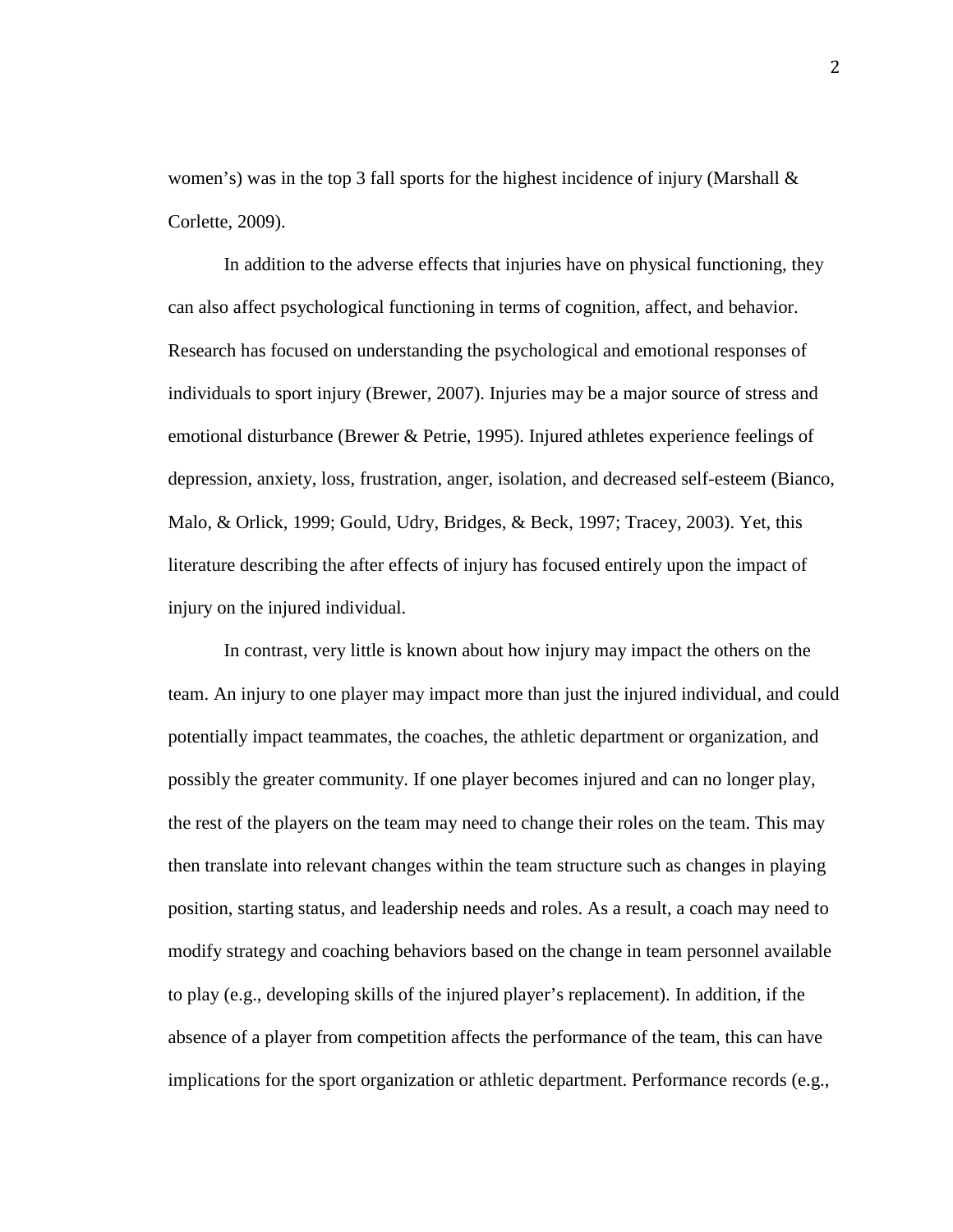team statistics, championship titles) are commonly used in recruitment of new players, coach employment, and gaining sponsorship. Hence, injury to an individual player may generate a sort of "ripple effect" from the individual through the team or system, resulting in a variety of costs to the individual, the team, the coach, and the system as a whole. Therefore, gaining an understanding of the impact injury has upon the team would be beneficial in helping teams function optimally without the injured team member.

Little is known about how the loss of a team member due to injury may impact the team. Research in the area of collective efficacy provides a foundation from which to examine the effect of injury on the team. For example, a team may be impacted by the loss of a teammate if the team perceives the loss of the injured player as a decrease in the teams' available resources, a key component of collective efficacy. Bandura (1982) originally introduced the concept of *collective efficacy,* referring to the perceptions of collective competency and expectations for success. More recently, he defined collective efficacy as "a group's shared belief in its conjoint capabilities to organize and execute the courses of action required to produce given levels of attainments" (1997; p. 477). Thus, the assumption that a team may be impacted by the loss of a player on the team relates to the team's collective perceptions of their available resources and their ability to overcome this adversity.

Bandura's definition of collective efficacy provides a psychological construct for examining how a sport team may be impacted by injury to an individual team member. To understand the concept of collective efficacy in sport, it is pertinent to understand what defines a sport team. The nature of sport teams is characterized by the necessity of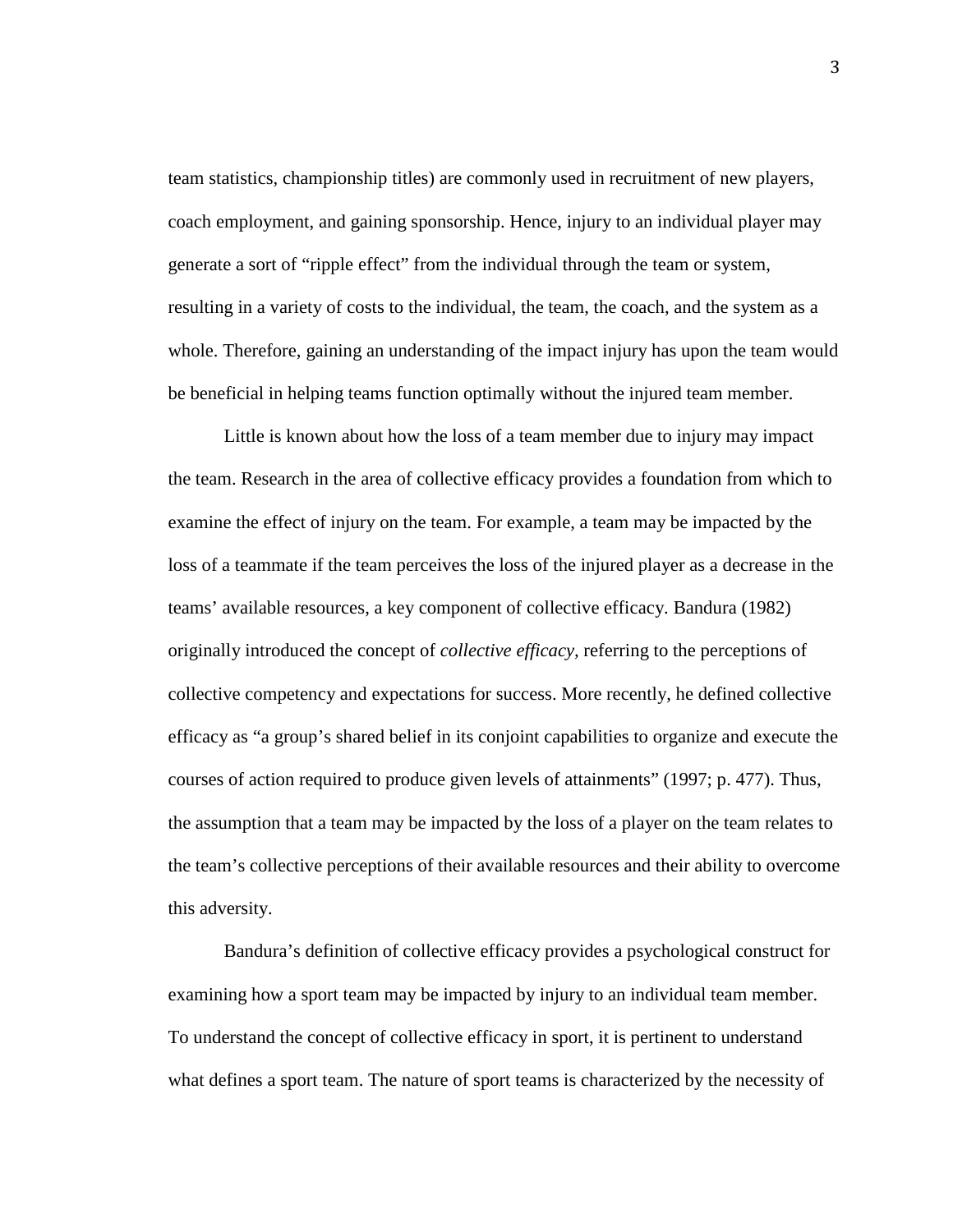interdependence among team members. Carron, Hausenblaus, and Eys (2005) define sport teams as

a collection of two or more individuals who possess a common identity, have common goals, and objectives, share a common fate, exhibit structured patterns of interaction and modes of communication, hold common perceptions about group structure, are personally and instrumentally interdependent, reciprocate interpersonal attraction, and consider themselves a group (p.13).

The notion that the whole is greater (but not necessarily better) than the sum of its parts led Bandura (2000) to contemplate the importance of confidence of the collective rather than the individual. He discusses the commonality of teams saturated with individually talented members performing poorly as evidence that "the perceived collective efficacy is not simply the sum of the efficacy beliefs of individual members. Rather, it is an emergent group level property" (p.76).

 Research examining the impact of injury to a teammate on the team's collective efficacy is extremely limited. Most of the research on collective efficacy in sport teams has focused on the relationship between collective efficacy and team performance (Edmonds, Tenenbaum, Kamata, & Johnson, 2009; Feltz & Lirgg, 1998; Meyers, Feltz, & Short, 2004; Meyers, Payment, & Feltz, 2004) as well as other team dynamics such as team cohesion (Kozub & McDonell, 2000; Paskevich, Brawley, Dorsch & Widmeyer, 1999; Spink, 1990). These studies purport that there is a positive relationship between collective efficacy and team performance (i.e., higher collective efficacy was related to better performance outcomes) in teams with high interdependence (e.g., hockey, football). More recently, results from two meta-analyses (Gully, Incalcaterra, Joshi, &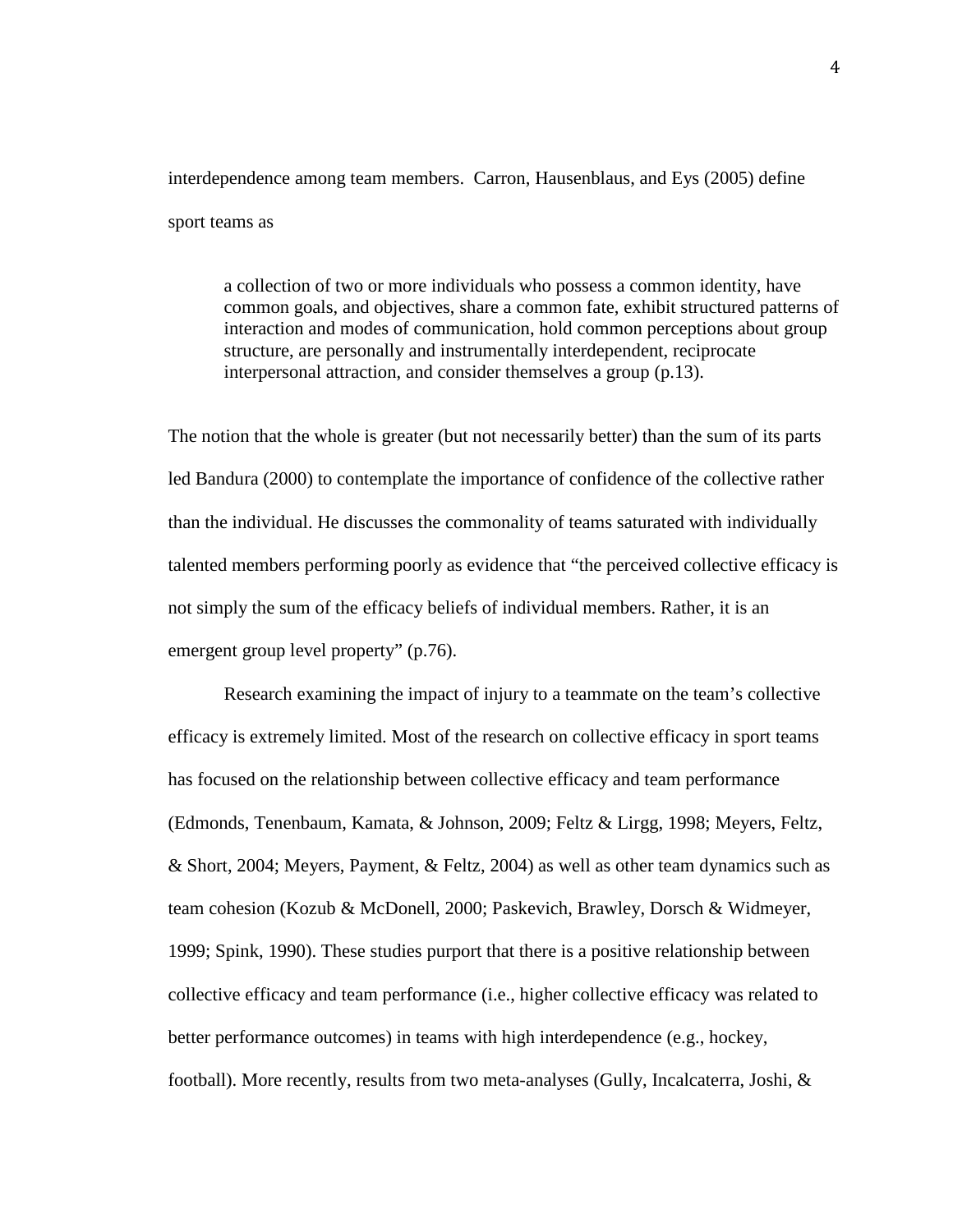Beaubien, 2002; Stajkovic, Lee, & Nyberg, 2009) revealed a significant positive relationship between collective (team) efficacy and performance.

 Although a relationship between collective efficacy and performance exists, there is only limited research examining how a factor such as injury may influence the team's perceived collective efficacy, and consequently team performance. Only two studies have examined the impact injury to a teammate has on the team's collective efficacy (Damato, Grove, Eklund, & Cresswell, 2008; Edmonds, Tenenbaum, Kamata, & Johnson, 2009) and both indicated that injury negatively affects the team's collective efficacy beliefs.

Injury appeared to influence collective efficacy in adventure racing teams (Edmonds et al., 2009). Edmonds and colleagues examined the influence of relevant sources of efficacy (i.e., prior performance and preparation effort) on collective efficacy and on the collective efficacy- performance relationships in 17 three-person Adventure Racing teams. Using sport-specific measures of collective efficacy and environmental factors-conditions (i.e., questions about weather and course conditions, teammate injury, time of day), they found a positive relationship between collective efficacy and performance throughout the race. Also, teams who reported an injury to one of their teammates subsequently reported decreased levels of collective efficacy for their team (Edmonds et al., 2009). While teammate injury was not a main variable for analysis, these results indicate a possible relationship between teammate injury and collective efficacy.

In an exploratory study with Australian male soccer teams, Damato and colleagues (2008) collected preseason data from 194 male soccer players, representing 12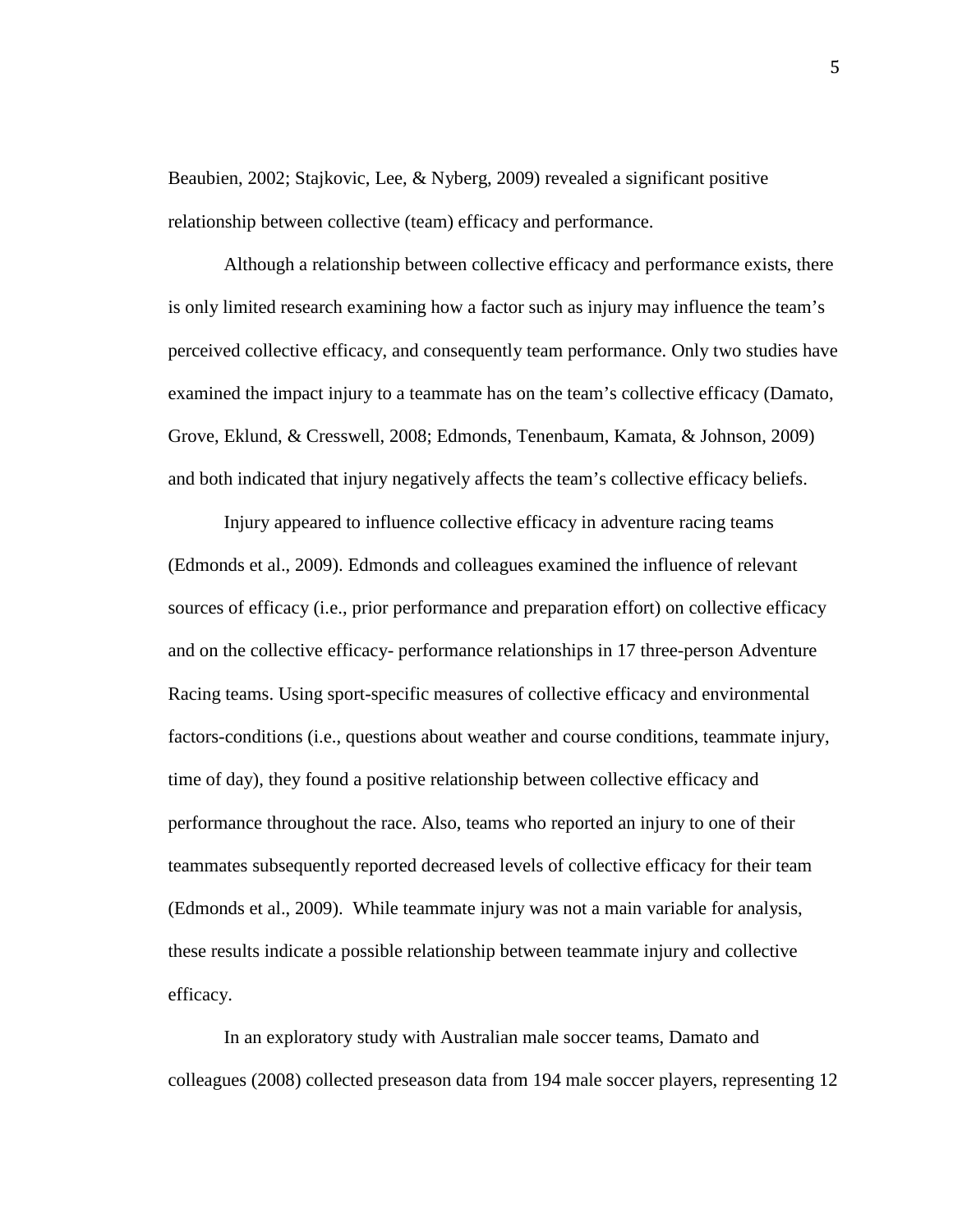teams in a semiprofessional soccer league in Western Australia. They evaluated the effects of hypothetical scenarios of injury to pivotal and non-pivotal teammates on only two types of collective efficacy (skill and perseverance). Results showed that the hypothetical loss of a player to injury had a significant negative effect on perseverance collective efficacy (but not skill collective efficacy) for both pivotal and non-pivotal player conditions. This study is the only research to date in which injury and collective efficacy were the main variables examined.

Although Damato et al. (2008) and Edmonds et al. (2009) have contributed to our early understanding of how injury to an individual may negatively impact a team's collective efficacy; there are several areas that remain unexplored. For example, female athletes were underrepresented: females represented only one-third of the Edmonds et al., (2009) sample and were not included at all in the Damato et al., (2008) sample. Second, although both studies used highly interdependent sport teams (soccer and adventure racing), Damato et al. (2008) sampled from elite teams and results may not generalize to post-injury responses among non-elite teams. Edmonds et al. (2009) used very small groups (3 members per team), which is not reflective of most common sport teams, making it difficult to generalize their results, as collective efficacy beliefs may be influenced by group (team) size (Short, 2006). Finally, both of these studies measured collective efficacy based upon Bandura's (1997) definition by using a sport- specific scale that focused heavily on sport-specific skill abilities. For example, items included rating the team's ability to "dribble past opponents effectively" (Damato et al., 2008) and "canoeing" (Edmonds et al., 2009). Measuring collective efficacy with a different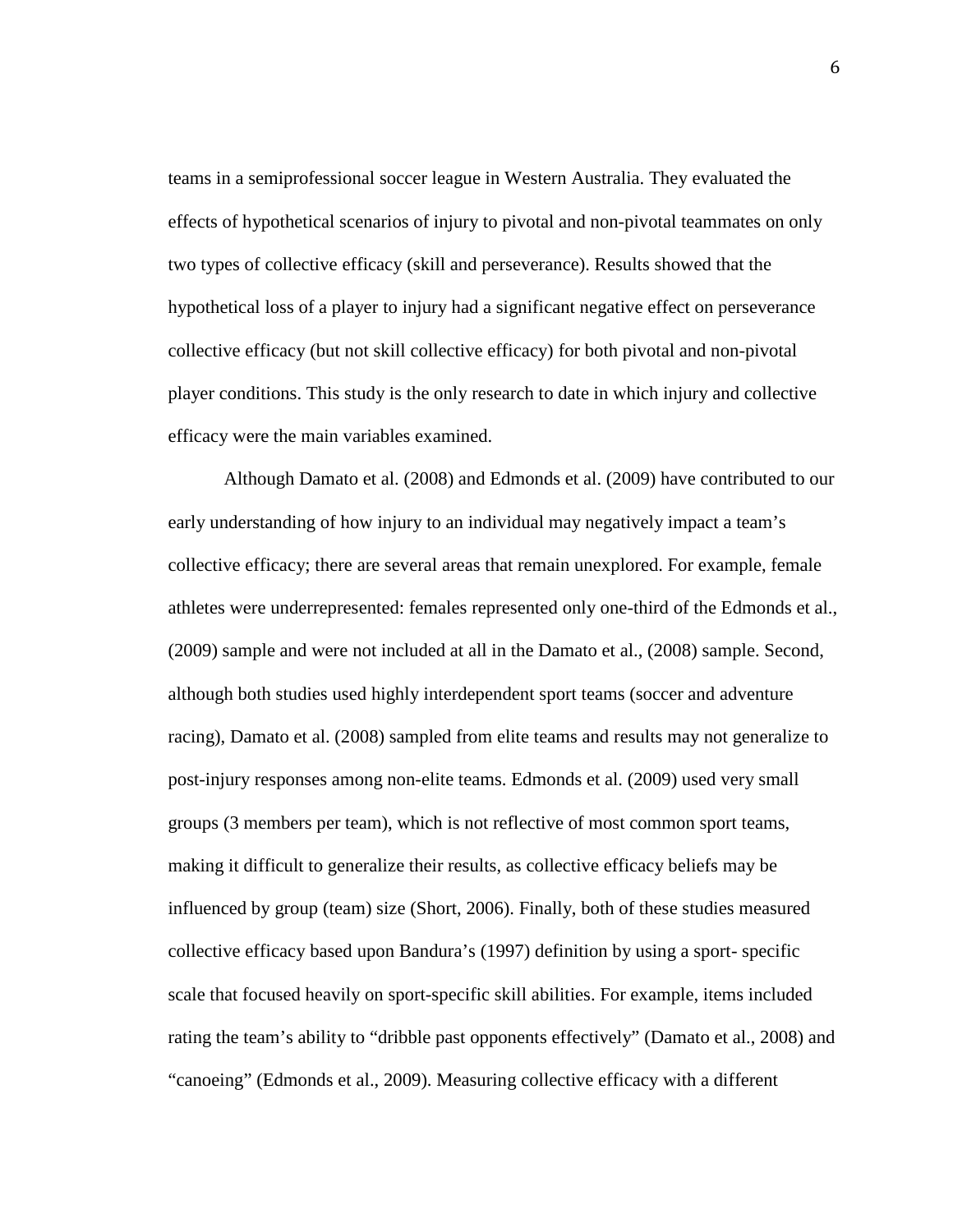measure created for each study/sport limits generalizability from sport to sport and from research study to research study. To gain a fuller understanding of collective efficacy as a construct, collective efficacy research needs to begin to use measurement tools that can be used across sports and research studies.

In sum, the purpose of this study was to examine how a team's collective efficacy might change as a result of a teammate's injury. This study extended the literature in several ways. First, this research is the only known study other than Damato et al. (2008) to focus on the impact of injury on the team's collective efficacy. Second, this study investigated the research questions in an equally representative female and male population, and focused on the collegiate level (vs. elite). Additionally, this study was able to compare gender differences in collective efficacy. Soccer teams were chosen due to their high levels of interdependence and the high rates of reported injury occurrence among both female and male collegiate soccer teams. Interdependence, or the amount of collaboration and interaction between team members, has been shown to be a moderator of the collective efficacy and performance relationship, such that the relationship between collective efficacy and performance is stronger when interdependence of groups or teams is high (Gully, Incalcaterra, Joshi, & Beaubien, 2002; Stajkovic, Lee, &Nyberg, 2009). Although this study replicated Damato et al. (2008)'s design through the use of a hypothetical injury scenario paired with a collective efficacy measure, there were a couple of key differences. Whereas Damato et al. (2008) used both a pivotal and nonpivotal player description, this study focused on a pivotal player as per Damato et al.'s

7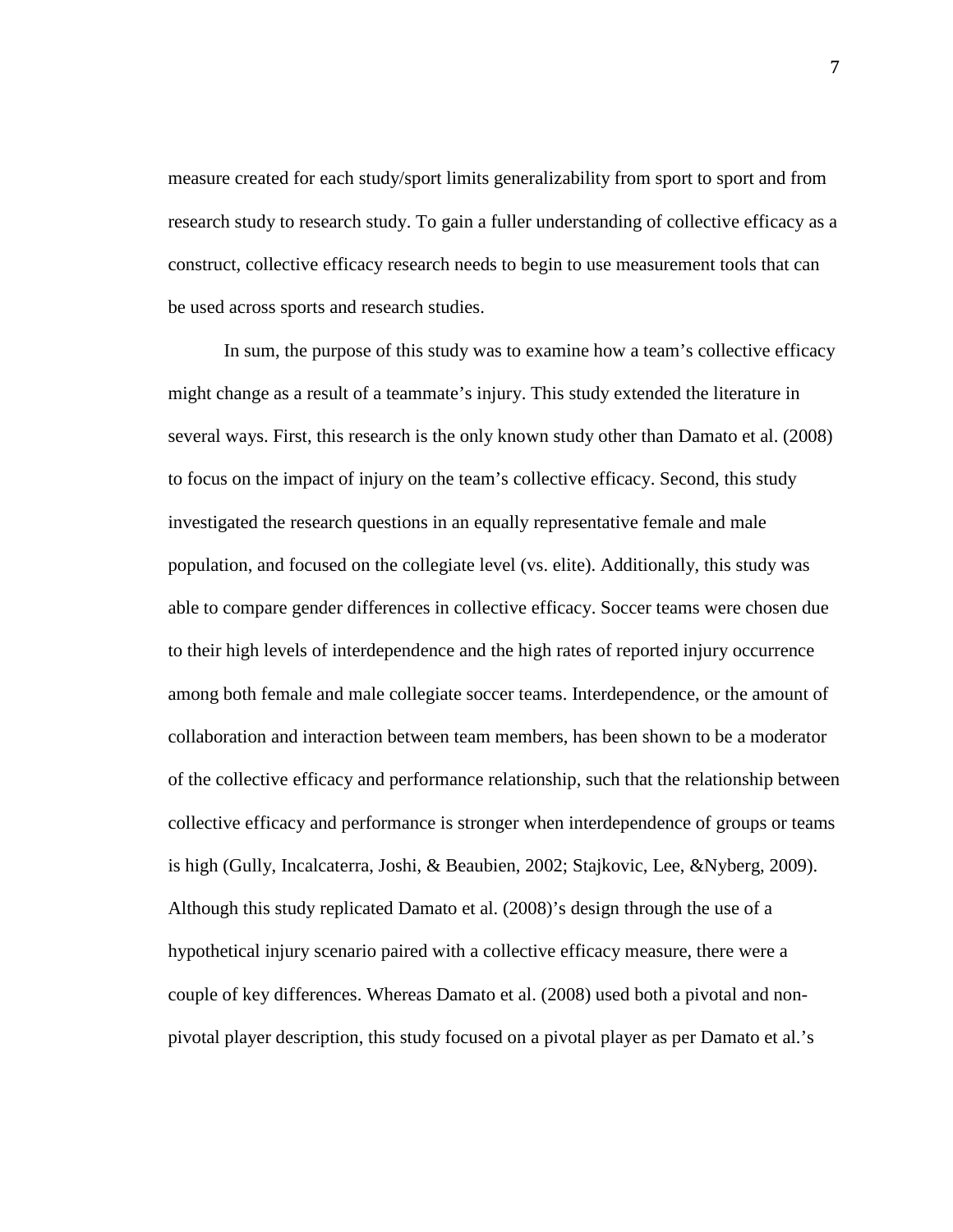suggestions given that their results found no significant difference between the loss of a pivotal versus nonpivotal player on collective efficacy.

Additionally, the Collective Efficacy Questionnaire for Sports (CEQS; Short, Sullivan, & Feltz, 2005) was used to measure collective efficacy instead of a soccerspecific measure. The CEQS was developed to measure collective efficacy beliefs across sports and provides a contrast to the many sport-specific collective efficacy measures that have been developed. The CEQS is a 20-item instrument comprised of five subscales (ability, effort, persistence, preparation, and unity) and has established construct (i.e. convergent, divergent, and predictive) validity (Short, Sullivan, & Feltz, 2005). Using the CEQS rather than a soccer-specific measure of collective efficacy will enhance replicability and generalizability to sports other than soccer.

This study was developed to examine how a team's collective efficacy might change as a result of a teammate's hypothetical injury. Specifically, the following research question was addressed: Does the loss of a teammate due to injury impact the team's collective efficacy? Based upon prior research, it was hypothesized that team collective efficacy would decrease following the loss of a teammate due to hypothetical injury.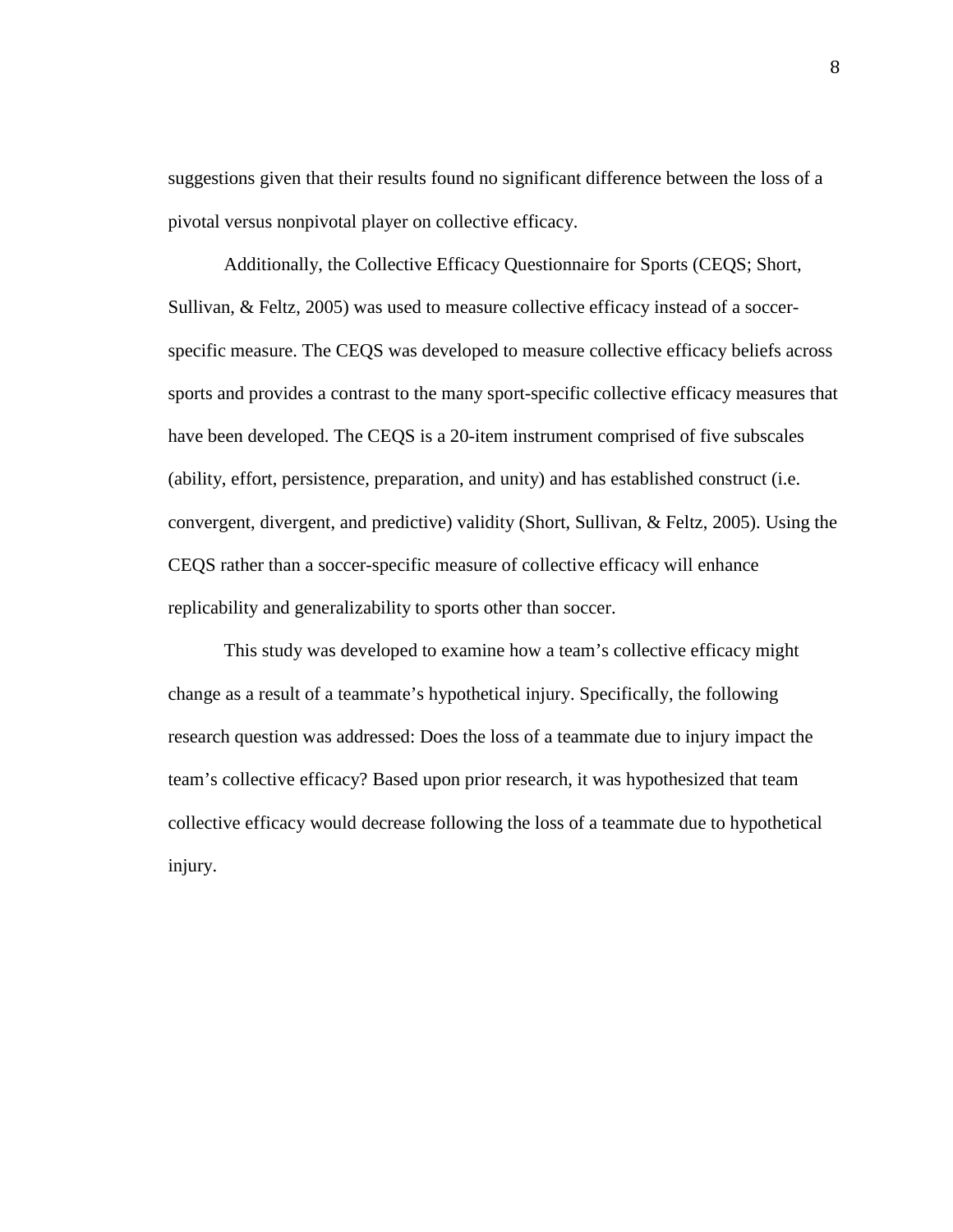## CHAPTER II

## REVIEW OF THE LITERATURE

The purpose of this study was to examine how injury impacts the team's collective efficacy. Injuries are common in sport and have psychological consequences for the injured athlete. However, the loss of an individual athlete due to injury likely has consequences for the team as well (Damato et al., 2008). Research has demonstrated psychological consequences of injury for the injured athlete (Gould, Udry, Bridges, & Beck, 1997; Tracey, 2003) and that collective efficacy is related to performance (Feltz & Lirgg, 1998; Myers, Feltz, & Short, 2004). Yet it remains unclear how injury to an individual player impacts the team. This chapter reviews research relating to the consequences of injury in sport, the relationship between collective efficacy and performance, and a detailed review of two studies that have examined the impact of injury to a teammate on the team's collective efficacy.

#### **Injury In Sport**

Injuries are common in sports, crossing sport types, age, gender, and performance level (i.e., elite vs. amateur). The NCAA Injury Surveillance Program Qualifying Report (2009), which collected and examined injury prevalence across 5 Fall Sports for a 5-year period, reported an estimated 266,973 injuries in collegiate football and 79,858 in women's soccer. Although the number of reported injuries was greatest in football, women's soccer had the highest injury incidence of 10.9 (per 1000 athlete exposures) as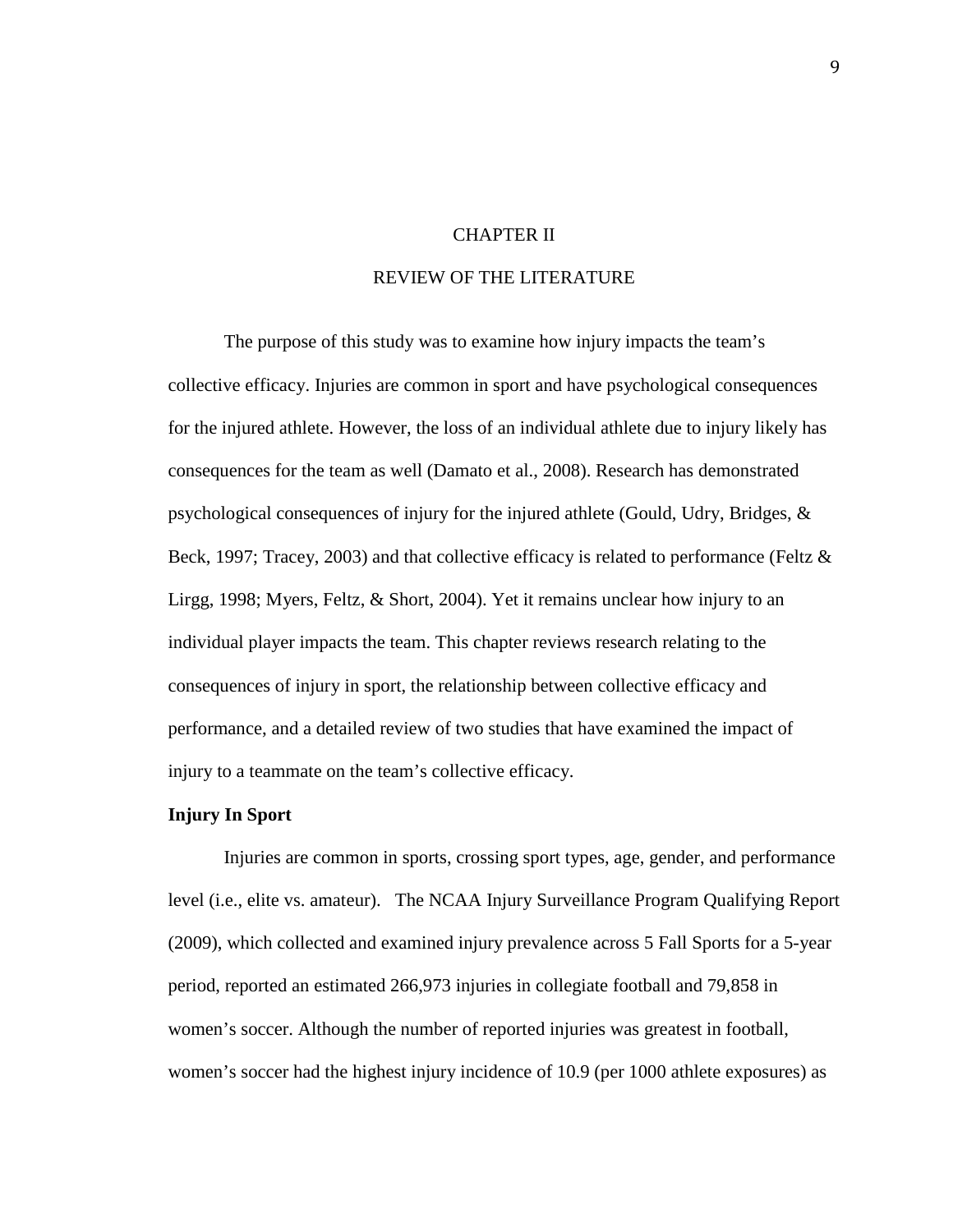compared to 10.5 in football (Marshall & Corlette, 2009). For women's soccer in particular this report provided evidence of higher injury incidence rates in Division 1 athletes  $(11.8)$  as compared to Division II  $(9.7)$  or III  $(10.9)$ . In addition, the total number of days lost due to injury was higher in Women's soccer (13.2) than in Men's soccer (7.8).

In addition to the adverse effects that injuries have on physical functioning, they can also have psychological consequences. Increased injury prevalence in sport has resulted in an increase in researcher's interest in studying athletes' cognitive, emotional, and behavioral responses to sport injury (Brewer, 2007). This growing body of literature focuses on the injured individual and falls into four categories of focus: attributions for injury, self-perceptions following injury, perceived benefits of injury, and coping strategies (Brewer, 2007). Injured athletes experience feelings of depression, anxiety, loss, frustration, anger, isolation, and decreased self-esteem (Gould, Udry, Bridges, & Beck, 1997; Tracey, 2003). In addition, research has shown that injured athletes often express decreased self-efficacy in relation to their perceived ability to perform successfully in their sport (Doyle, Gleeson, & Rees, 1998). Self-efficacy has also been demonstrated to have a role in performance outcomes in injury rehabilitation and recovery. For example, injured athletes with greater self-efficacy are more likely to adhere to rehabilitation programs (Taylor & May, 1996). Although the research shows that injury has an impact on self-efficacy, which impacts performance outcomes in individuals, the impact that an injury to an individual player could have on the team's efficacy has received limited attention.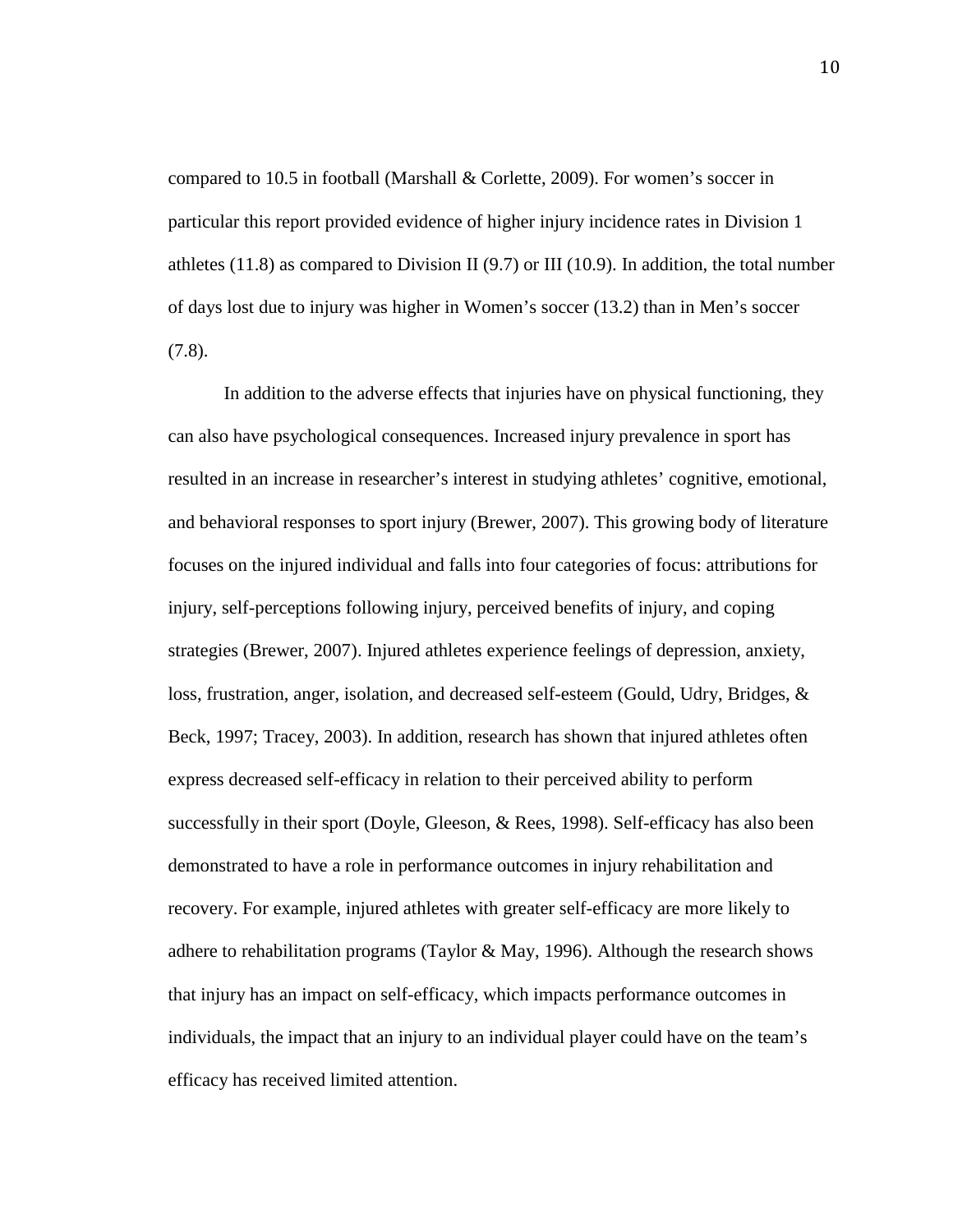Injuries can be extremely stressful and disruptive events for athletes (Bianco, Malo, & Orlick, 1999; Brewer & Petrie, 1995; Gould, et al., 1997). The stresses of injury can include dealing with cognitive (e.g., losing position on team), social (e.g., pressure from coaches), and physical (e.g., restricted physical activity) stressors (Bianco, et al., 1999). In fact, a sport injury may be one of the most stressful events an athlete can experience (Danish, 1986). Research examining the consequences of injury has centered on the injured individual's response to these stressors (Bianco et al. 1999; Brewer, 2007; Gould et al., 1997; Tracey, 2003) and has neglected the likely impact on the team despite sport being a social context.

Carron, Hausenblaus, and Eys (2005) define sport teams as

a collection of two or more individuals who possess a common identity, have common goals, and objectives, share a common fate, exhibit structured patterns of interaction and modes of communication, hold common perceptions about group structure, are personally and instrumentally interdependent, reciprocate interpersonal attraction, and consider themselves a group (p.13).

Members of sports teams consistently interact with teammates, coaches, and others in their sport. Interdependence between team members is inherent in team sports (i.e. basketball, soccer, rugby) and is essential for optimal team performance (Carron et al., 2005). Therefore, it is logical that injury to one team member may not only affect the injured individual but may also have an impact on the team. The loss of a player due to injury could impact the evaluation of a team's collective resources, coordinative capabilities and shared beliefs, all components of collective efficacy. According to Bandura (1997), "Athletic teams also experience a crisis of efficacy after the loss of a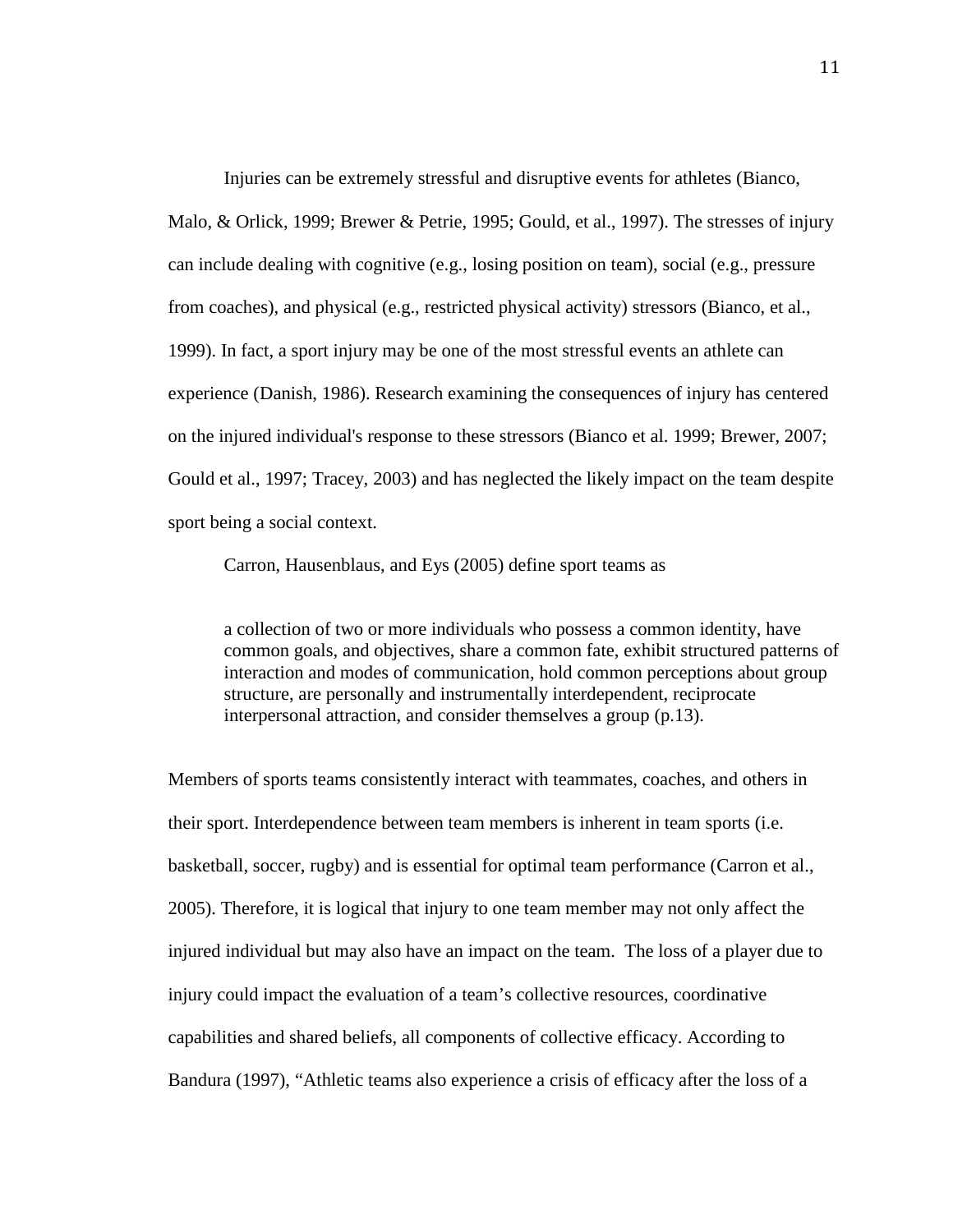superstar, especially if they attribute much of their success to their departed teammate" (p.403). In addition, it has been found that some stressors are negatively related to perceptions of collective efficacy, and may negatively impact group functioning in military groups (Jex & Thomas, 2003). However, there is a lack of research in sport on the impact stressors (e.g., injury) may have on collective efficacy and consequently on team performance.

#### **Collective Efficacy**

The loss of a teammate to injury may impact the team in several ways, but it likely affects performance through its impact upon the team's collective efficacy. Collective efficacy is defined as **"**a group's shared belief in its conjoint capabilities to organize and execute the courses of action required to produce given levels of attainments" (Bandura, 1997 p. 477). Collective efficacy influences the choice of group activities, the amount of effort a group puts forth in such activities, and the degree to which the group persists in the face of adversity (Carron et al., 2005). Collective efficacy definitions and research have emerged out of a larger body of literature examining efficacy beliefs in general, and self-efficacy perceptions in particular.

 Efficacy refers to the belief that an objective can be accomplished. Although similar to confidence, efficacy is a distinctly different construct. Confidence is a more global and stable characteristic, whereas efficacy (both self- and collective) is situation specific and fluctuates (Carron, Hausenblaus, & Eyes, 2005). Albert Bandura was the first to theorize extensively on the importance of efficacy expectations. He defined perceptions of self- efficacy as "judgments of how well one can execute courses of action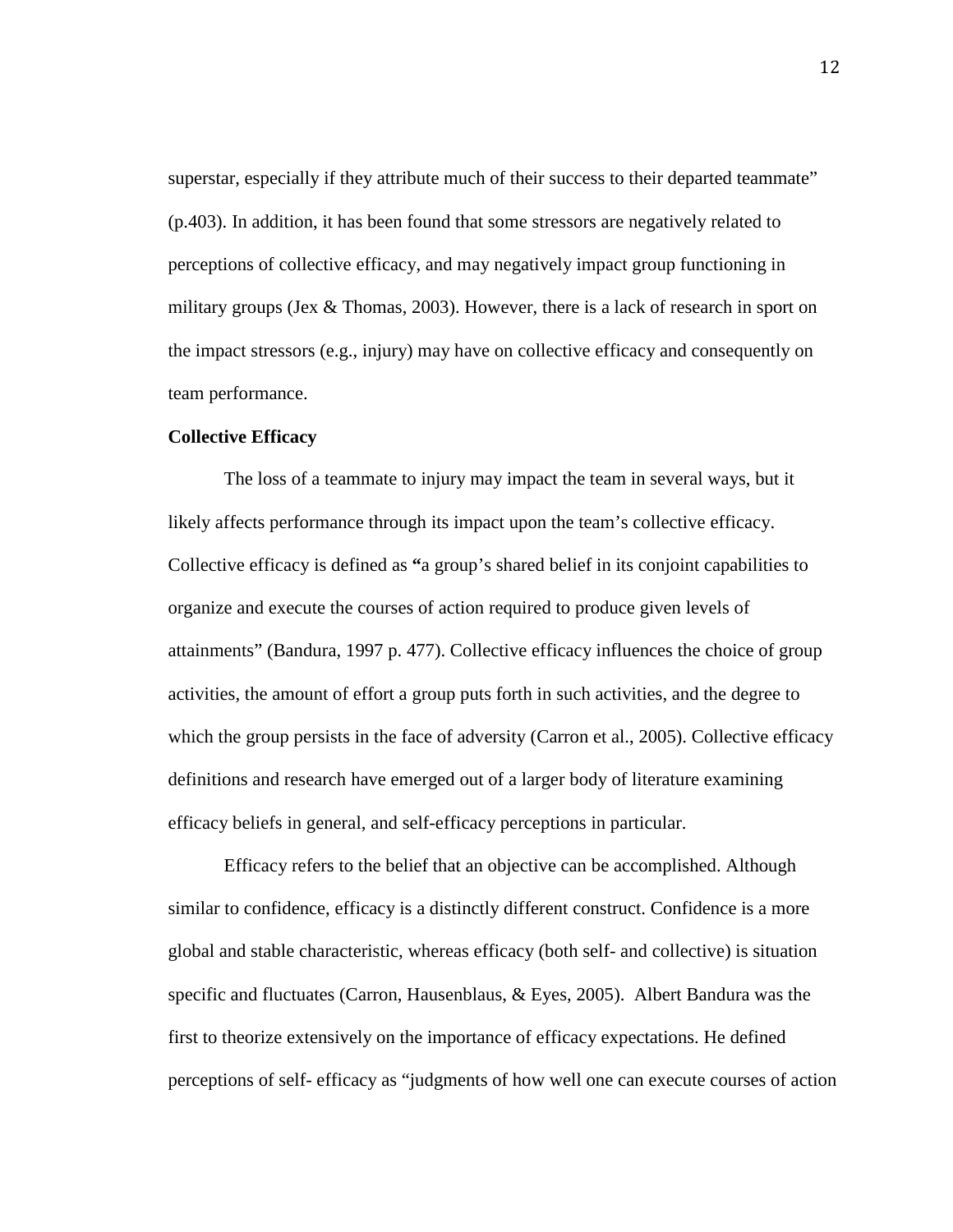required to deal with prospective situations" (Bandura 1982, p. 122). Bandura suggests that self-efficacy influences choice of activity, how much effort is put forth, and degree of persistence in the face of obstacles or adversity. Self-efficacy, according to Bandura (1982), is positively related to performance.

 Although most of Bandura's discussion of efficacy centers on individual manifestations, he also touches upon the collective nature of efficacy in a group, reminding us that individuals do not live in isolation but interact with others (Bandura, 1982). Many tasks or problems cannot be solved individually. Therefore the interactions between people and their shared beliefs about the groups' efficacy become important. This is especially the case in sport teams that require team members to interact and coordinate their abilities in order to function optimally. Bandura (1982) introduced the concept of collective efficacy referring to the perceptions of collective competency and group expectations for success.

 Since Bandura's initial conceptualization there have been several attempts at defining collective efficacy. However, two main definitions prevail. Zaccaro, Blair, Peterson, and Zazanis (1995) determined that collective efficacy refers to "a sense of collective competence shared among individuals when allocating, coordinating, and integrating their resources in a successful concerted response to specific situational demands" (p. 309). Whereas Bandura (1997) defines perceived collective efficacy as " a group's shared belief in its conjoint capabilities to organize and execute the courses of action required to produce given levels of attainments" (p. 477). Both of these definitions reflect Bandura's (1997) notion of self-efficacy as a form of situation-specific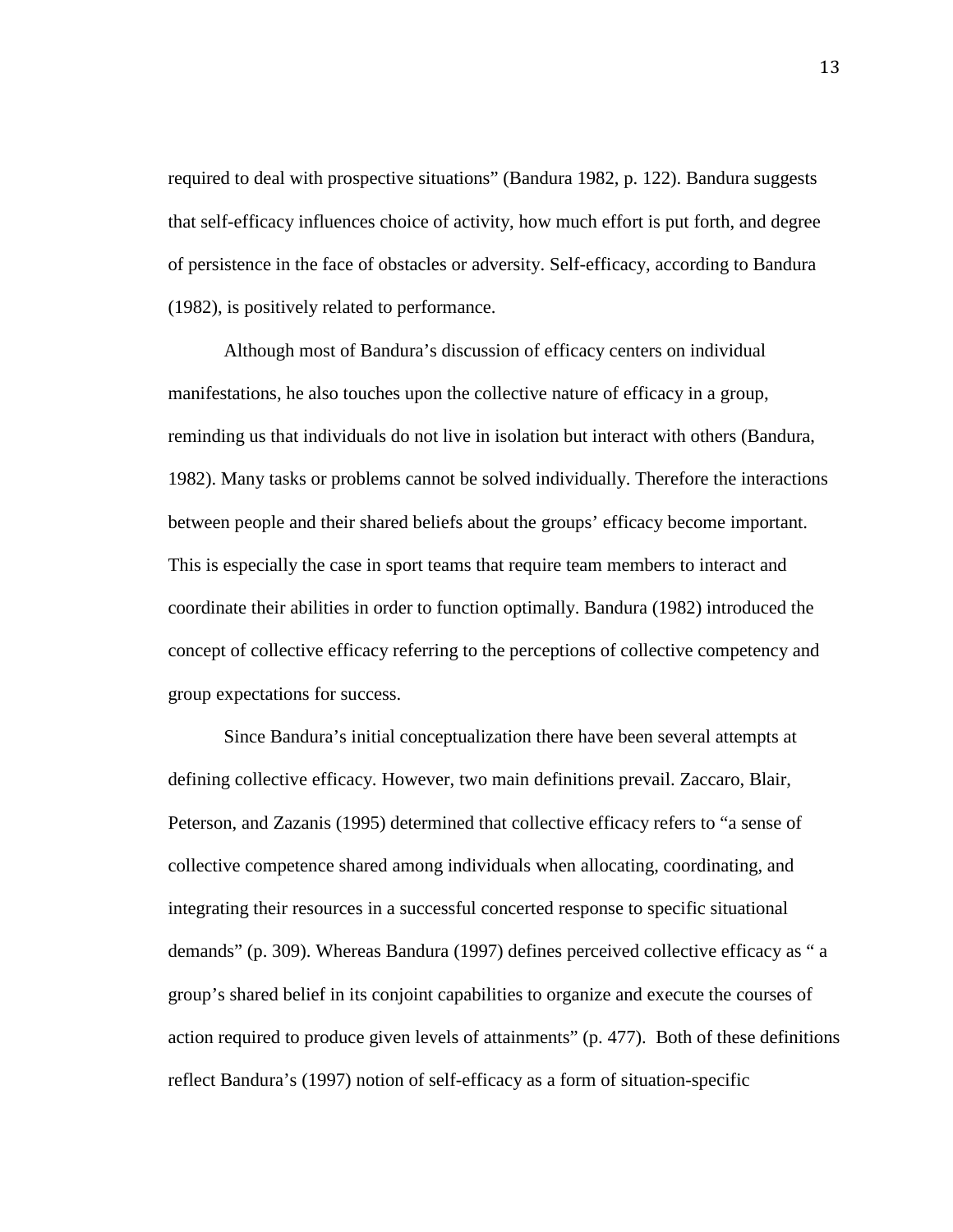confidence. Additionally, both definitions emphasize that collective efficacy is a shared belief among group members and that the specificity of group tasks must be taken into account (Feltz, Short, & Sullivan, 2008). Collective efficacy can develop from a variety of sources, many of which are similar to sources of self-efficacy. Prior performance accomplishments, vicarious experiences, verbal persuasion, group leadership, group size, and group cohesion have all been identified as sources of collective efficacy (Bandura, 1982, 1986; Zaccaro et al., 1995).

Furthermore, research has demonstrated an important relationship between team cohesion and collective efficacy. Spink (1990) examined the relationship between team cohesion and team efficacy in volleyball teams, and looked for differences in this relationship between teams. He found that elite teams with high collective efficacy had higher team cohesion, providing support for a positive relationship between collective efficacy and team cohesion in elite, but not recreational volleyball teams (Spink, 1990). In addition, Spink's (1990) results suggested that task cohesion, rather than social cohesion, was more important in the relationship with collective efficacy.

The finding that collective efficacy is positively correlated with team cohesion in sport was corroborated by later exploratory studies in volleyball (Paskevich, et al., 1999) and rugby teams (Kozub & McDonell, 2000). In addition, Paskevich, Brawley, Dorsch, and Widmeyer (1999) extended the literature on collective efficacy by developing a sport specific measure of collective efficacy.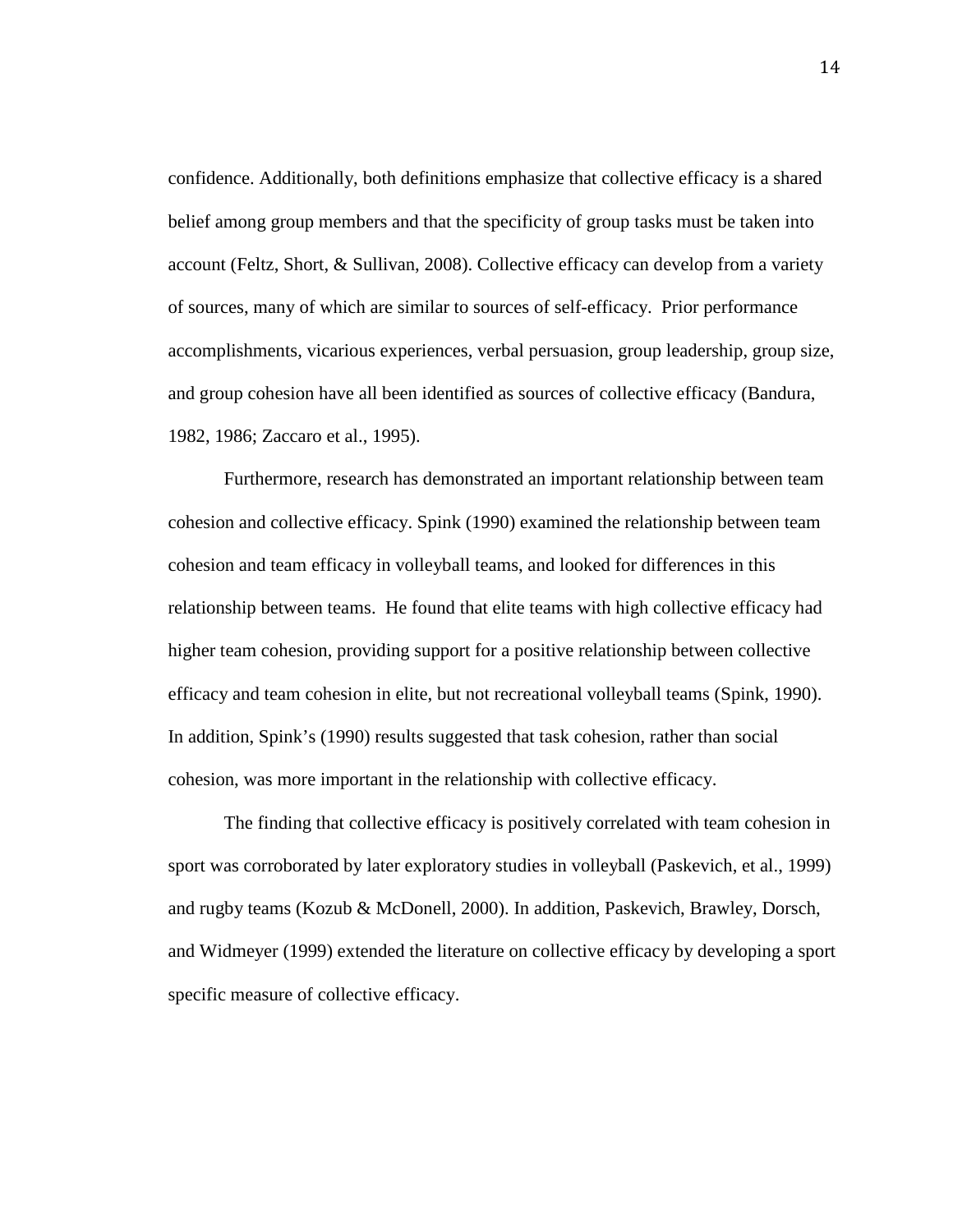#### **Measurement of collective efficacy.**

Measurement of collective efficacy has been a major challenge in understanding this construct and the ability to replicate studies. Collective efficacy measurement in sport is related to how collective efficacy is defined (Feltz et al., 2008). The majority of collective efficacy research in sport has utilized Bandura's (1997) definition of collective efficacy and the conceptual understanding of collective efficacy as a group level construct that emerges or is composed from individual perceptions (Feltz et al., 2008). Bandura suggests measuring collective efficacy in two ways: by aggregating team members' individual responses to judgments of their own capabilities to perform within the team, or by aggregating team members' individual responses to judgments of their team's capability as a whole. Bandura suggests that the latter encompasses the coordinative and interactive influences operating within the group. In addition, according to Bandura (1997), the degree of interdependent effort needed for successful team performance dictates which method to use. For example, if interdependence is high (e.g., soccer teams) the aggregate of individual's appraisals of the team's capabilities is a better measure of collective efficacy than the aggregate of individual's appraisals of their own capabilities. Research by Feltz and Lirgg, (1998) and Myers, Payment, and Feltz (2004) have provided evidence to support this hypothesis.

Sport-specific measures of collective efficacy have been developed based on Bandura's recommendations for assessing interdependent sports including ice hockey (Feltz & Lirgg, 1998; Myers, Payment, & Feltz, 2004), football (Myers, Feltz, & Short, 2004), rugby (Kozub & McDonnell, 2000), volleyball (Paskevich et al., 1999), soccer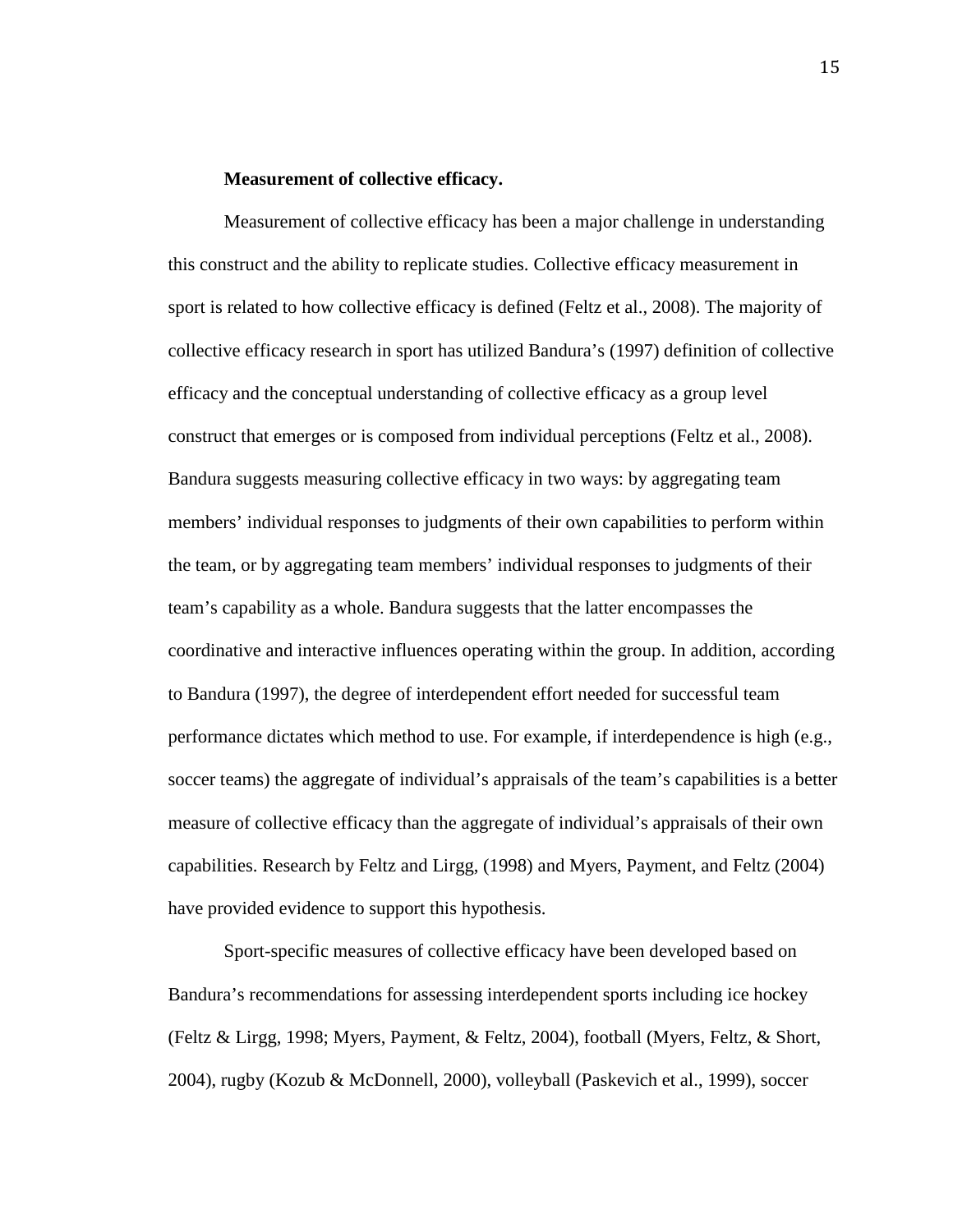(Damato et al., 2008), and adventure racing (Edmonds et al., 2009). However, Short, Sullivan, and Feltz, (2005) developed the Collective Efficacy Questionnaire for Sports (CEQS) to measure collective efficacy beliefs across sports. Many of the sport-specific measures dealt with the team's ability, whereas the CEQS encompasses a broader scope of aspects of team functioning in measuring collective efficacy. The CEQS is a 20-item instrument comprised of five subscales (ability, effort, persistence, preparation, and unity). The CEQS has established construct (i.e., convergent, divergent, and predictive) validity (Short, Sullivan, & Feltz, 2005).

#### **Collective efficacy and performance.**

Research has centered on examining collective efficacy in relation to performance, and has been conducted in both sport and non-sport contexts. Outside of sport, research has demonstrated that collective efficacy influences the activities groups choose, the amount of group effort put into tasks, and group persistence when collective efforts fail or when overcoming obstacles. For example, Mulvey and Klein (1998) found that collective efficacy and social loafing influence motivation and performance in small work groups. In their study 392 undergraduate students were put into small work groups to complete two group projects over an 11-week time period. Tasks were divisible but required team interdependence for successful performance. Subjects were surveyed twice during the study as to their perceptions of social loafing, collective efficacy, and collective goal difficulty. Performance was measured as the final grade on the projects. The researchers found that perceived loafing had a negative impact on the group's goal commitment and consequently their performance, and that groups with higher collective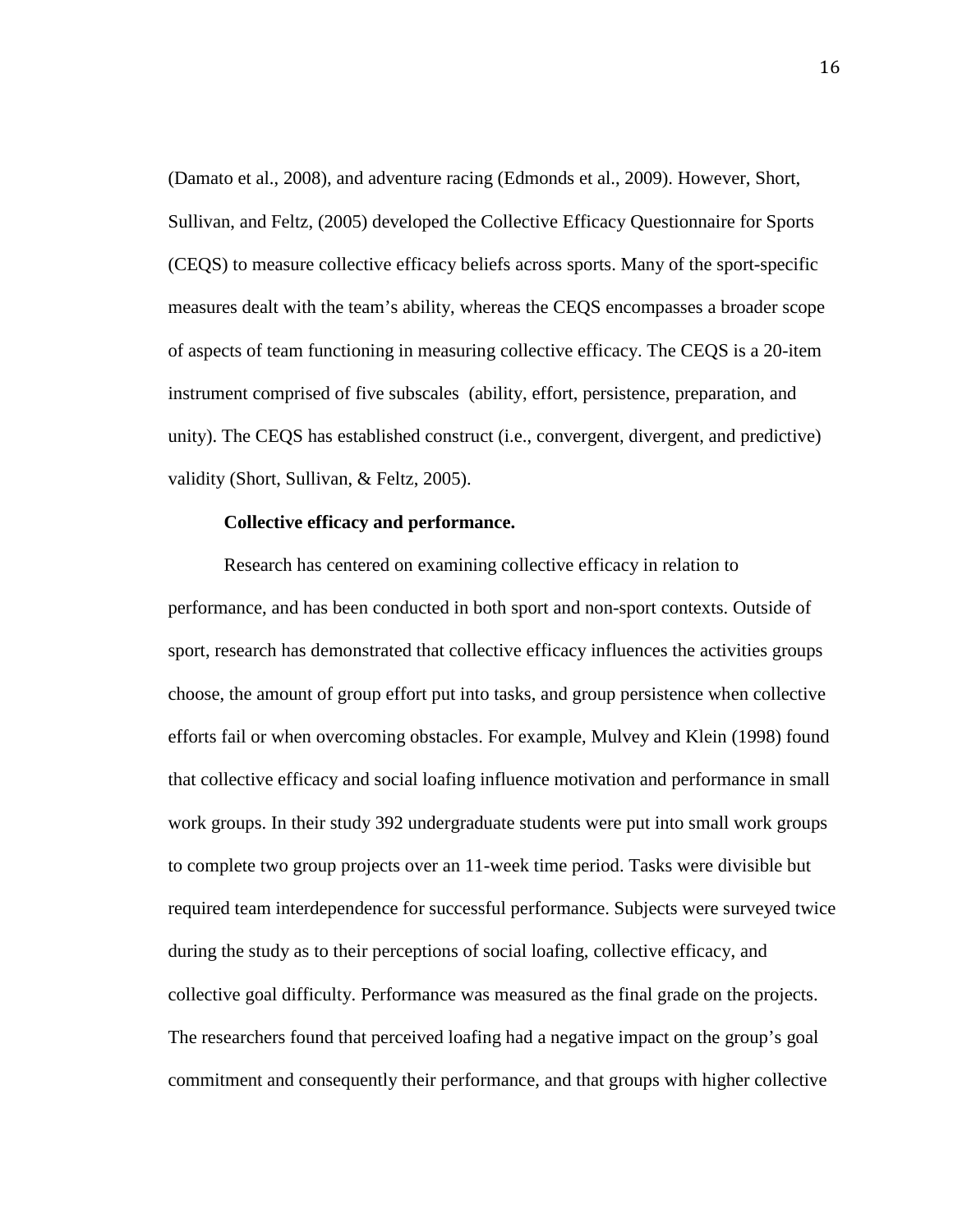efficacy had higher goal commitment, with collective efficacy having direct and indirect effects on performance (Mulvey & Klein, 1998).

Although the subjects in Mulvey and Klein's (1998) study were in a work environment, the task they completed had some parallels to sport teams. The project could be divided into roles for individual group members but could not be completed without all members working interdependently, which parallels the sport environment. For example, in soccer individual players may take on individual roles (e.g., goalie, defender, striker) but in order to be successful as a group, all team members must coordinate their efforts and abilities to have a successful performance. In addition to work groups, collective efficacy has also been positively related with performance in combat teams (Jex & Bliese, 1999) and in educational workplaces (Parker, 1994).

Parker (1994) examined elementary school teacher's self- and collective efficacy beliefs in relation to their students and school's academic performance (e.g., standardized test scores). This study surveyed 239 teachers from 19 schools and found that selfefficacy and collective efficacy beliefs were related but independent constructs. In addition, as hypothesized, Parker found that socioeconomic status of the school's composition was a strong predictor of teacher's collective efficacy beliefs (Parker, 1994). Educational settings demonstrate an interesting parallel to sport teams, similar to that of workplace groups, in that there are individual members all working toward individual performance and collective performance as well. The results of Parker's (1994) study shows that an outside factor (e.g. socioeconomic status) may impact perceptions of collective efficacy at an organizational level.

17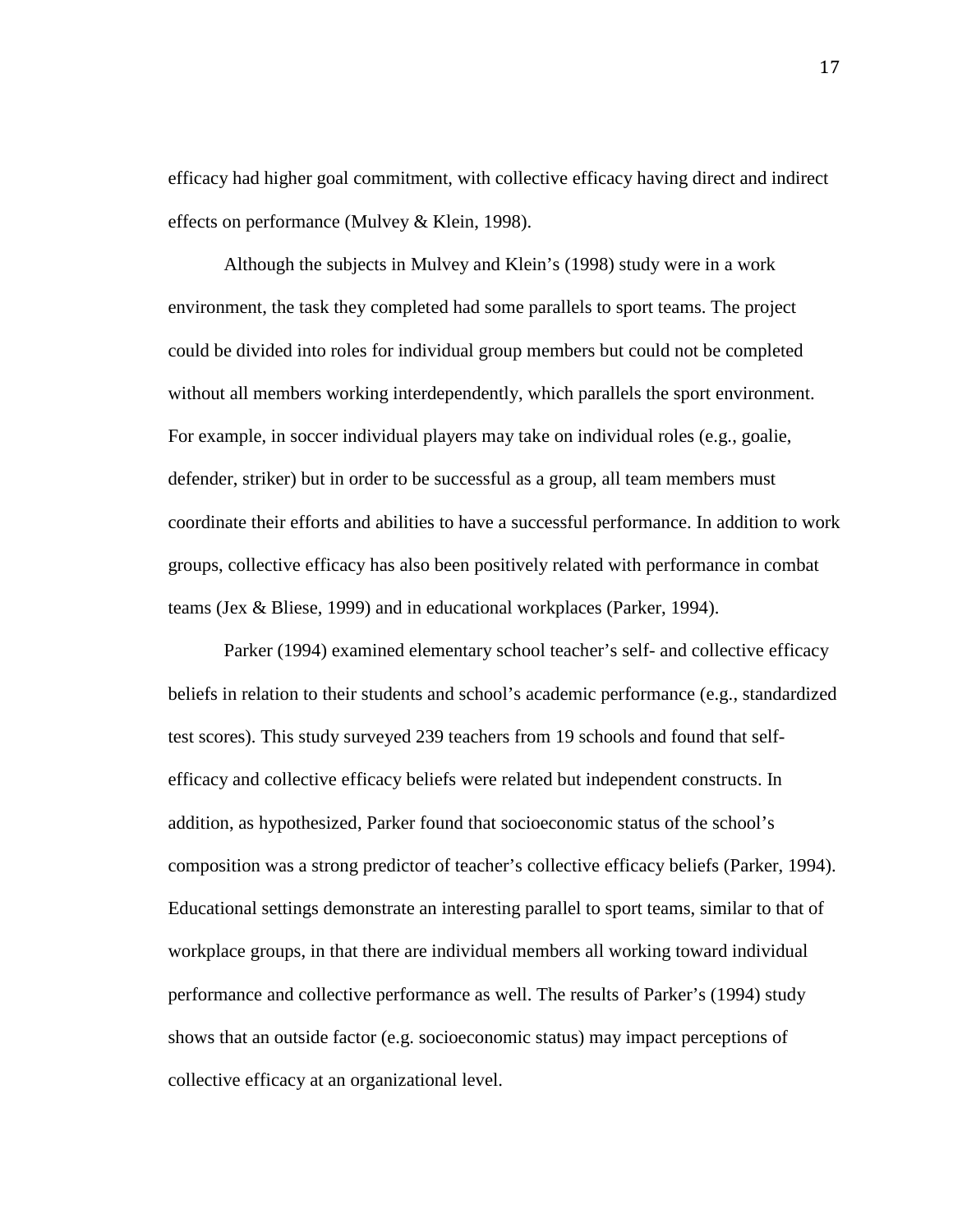Jex and Thomas (2003) examined the relationship between job-related stressors and group perceptions of collective efficacy and altruistic behavior in 2,403 military personnel comprised of 31 companies. These groups of combat soldiers differ from most sport teams in that they generally have a larger number of group members (i.e., average of 77 soldiers per company) however, the interdependent nature of combat tasks and group functioning is more similar to interacting sport teams (e.g., soccer) than other work-place or educational groups. The researchers found that some work-related stressors were negatively related to perceptions of collective efficacy, and suggested that work-related stressors may negatively impact group functioning (Jex & Thomas, 2003). This study had several limitations including that group functioning was assessed at an individual rather than a group level, the sample was 91% male, and collective efficacy was measured using a 4-item scale. Despite its shortcomings, the study by Jex and Thomas (2003) illustrates the beginning of understanding how stressors experienced by individuals in a group may impact the collective efficacy and group functioning of a group/team as a whole.

 In conclusion, collective efficacy research in non-sport contexts has demonstrated that perceptions of collective efficacy have an impact on group performance. In addition, this literature reveals the importance of the role of interdependence in collective efficacy research, and that stressors experienced by group members may have negative implications for group functioning as a whole. Recent studies on collective efficacy in sport have aimed to reveal similar conclusions about the collective efficacy-performance relationship within sport teams.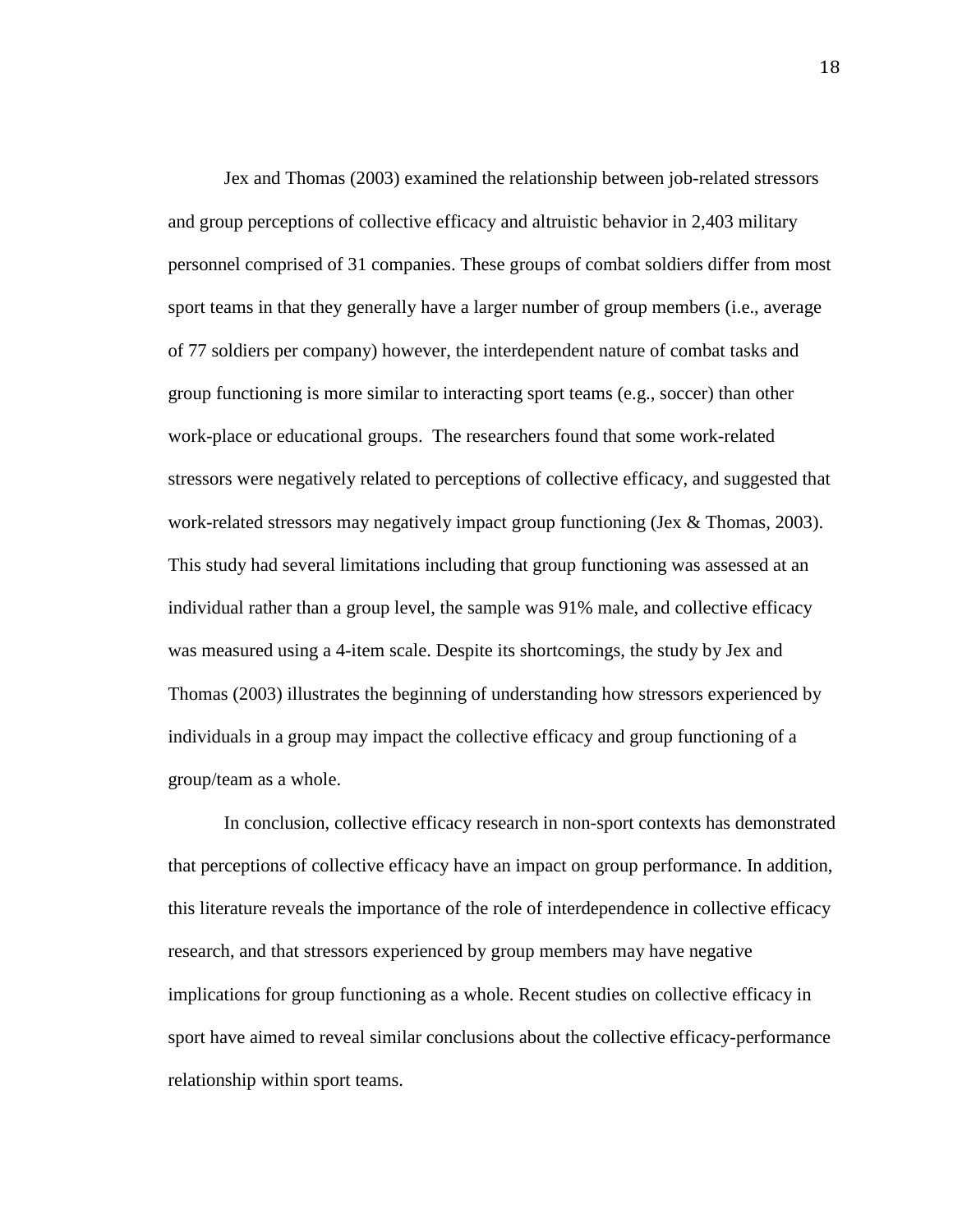#### **Collective efficacy and performance in sport.**

Research on collective efficacy in sport has been influenced by literature focused on self-efficacy perceptions in relation to performance, and by research done by Vealey (1986, 2001) in defining and identifying sources of sport confidence. The majority of this literature is grounded in Bandura's self-efficacy theory and until recently examined possible relationships only from the individual perspective (e.g., how self-efficacy or self-confidence related to performance) (Feltz et al., 2008) rather than from the collective perspective. However, in the last decade, several studies have examined the relationship between collective-efficacy and performance in sport.

 Feltz and Lirgg (1998) investigated the relationship between self- and collective efficacy in collegiate hockey teams. The authors surveyed 159 hockey players representing 6 teams in regard to their beliefs of team and self-efficacy using a sport specific efficacy measure developed according to Bandura's (1986) recommendations. Hockey was chosen because of the high interdependence needed to be successful in the sport (Feltz & Lirgg, 1998). The results indicated that team efficacy beliefs were a stronger predictor of performance than aggregated individual player self-efficacy beliefs, and that past team performance impacts team efficacy beliefs (Feltz & Lirgg, 1998). In addition, results indicated that collective efficacy increased from beginning to midseason, then decreased slightly until just before post-season tournament play when collective efficacy again increased. This was the first study to examine collective efficacy in actual sport teams, consider both individual and collective efficacy beliefs, and use a longitudinal design to examine trends in collective efficacy over a season. Additionally,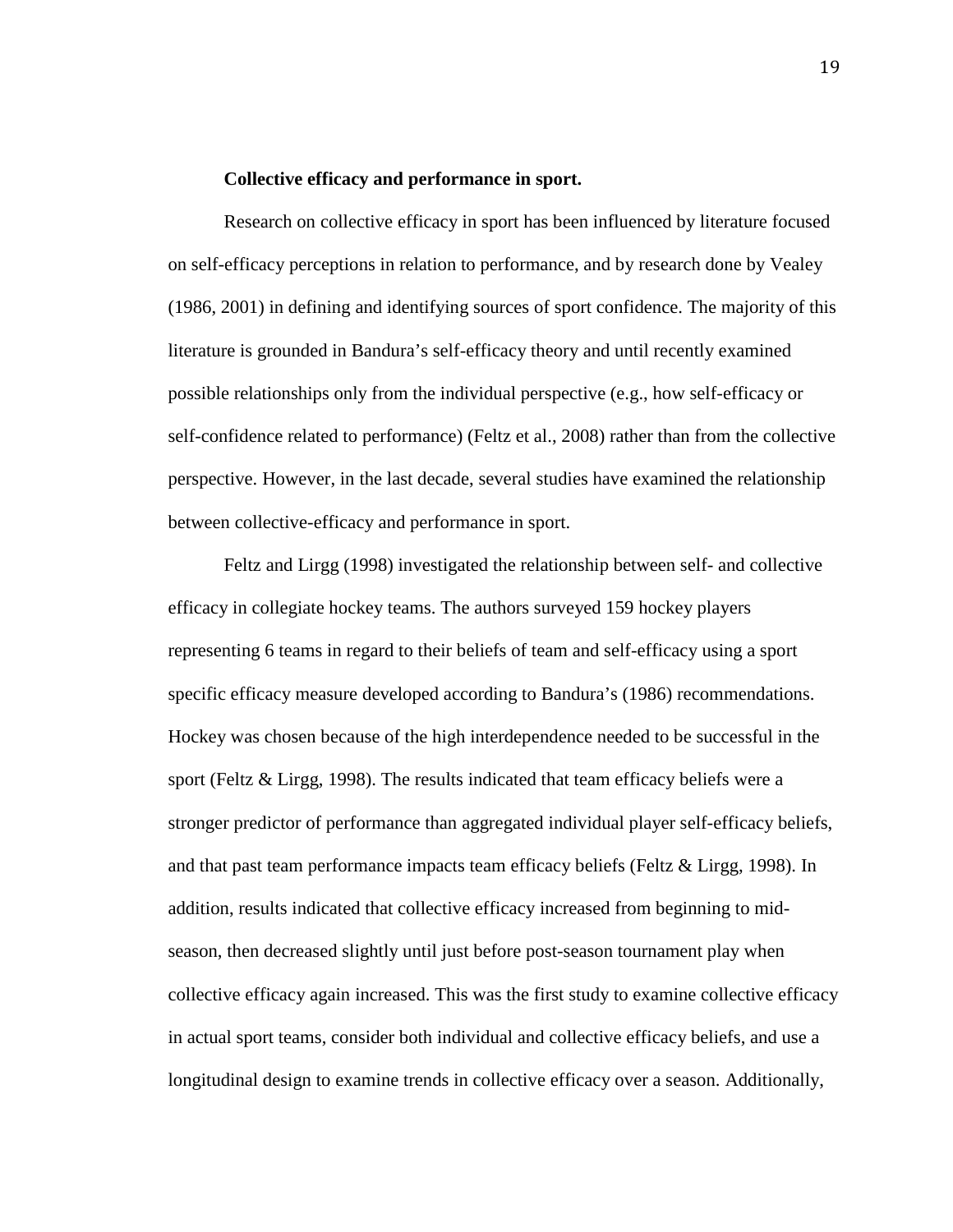this study was the first study to consider the level of analysis (i.e., individual vs. team), an important measurement issue for collective efficacy research.

Myers, Feltz, and Short (2004) replicated Feltz and Lirgg's (1998) study by examining a different interdependent sport group. They collected data from 197 intercollegiate offensive football players representing 10 different universities, over the course of one competitive season. Similar to Feltz and Lirgg (1998), performance was measured using game statistics for a variety of sport specific skills and efficacy measures were developed to reflect perceptions of ability in football specific competencies. Myers et al. (2004) found that collective efficacy was a significant predictor of offensive performance. At any point in time, confident teams were more likely to perform better than less confident teams, and the collective efficacy of a given team from week to week would predict performance. In addition, the authors also found that prior performance positively predicted collective efficacy (Myers et al., 2004).

To this point, all the sport-specific collective efficacy studies had used only male participants (Feltz et al., 2008). Therefore in order to extend the literature and examine possible gender differences, Myers, Payment, and Feltz (2004) sought to replicate Feltz and Lirgg's (1998) study with female collegiate ice hockey players. The authors replicated the earlier study and statistically controlled for the influence of previous collective efficacy on past performance, the latter of which had not been done in previous studies. Myers, Payment, and Feltz (2004) found that the influence of collective efficacy on team performance was positive and stronger than the influence of team performance on collective efficacy. In addition, they also found that previous performance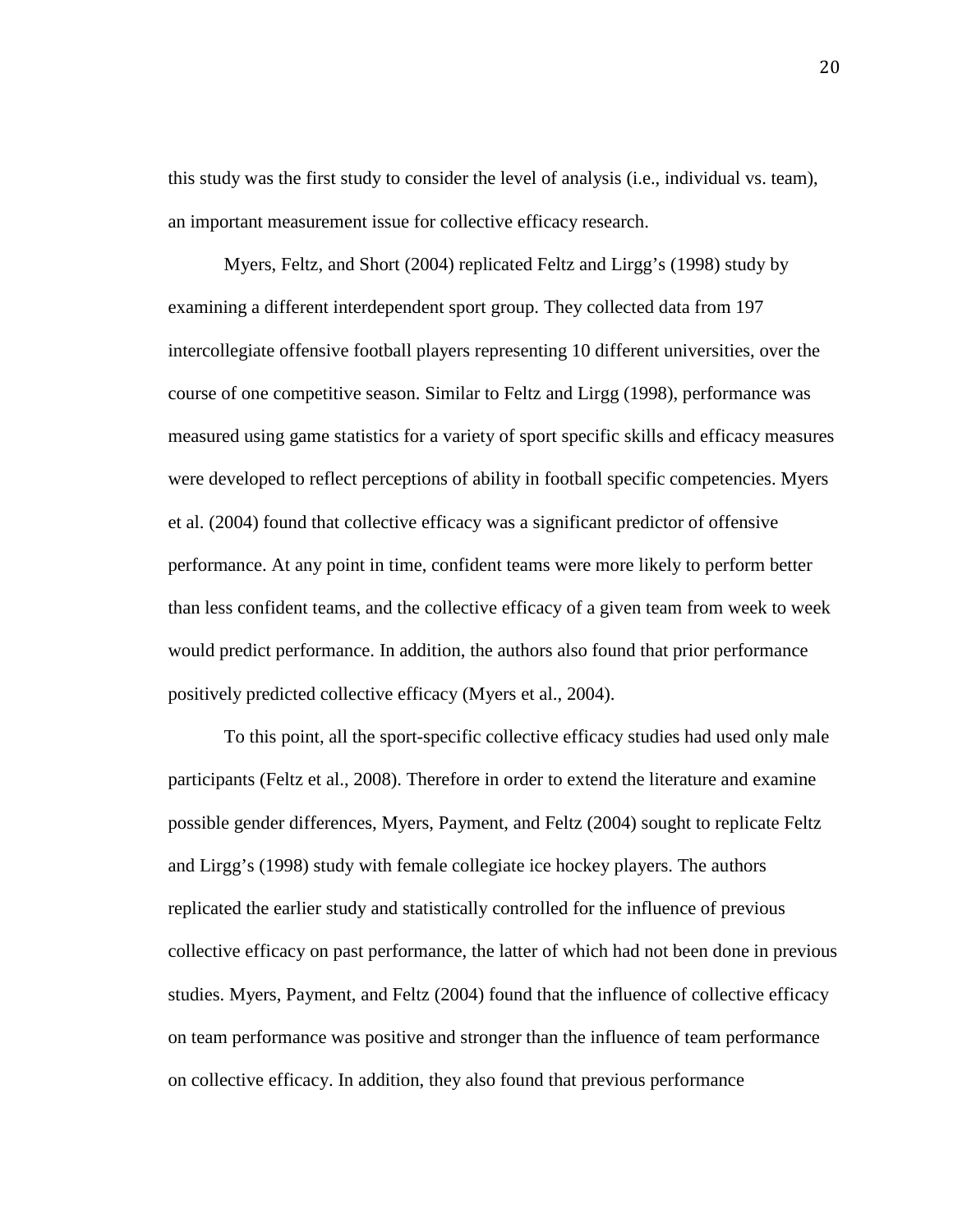significantly predicted subsequent collective efficacy, and that collective efficacy was a significant and stronger predictor of performance than past performance. This study demonstrated the reciprocity of the collective efficacy-performance relationship and illustrated the variant nature of collective efficacy, which has implications for possible interventions aimed at increasing collective efficacy in order to improve performance.

Edmonds, Tenenbaum, Kamata, and Johnson (2009) examined the influence of relevant sources of efficacy (i.e., prior performance and preparation effort) on collective efficacy and explored the collective efficacy-performance relationship in 17 three-person Adventure Racing teams. Adventure Racing, which is comprised of a variety of activities conducted in a series of stages, enabled measurement of perceived collective efficacy prior to and between stages of the competition. Whereas previous studies (Feltz & Lirgg, 1998; Myers et al., 2004; Myers, Payment, & Feltz, 2004) were limited to measuring collective efficacy before and after competition, Edmonds et al. (2009) were able to collect data *during* a competition due to the nature of the sport. In this study, performance was measured by the time it took each team to complete each segment of the race. The results indicated a moderate to strong positive relationship (with *r* ranging from .811- .905) between collective efficacy and performance for each segment of the race and throughout the entire race. In addition, this study provided support that sources of collective efficacy information (specifically preparation effort and prior performance) had a positive impact on perceptions of collective efficacy. Edmonds and colleagues (2009) also found correlational support for a relationship between injury to a teammate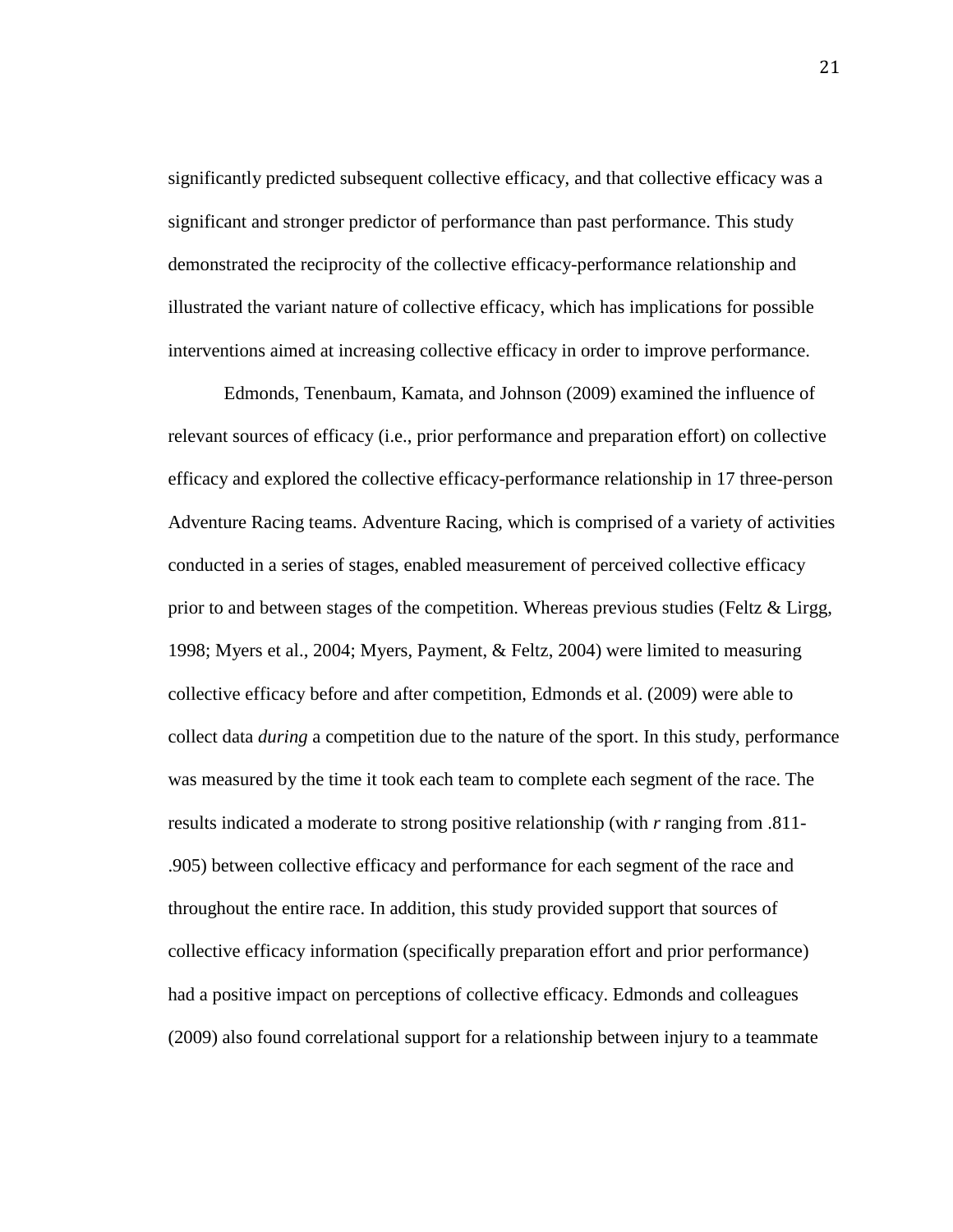and collective efficacy  $(r = -.64)$ . Although this was not a primary interest of the study, it is one of two studies that have examined the effects of injury at a team level.

Thus, studies have demonstrated a relationship between collective efficacy and performance both in and outside of sport. In 2002, Gully, Incalcaterra, Joshi, and Beaubien conducted a meta-analysis, which examined the collective efficacyperformance relationship in a variety of research contexts, including business, industry, management, psychology, and one study in sport. The initial search criterion used was mention of the terms "*group* or *team* or *collective* or *unit* and *efficacy* or *potency* or *esteem* or e*xpectancy* or *feedback* or *beliefs* or *confidence* or a*spirations* or *perceived success* or *perceived failure* or *perceived ability* or *morale* or *spirit* or *confidence*" (p. 823-824), which located 314 published and unpublished articles. Studies were excluded because they were unobtainable (8%), nonempirical (23%), irrelevant (37%), and/or redundant (11%), which resulted in a sample of 67 (21%) empirical studies and 114 effect sizes. Gully and colleagues (2002) found a significant, positive relationship between collective efficacy (they used the term *team efficacy*) and performance, with interdependence acting as a moderator of the relationship. Interdependence referred to the degree to which group members interacted and coordinated their efforts to achieve tasks, goals, and outcomes. Interdependence was determined by rating each of these dimensions (task, goal, and outcome) on a 4-point scale and then summing the three scores to determine a measure of interdependence ranging from zero to nine Gully et al., 2002). The relationship between collective efficacy and performance was found to be larger when interdependence was high rather than low (Gully et al., 2002). This has relevance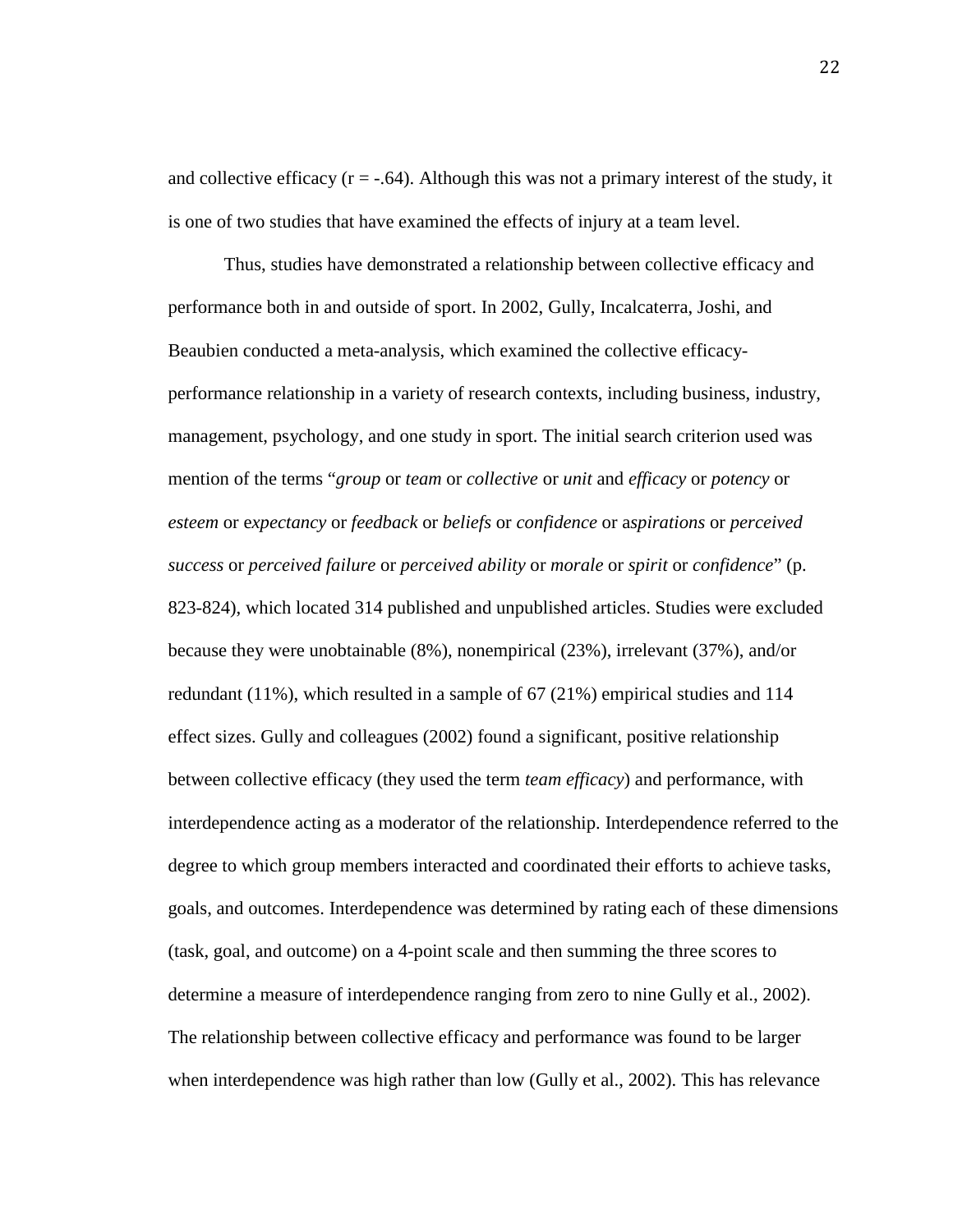for the sport environment because a higher degree of collective efficacy in interacting team sports (e.g., soccer, volleyball) where players are more interdependent could be more important to the performance-efficacy relationship than in coacting team sports (e.g., wrestling, golf) (Carron et al., 2005).

 Stajkovic, Lee, and Nyberg (2009) extended and corroborated the findings of Gully et al.'s (2002) meta-analysis. Stajkovic, et al. (2009) examined the relationships between collective efficacy, group potency and group performance in 96 studies, which included more recent studies since Gully et al.'s (2002) meta-analysis. Although Stajkovic et al. (2009) used similar search methods to Gully et al. (2002), the keywords used were slightly more streamlined (collective efficacy, team efficacy, group efficacy, group potency, and team potency). The search yielded an initial 290 studies of which 127 were included in the analysis. Inclusion criteria included analysis of collective efficacy or group potency in relation to group performance, and used a group level analysis. In addition, 31 of those studies were excluded if statistics or task description was not reported, or if collective efficacy and/or group potency was analyzed as a criterion rather than a predictor variable (Stajkovic, et al. 2009). The results of this meta-analysis also revealed a significant positive relationship between collective efficacy and group performance, and corroborated that interdependence acted as a moderator demonstrating that the higher the group's interdependence, the stronger the relationship (Stajkovic, et al., 2009).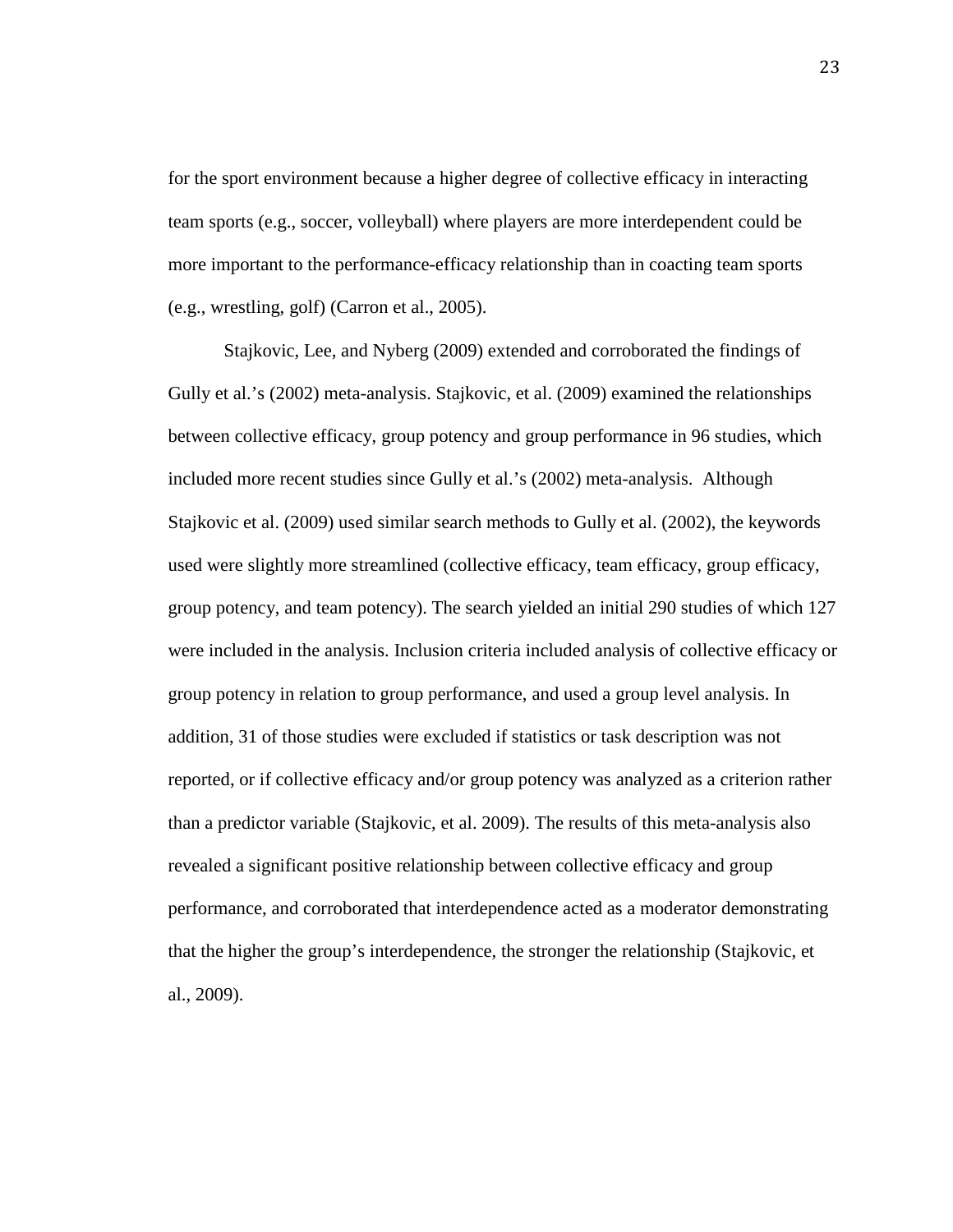## **Sport Injury and Collective Efficacy**

Despite the growing literature base on collective efficacy within and outside of sport, there has been limited research on the impact stressors such as injury may have on perceptions of collective efficacy and consequently on performance. Currently there are only two studies that have examined the impact loss of a teammate due to injury has on the team's collective efficacy (Damato et al., 2008; Edmonds et al., 2009).

The theorizing of Bandura (1997) and the lack of research on sport injury's effect on collective efficacy led Damato, Grove, Eklund, and Cresswell (2008) to conduct an exploratory study examining the effect of injury on collective efficacy in soccer teams. This is the only study to date that focuses solely on injury's effect on perceptions of collective efficacy. The authors used sport-specific measures of collective efficacy and hypothetical scenarios of injury to pivotal and non-pivotal teammates to collect preseason data from 194 male soccer players, representing 12 teams in a semiprofessional soccer league in Western Australia. Damato et al. (2008) hypothesized that perceptions of collective efficacy would decrease with a loss of a pivotal teammate but would remain unchanged in the loss of a non-pivotal teammate. However, the results indicated that the loss of both pivotal and non-pivotal players had a significant negative effect on perseverance collective efficacy (but not skill collective efficacy). Perseverance collective efficacy was one subscale of collective efficacy and represented the participants' ratings of the ability of their team to persevere in the face of failure, to rebound from a difficult loss, and to maintain physical endurance necessary for success after the hypothetical loss of a teammate (Damato et al., 2008).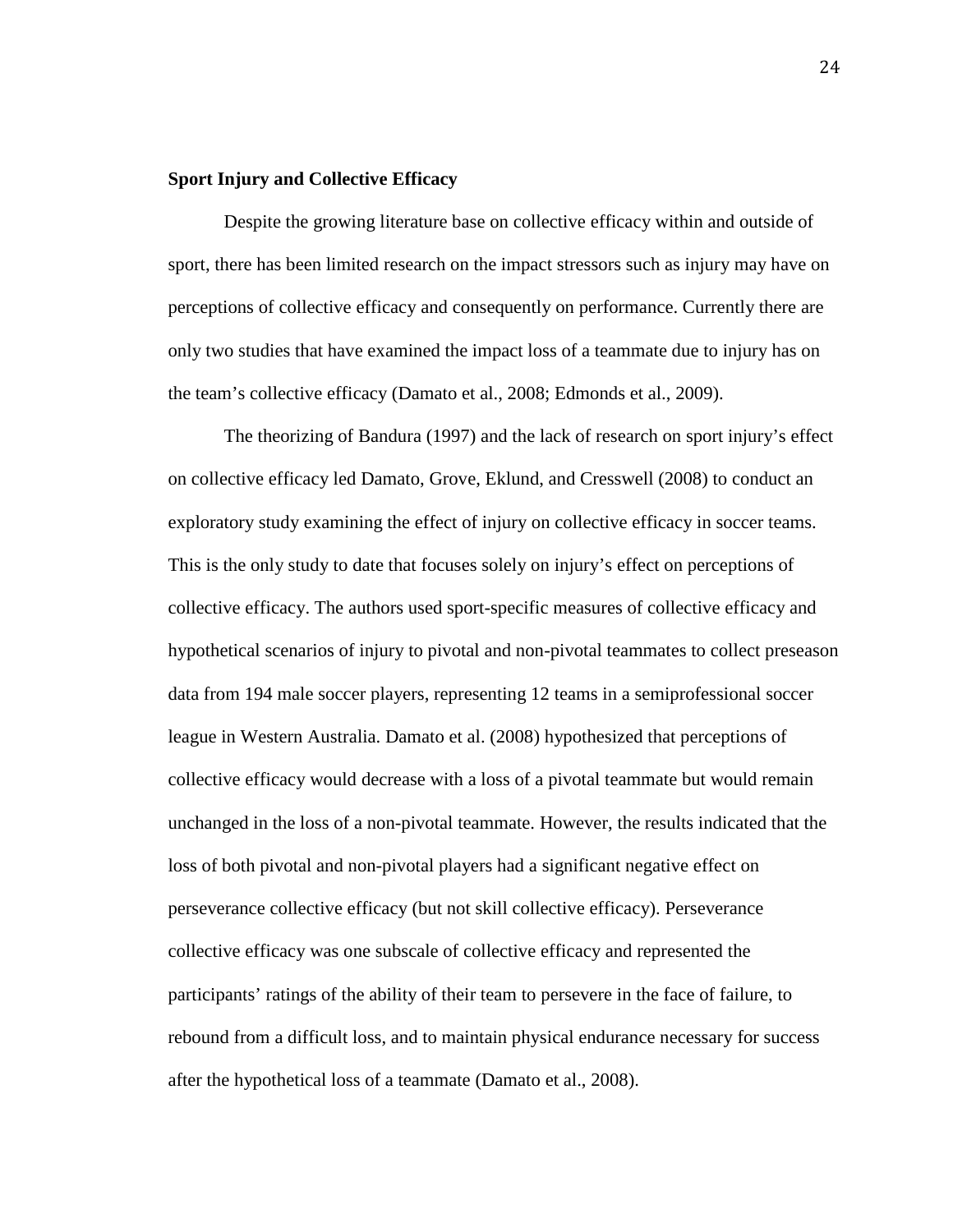The findings of Damato et al. (2008) indicate the potential impact that a loss of a teammate to injury may have on the team's efficacy, and provide an important contribution to collective efficacy literature in sport. However, this study also had several limitations. First of all, subjects were all elite male soccer players in Western Australia, which limits generalizing to other populations such as females and non-professional athletes. Additionally, the measurement tool used for collective efficacy was sportspecific (limiting its use for replication in other sports), and focused heavily on skill efficacy (limiting understanding of other factors relating to collective efficacy).

Other than Damato et al. (2008), the only other empirical study that has examined collective efficacy and injury came as part of Edmonds et al.'s (2009) analysis of relevant influential sources of collective efficacy in adventure racing teams as discussed previously. In their study, athletes who reported an injury to one of their teammates subsequently reported decreased levels of collective efficacy for their team. This resulted in a significant negative relationship between collective efficacy and teammate injury ( $r =$ -.64). However, the impact of injury on collective efficacy was not the primary focus of their study and was generated from just one item in the *Environmental factors-conditions* measure ("How has a teammate's injury, if any, affected the team's overall performance?").

A few strengths of Edmonds et al. (2009) were the longitudinal design and the use of real injuries (versus hypothetical). However similar to other studies (Damato et al., 2008; Feltz & Lirgg, 1998; Myers, et al., 2004; Myers, Payment, & Feltz, 2004), collective efficacy was measured by using a sport- specific scale developed for the study.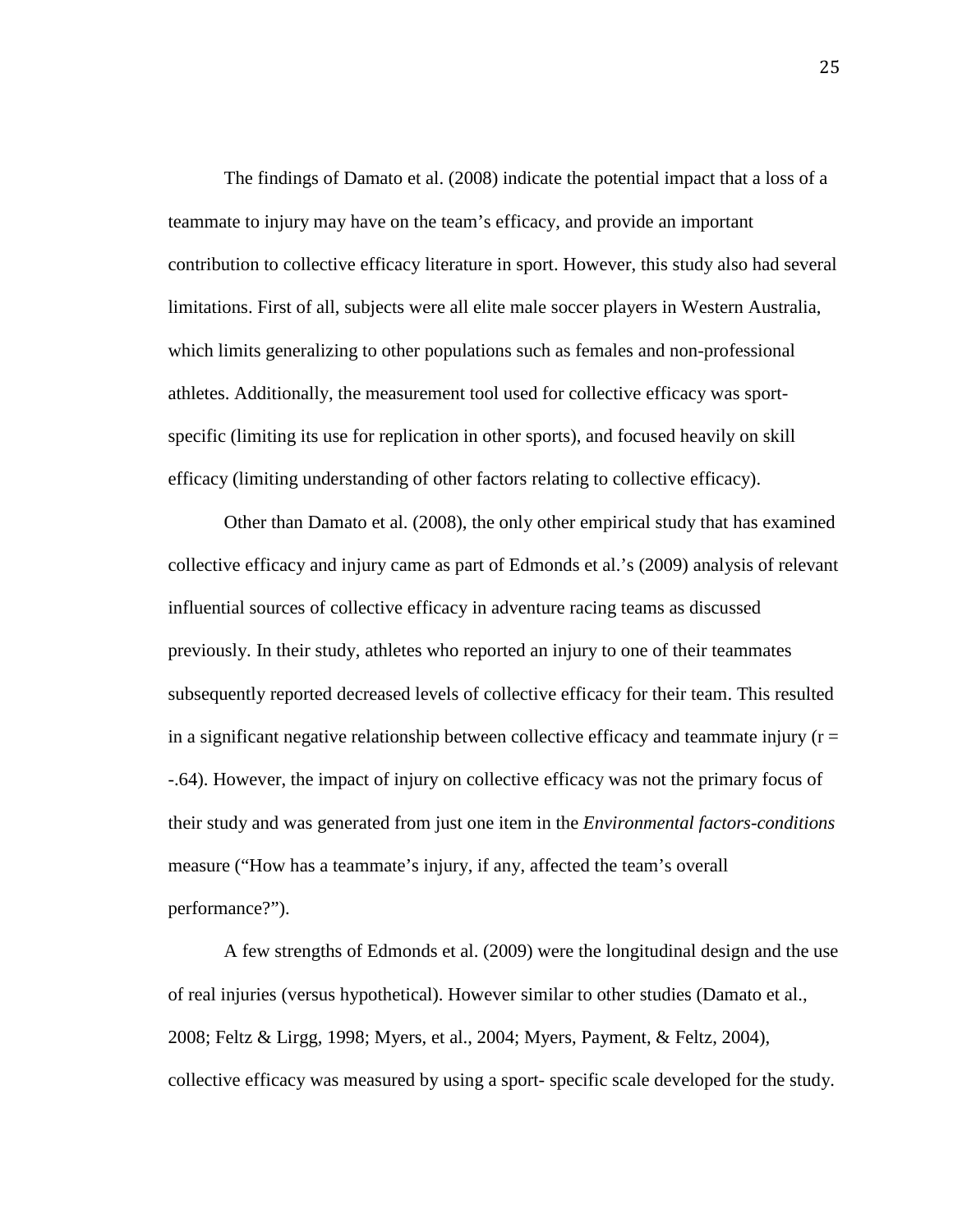Additionally, participants were predominantly male (34 males, 17 females) and consisted of small teams (3 members per team). This limits the ability to replicate results across different sports. Sport injury in this study had some inherent differences from the Damato et al. (2008) study in that injuries reported were factual rather than hypothetical. Additionally, injured team members could not be replaced by a substitute during the competition, which may have inflated the importance of injury to the injured athlete's teammates.

#### **Summary and Direction**

Based upon the literature reviewed, injury in sport is prevalent and stressful for athletes. Additionally, stressors have been shown to have a negative effect on collective efficacy perceptions in groups outside of sport implicating negative consequences on group performance. The relationship between collective efficacy and performance has been well established in research conducted in both sport and non-sport contexts where group interdependence is high. Given that injury impacts the self-efficacy beliefs of the injured athlete, it makes logical sense to explore whether injury has an impact on the collective efficacy beliefs of the team as well. Understanding how the loss of a team member affects the team perceptions of collective efficacy has important implications for assisting the team to cope with that loss and perform optimally. However, there are only two studies examining injury's effect on the team's collective efficacy.

Therefore, this study was developed to examine how a team's collective efficacy might change as a result of a teammate's injury. This study extended the literature in several ways. First, this study utilized a sample population of almost equal male and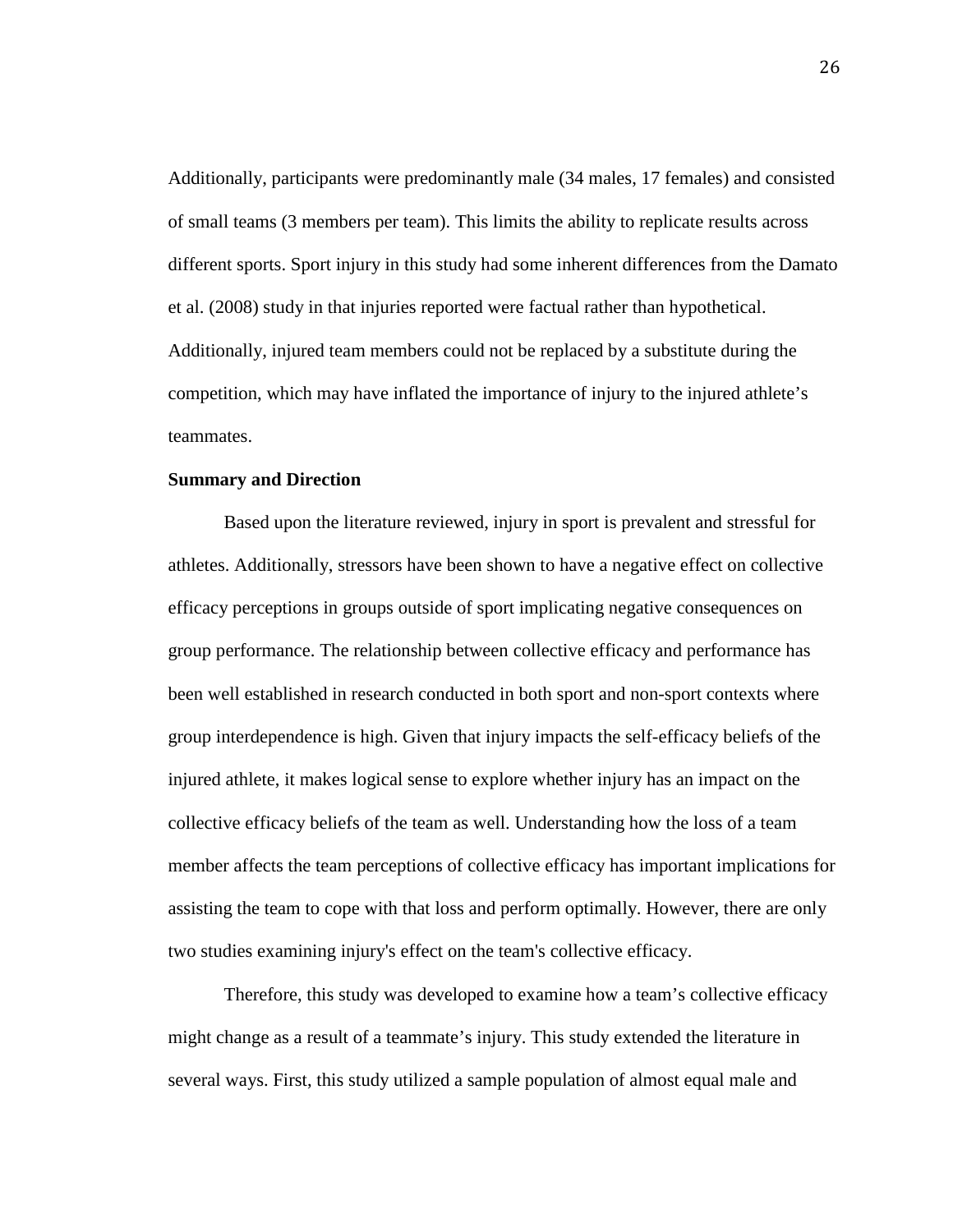female representation, allowing for gender comparisons. Second, this study investigated a sample of collegiate (instead of elite) teams. Soccer teams were chosen due to their high levels of interdependence and the high injury rates in both women's and men's collegiate soccer. Third, although this study replicated Damato et al.'s (2008) design through the use of a hypothetical injury scenario paired with a collective efficacy measure, there were a number of key differences. Whereas Damato et al. (2008) used both a pivotal and nonpivotal player description, this study focused only on a pivotal player as per Damato et al.'s suggestions. Finally, the Collective Efficacy Questionnaire for Sports (CEQS; Short, Sullivan, & Feltz, 2005) was used to measure collective efficacy instead of a soccerspecific measure. The CEQS was developed to measure collective efficacy beliefs across sports and provided a contrast to the many sport specific collective efficacy measures. Using the CEQS rather than a soccer-specific measure of collective efficacy enhances the ability to replicate and generalize to sports other than soccer.

#### **Purpose and Hypotheses**

 Due to the limited research examining the impact of an individual's injury on the team's perceived abilities, the purpose of this study was to examine how a team's collective efficacy might change as a result of a teammate's injury. Specifically, the following research question was addressed: Does the loss of a teammate due to hypothetical injury impact the team's collective efficacy? Based upon prior research, it was hypothesized that team collective efficacy would decrease following the loss of a teammate due to hypothetical injury.

27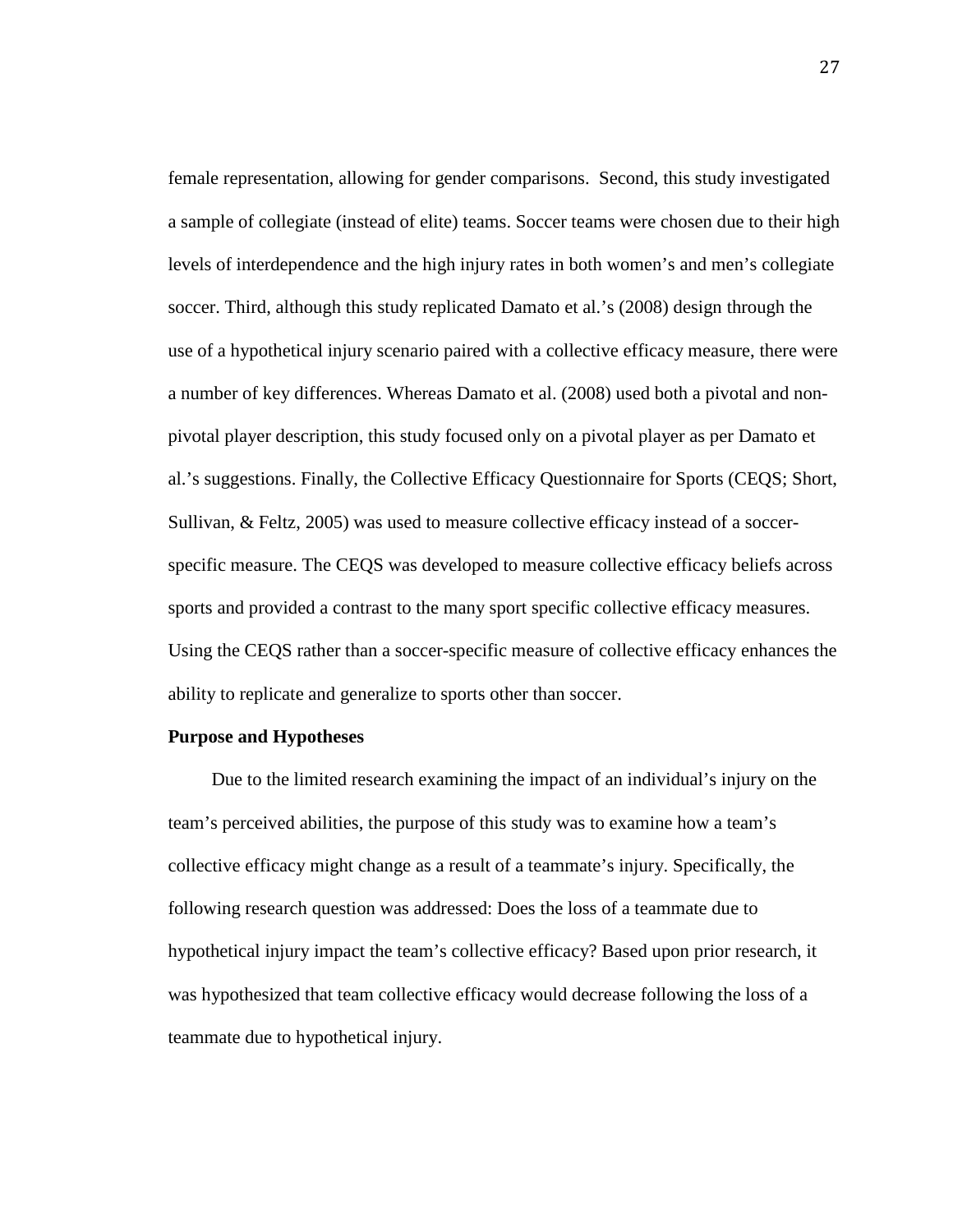## CHAPTER III

## OUTLINE OF PROCEDURES

## **Participants**

 Participants included members of 17 men's and women's intercollegiate soccer teams recruited from NCAA Division I, II, and III programs in the Southeastern United States. Participants were included if they were student-athletes on the current team roster, present at the time of data collection, and eighteen years of age or older. An effort was made to obtain equal representation of male and female teams, as well as across NCAA Divisions I, II, and III.

#### **Measures**

**Sample demographics**. Participants' demographic data were collected using the Demographic Questionnaire (Appendix A). Data included age, gender, year of eligibility (i.e., freshman, sophomore, junior, senior,  $5<sup>th</sup>$  year senior, other), position(s) played (e.g., goalkeeper, forward) years playing on the current team, total number of years playing soccer, years playing on other collegiate teams, and average competition playing time (in minutes). Participants were also asked to provide information regarding their current health status and health history. Specifically, they responded to questions about their current participation status (i.e., healthy - participating with no restrictions, injured/ill participating with restrictions, injured/ill - not participating, and non-participation due to non-medical reasons) and collegiate injury history (i.e., injuries experienced during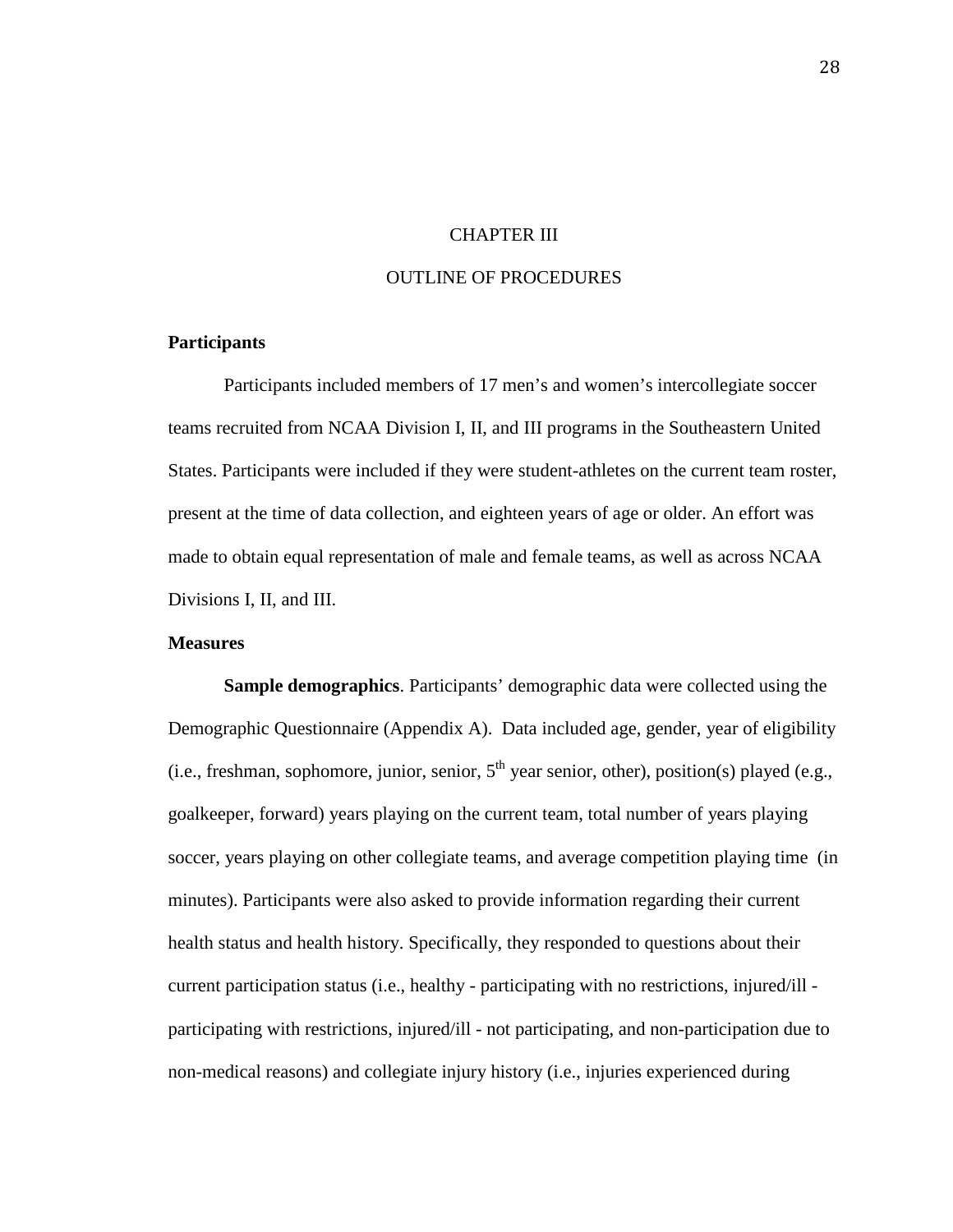collegiate playing career, how long ago the injury occurred, and length of restricted participation).

**Collective efficacy.** The Collective Efficacy Questionnaire for Sports (CEQS) (Short, Sullivan, & Feltz, 2005) was used to measure collective efficacy in the current study (Appendix B). The CEQS is a five-factor instrument comprised of 20 items (four items per factor). The five subscales include Ability, Effort, Persistence, Preparation, and Unity. Responses are recorded on an 11-point Likert-type scale, from 0 (not at all confident) to 10 (extremely confident).

Short et al. (2005) conducted a 3-phase development and validation of the CEQS using college-aged student-athletes. In Phase 1 a questionnaire was developed and an exploratory factor analysis was performed revealing 5 collective efficacy factors. In Phase 2 a confirmatory factor analysis supported the 5-factor, 20 item measure. Phase 3 demonstrated construct validity of the CEQS by examining correlations among the CEQS subscales with a measure of team cohesion, as well as conducting a second confirmatory factor analysis to cross-validate the measure. Cronbach alpha reliability coefficients ranged from .81 to .96 for the CEQS subscales, indicating acceptable reliability. In addition, all five subscales are correlated with each other and the total score (range from .59 to .95) (Short et al., 2005).

For the current study, participants completed two versions of the CEQS (pre- and post-injury scenario). Cronbach alpha reliability coefficients for the study's sample ranged from .88 to .92 for CEQS subscales pre-injury and ranged from .89 to .94 for CEQS subscales post-injury, indicating good internal consistency.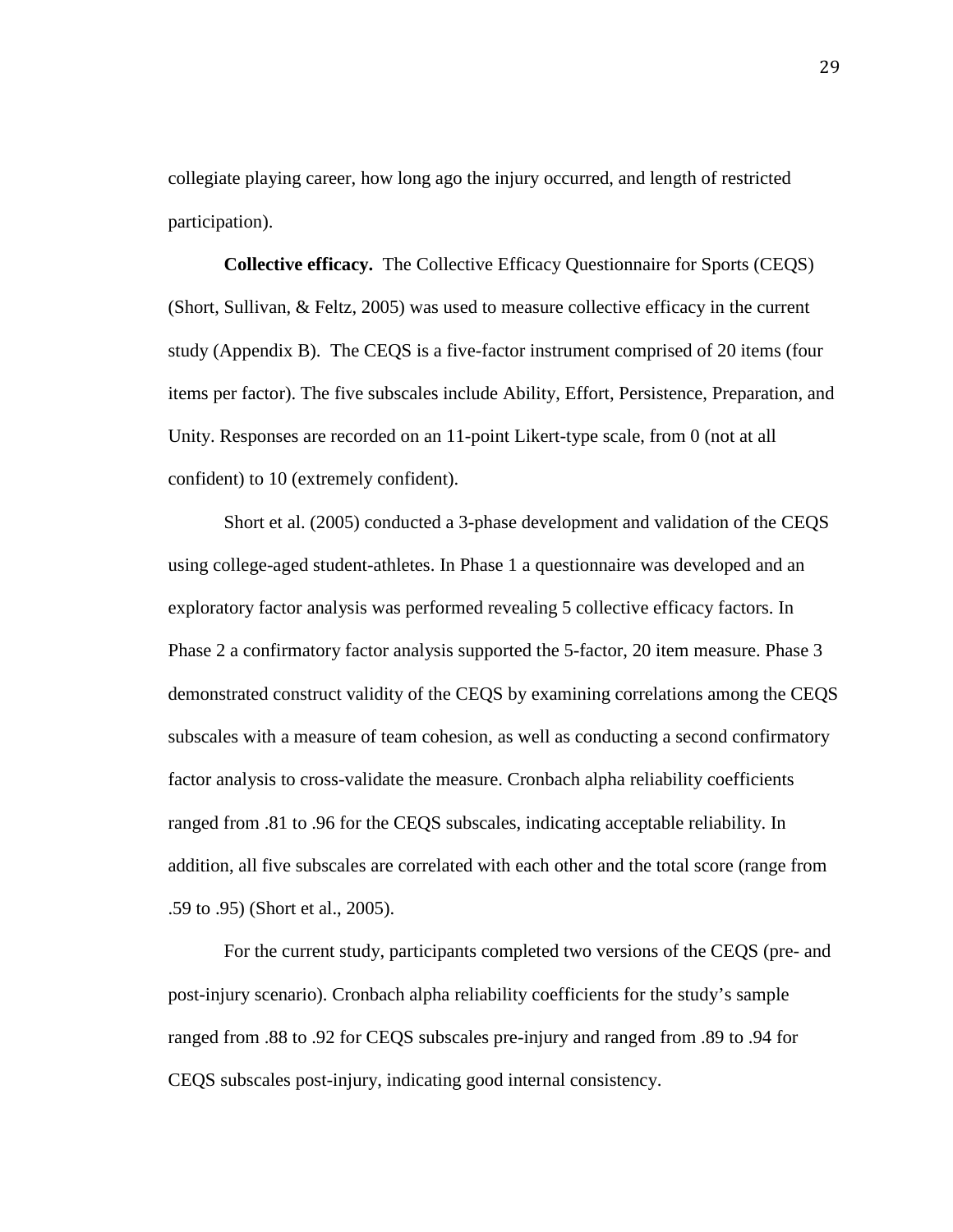**Hypothetical scenarios.** A brief player injury scenario was adapted from the "pivotal" player scenario used by Damato et al. (2008) (see Appendix C). The scenario describes a competition situation in which the player described becomes injured and must leave the game, with no plan of return. The hypothetical injury scenario used was adapted from the scenario used by Damato et al. (2008) for the "pivotal" player. Two modifications were made; first changes were made to the pronouns to represent a neutral gender (e.g., from *he* to *they*) and to state the type of injury (ACL injury). The ACL injury was chosen because of the commonality of this injury occurrence in soccer and to try to minimize variability in the interpretation of the injury situation. As Damato et al. (2008) found no significant difference in collective efficacy in response to the loss of a pivotal versus nonpivotal player; the pivotal scenario was used in this study. No other changes were made to the scenario.

## **Procedures**

After receiving permission from the Institutional Review Board, coaches of 37 soccer teams (men's  $n = 18$ , women's  $n = 19$ ) at 19 universities (NCAA DI = 14, DII = 2,  $DIII = 3$ ) across North Carolina were contacted by the primary investigator via email and asked for their team's participation (Appendix D: Team Recruitment Letter / Email to Coaches). An email reminder was sent 1 week after initial contact to those coaches who did not respond (Appendix E: Recruitment Reminder Email). Phone calls and emails were used to follow-up on invitations that received no response after 2 weeks. Coaches were asked to forward the names of other university coaches that they believed might be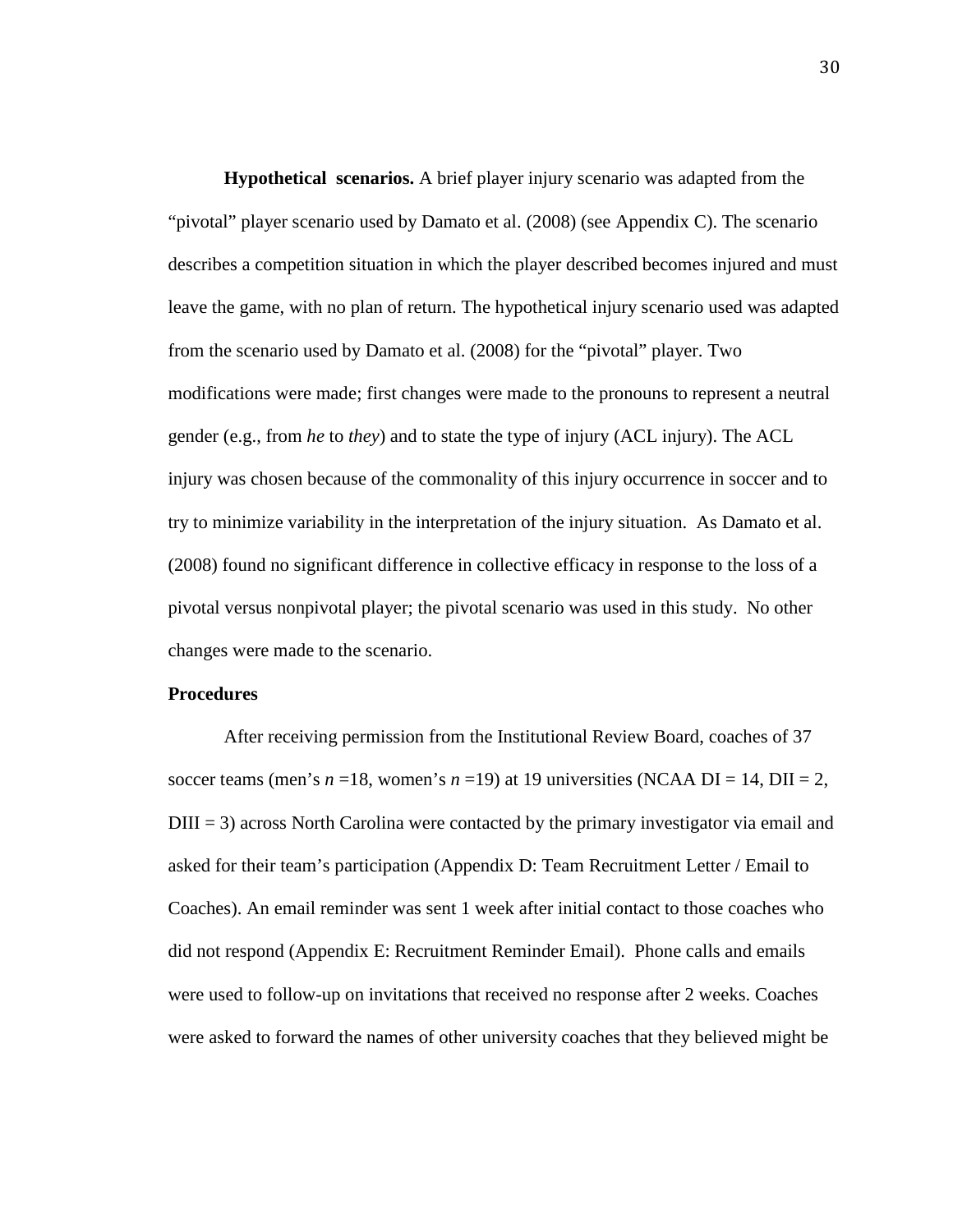interested in participating in the study to the primary investigator to invite participation. This "snowball" technique provided opportunities for a broader range of participants.

Once coaches had agreed to let their teams participate, the primary investigator arranged a time to meet with the team. A convenient date and time to obtain informed consents (Appendix F) and collect data was arranged with each team either prior to or after a team training session. In addition, the coaches were asked to provide the team's win-loss record at the time of data collection.

Seventeen teams agreed to participate in the study. Data were collected for each team either directly before or after a weekday training session during the regular competitive league season. Before any data collection, all team members were informed of the purpose of the study and informed consent to participate was obtained. Those individuals younger than eighteen years old were not allowed to participate. The primary investigator read a set of standardized instructions (Appendix G) to each team who were then given the opportunity to ask questions or to decline participation. No players on any of the 17 teams declined to participate. Each participant was assigned a code number to de-identify the data collected and maintain confidentiality. Informed consent (Appendix F) was obtained from all individual participants. Players were given a packet of questionnaires including a Demographic Questionnaire (Appendix A), the CEQS (Short et al., 2005) (Appendix B), and the adapted CEQS Post-Injury (CEQS-PI) which included the hypothetical injury scenario (Appendix C). The primary investigator was available to answer participant questions during survey completion. Participants placed completed questionnaires into a marked envelope upon completion.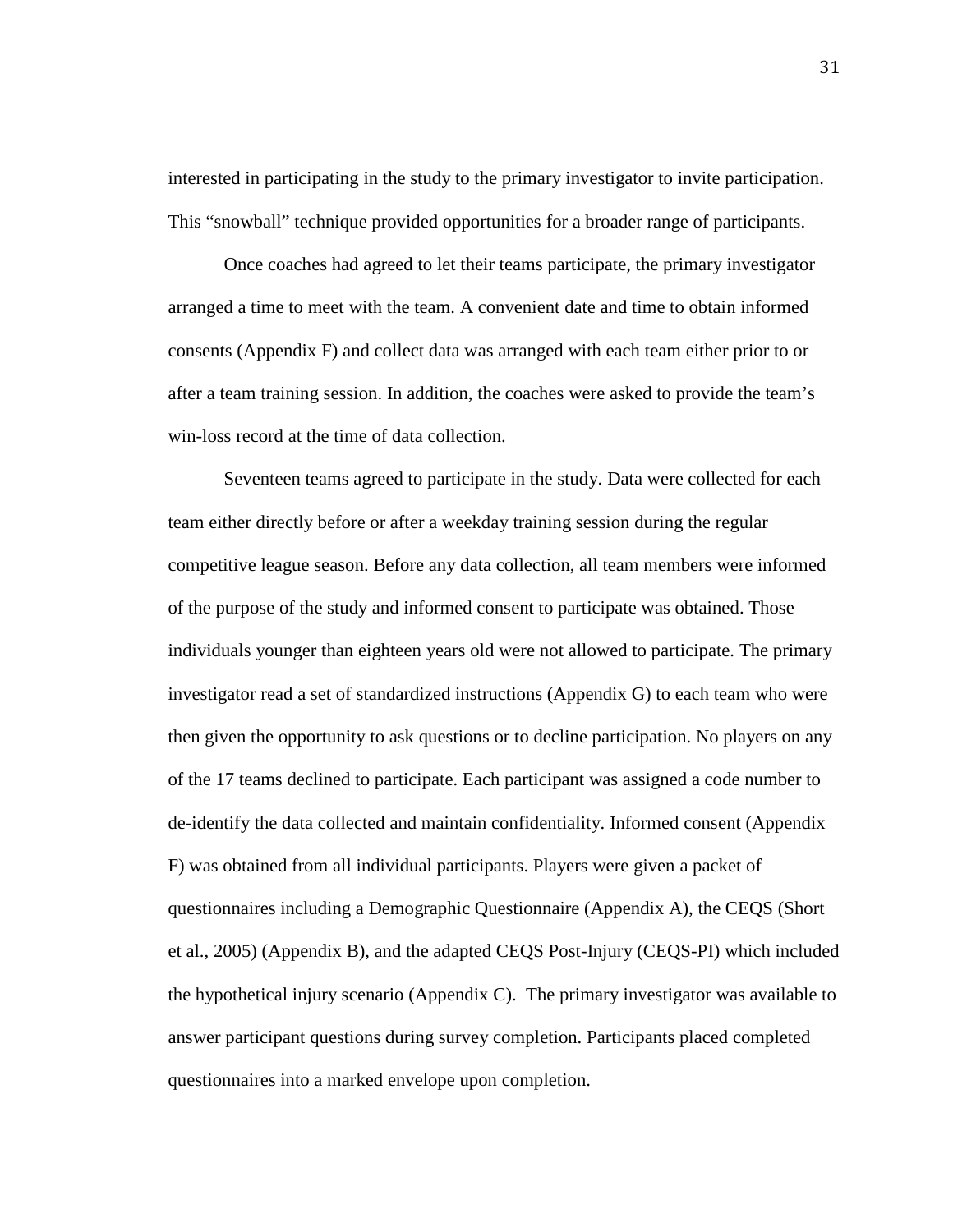Participants and coaches were thanked for their participation and informed that the results of the study would be available upon request. All procedures were conducted in accordance with the ethical guidelines of the University of North Carolina at Greensboro.

#### **Data Analysis**

The purpose of this study was to examine the impact of a team member's injury on the collective efficacy of the team. Since data were collected pre- and post- injury scenario from athletes within teams, a multilevel modeling approach was used in order to account for the fact that repeated measures from the same people are likely to be more similar to each other than they are to other people, and that people on the same team are likely to be more similar to each other than those on other teams. Multilevel modeling can statistically account for this non-independence. In addition, multilevel modeling also allows for simultaneous analysis of athlete and team-level predictors of collective efficacy. Myers and Feltz (2007) suggested that using multi-level modeling is the optimal framework to examine collective efficacy in sport, yet only one study using the CEQS has utilized this method of analysis (Dithurbide et al., 2009). Perceptions of collective efficacy included: ability, effort, persistence, preparation, and unity subscales, as well as collective efficacy total scores. Correlations among the five collective efficacy subscales and the total score were examined separately for pre-injury and post-injury responses.

Based on Bandura (1997) and prior data (Damato, et al. 2008; Edmonds, et al. 2009), it was hypothesized that team collective efficacy would decrease following the hypothetical loss of a teammate due to injury. To test this hypothesis, hierarchical linear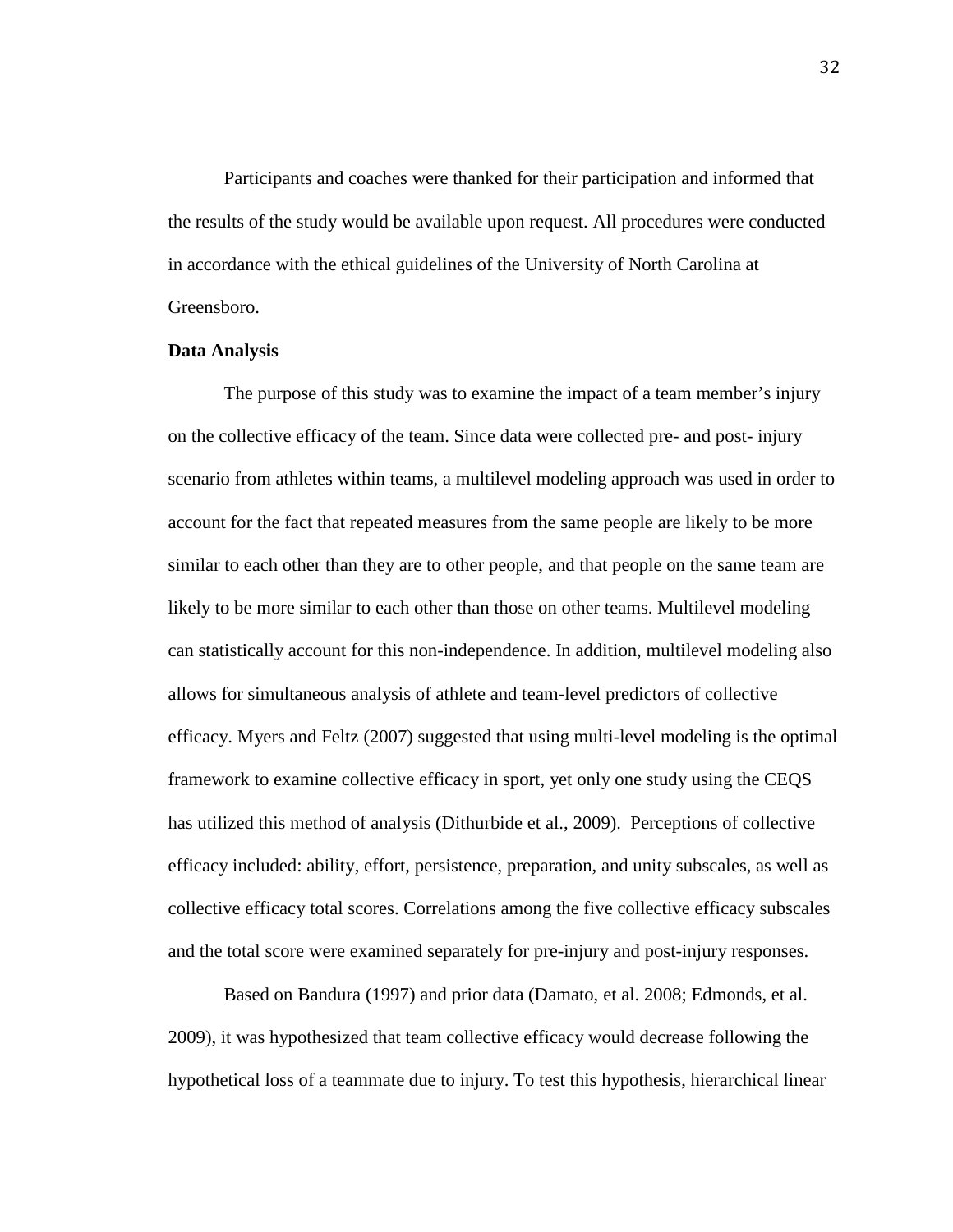modeling (Raudenbush & Bryk, 2002) was used to analyze collective efficacy scores with time (i.e. pre-test or post-test) being the Level 1 predictor. The Level 2 (athlete level) variables were the number of years on the current team, current participation status, and collegiate injury history. Due to the similarity in scores and low numbers of participants in certain groups, the four current participation status categories (healthy participating with no restrictions, injured/ill - participating with restrictions, injured/ill not participating, and non-participation due to non-medical reasons) were collapsed into two groups (healthy vs. injured). The "injured" group combined the injured/illparticipating and the injured/ill- not participating categories, while the "healthy" group included the healthy- participating and the non-participation due to non-medical reasons categories. The "healthy" group was used as the reference variable in the HLM.

Level 3 (team level) variables included gender, NCAA Division, and performance record. Because of the small number of teams in each category for NCAA Division and performance record, categories were collapsed from three categories to two on the basis of similarity in scores. For example, NCAA Division II and III were combined into one group for the purpose of inclusion into the HLM with Division I as the reference. Similarly, due to the small numbers of teams within the categories for the performance record variable (winning, neutral, and losing), teams with winning records and teams with neutral records which had very similar scores were therefore combined and used as the reference in the HLM.

To create the 3-level HLM, time was the only predictor variable entered into the initial model. Next both athlete (Level 2) and team (Level 3) predictor variables were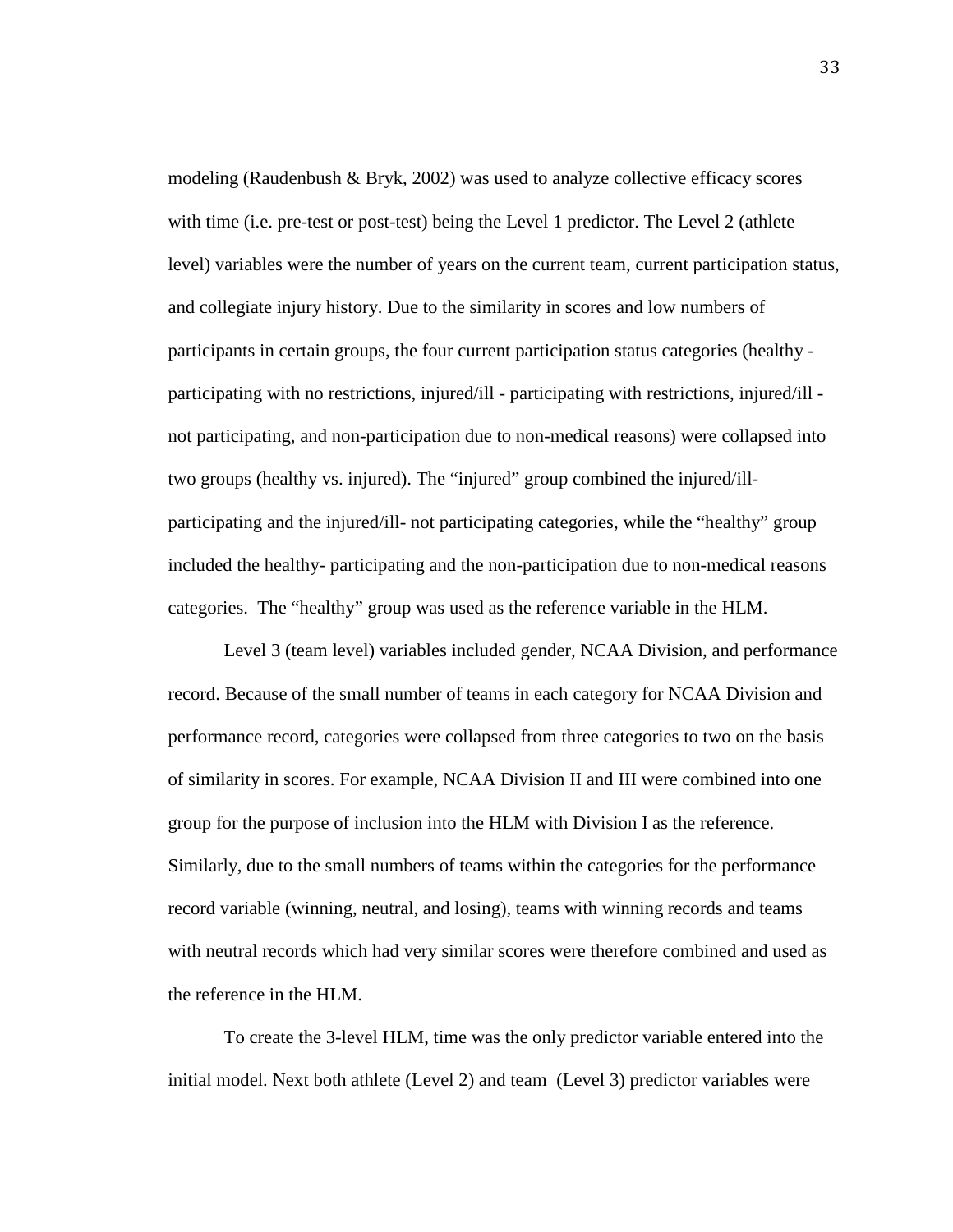added to generate the full model (Model 2). Then, a backward step-wise approach was used to retain only significant predictors of collective efficacy in the final model (Model 3).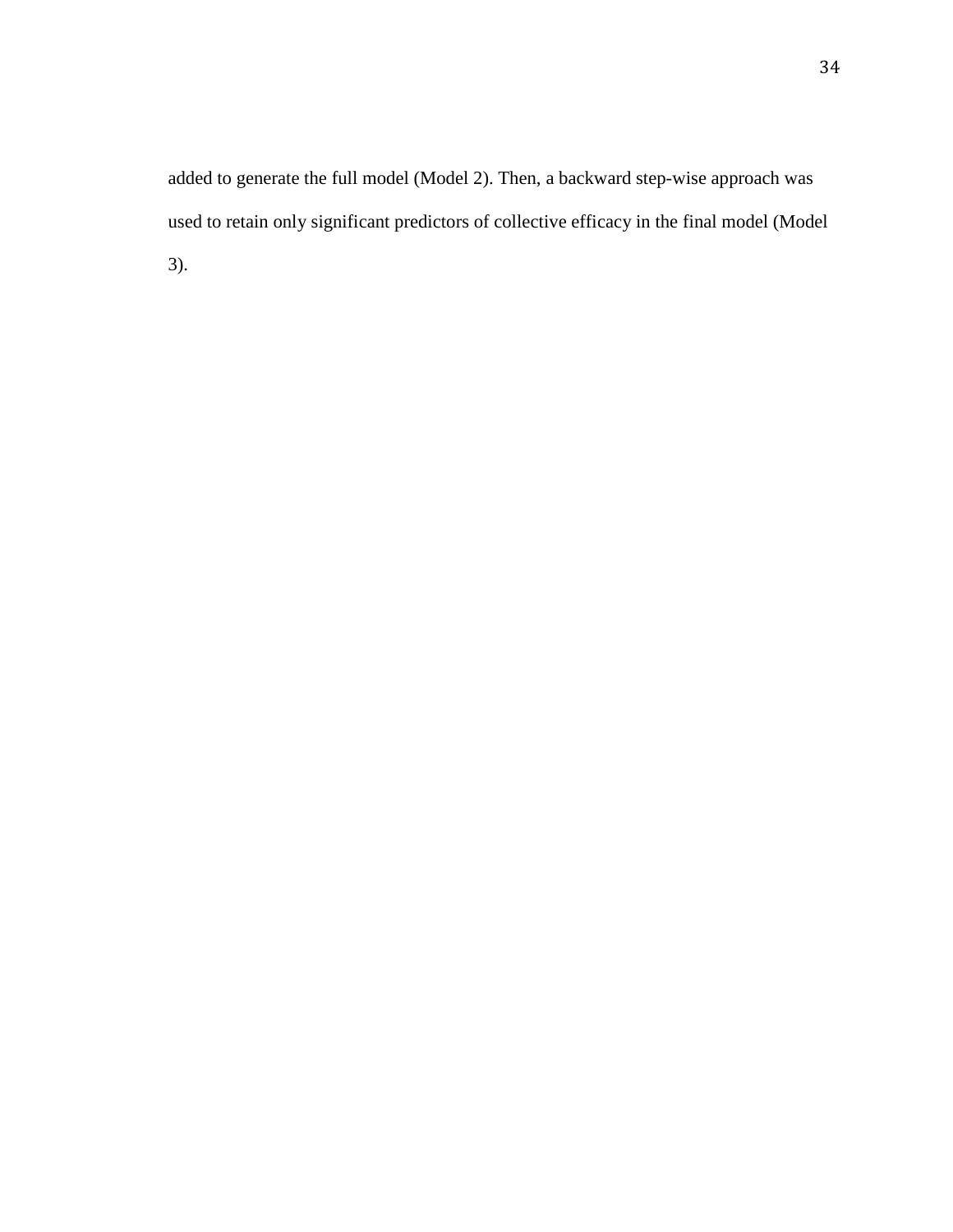## CHAPTER IV

#### RESULTS

### **Participant Descriptive Statistics**

Of the 37 teams contacted,  $65\%$  ( $n = 24$ ) responded to email requests for participation with 46% ( $n = 17$ ) agreeing to participate and 19% ( $n = 7$ ) declining the invitation. Of the 17 teams agreeing to participate, 100% of the teams were surveyed with no less than 90% of the roster for each team participating in data collection. Three hundred ninety-six participants, representing 17 teams, completed questionnaires. Approximately 7% of the surveys were missing data for items representing CEQS subscales; therefore mean item replacements were calculated for missing values within each factor. One participant's data was excluded from statistical analyses due to insufficient data on several of the questions for the CEQS measures, resulting in a final sample of 395 individuals from 17 teams (*N* = 395 athletes, 17 teams).

Of the 395 participants, there was nearly equal representation between men (51%) and women (49%). The participants ranged between 18-25 years of age ( $M = 19.6$ , SD = 1.45), had played soccer between 2- 21 years ( $M = 13.83$ , SD = 2.88), and had played for their current teams between 1-5 years  $(M=1.97, SD=1.09)$ . Table 1 provides means and standard deviations for the sample demographics by gender.

Data obtained relative to participants' injury health history and current health status is presented in Table 2. At the time of data collection, the majority of the sample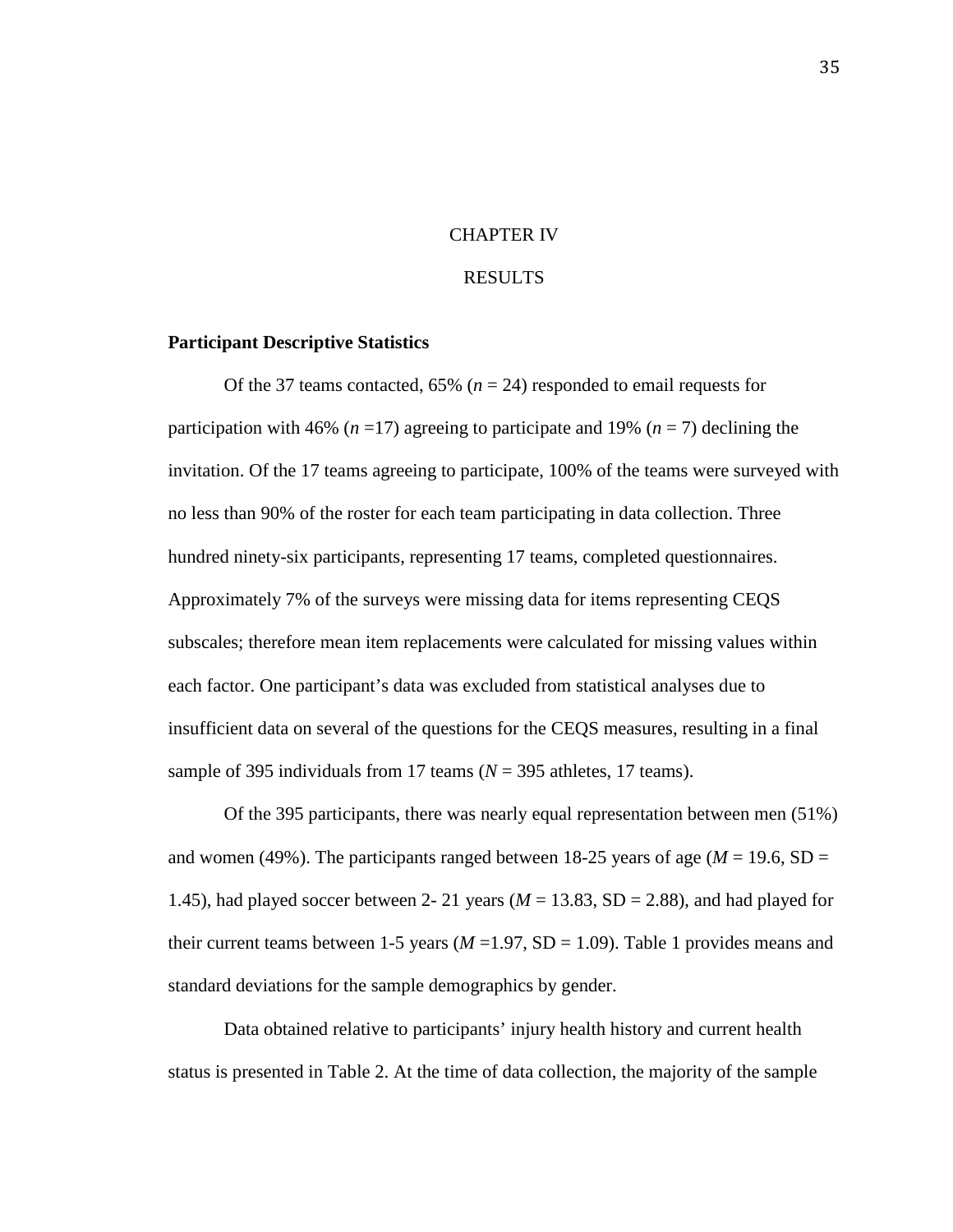(77%) reported being healthy and participating without restrictions, compared to those who were currently injured/ill and participating with restrictions (18%), were injured/ill and not participating (4%), or were not currently participating for non-medical reasons (1%). No data were excluded from the analyses due to current injury status. These four categories were collapsed into two categories (injured and healthy) in order to use current participation status as a variable in subsequent analyses.

Individual participant data was nested within teams, resulting in seventeen  $(N=$ 17) intercollegiate soccer teams from Division I, II, or III athletic programs (See Table 3). Teams were primarily (53%) from Division I athletic programs. Division II and III teams were collapsed into one group for statistical analysis pertaining to the main hypothesis due to the small numbers of teams in each division and the similarity of scores. The number of players on each team ranged from  $17-30$  ( $M = 23.2$ , SD = 4.06). Data collection occurred midway through the regular season for most teams. At the time of data collection, 53% of the teams had positive win-loss records, with a greater number of men's teams having winning records compared to women's teams (See Table 3).

#### **Preliminary Analyses**

Table 4 presents the aggregated team descriptive statistics for the CEQS subscales and total score for pre- and post-injury  $(N=17)$ . Pearson correlation coefficients between the five CEQS subscales and the total CEQS score are provided in Table 5 (pre-injury) and Table 6 (post-injury). As can be seen, strong significant positive correlations were found between all CEQS factors and total scores for both pre- injury (*r's =* .74 to .95, all  $p < .001$ ) and post-injury (*r*'s = .84 to .97, all  $p < .001$ ). Additionally, Time 1 (pre-injury)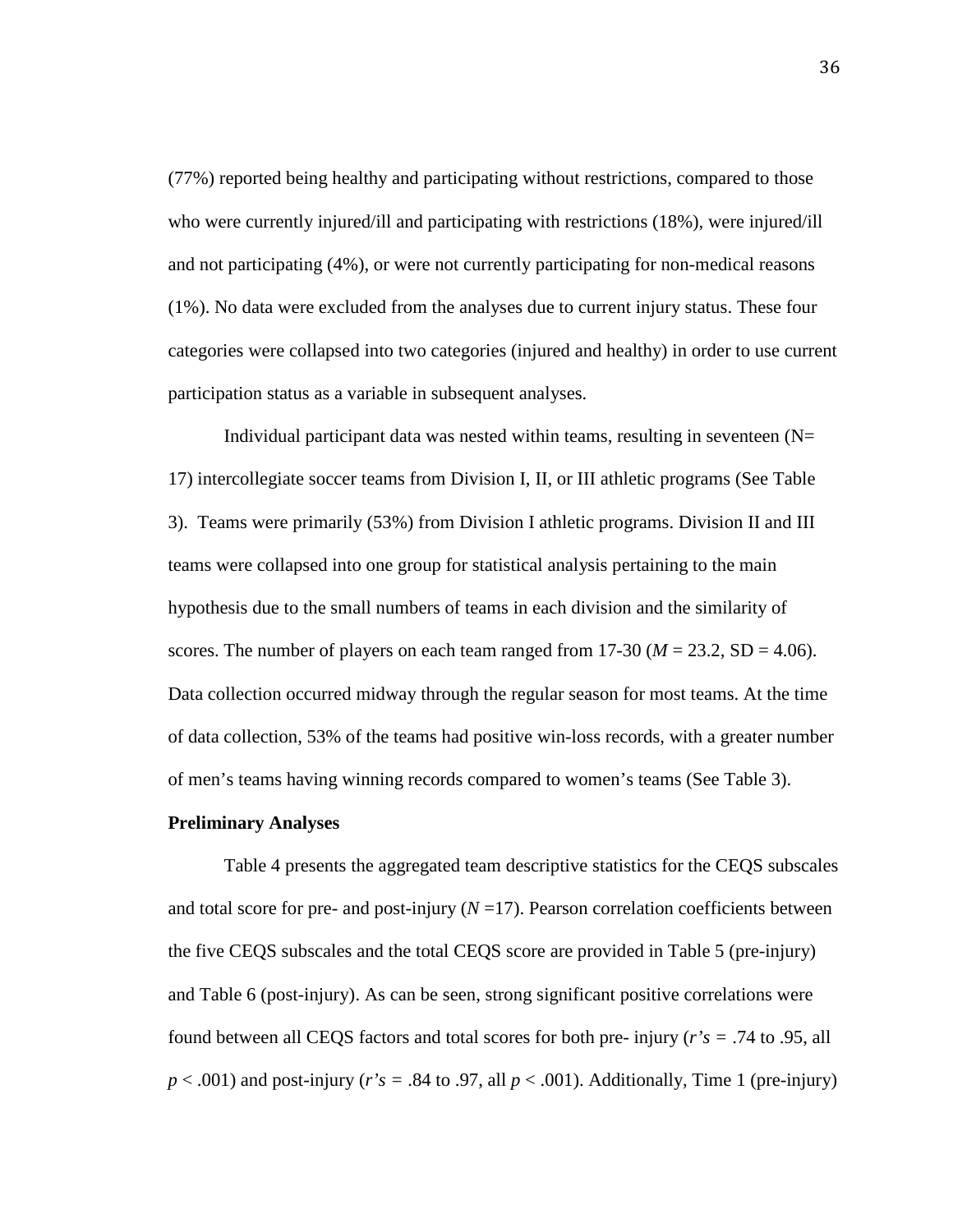and Time 2 (post-injury) CEQS responses for all CEQS factors (ability, effort,

persistence, preparation, and unity) and CEQS total scores were positively correlated (*r's =* .62 to .79, *p* < .001) (Table 7). Since all CEQS factors were highly correlated with the CEQS total, only the CEQS total was used in subsequent analyses, as suggested by previous research using the CEQS (Dithurbide, Sullivan, & Chow, 2009; Short et al., 2005).

## **Test of the Hypothesis**

To assess whether team perceptions of collective efficacy decreased following the hypothetical injury of a team member, a multi-level analysis was conducted with time nested within athletes and with athletes nested within teams. Initially, time was the only predictor variable entered into the model. Next both athlete (Level 2) and team (Level 3) predictor variables were added to generate the full model (Model 2). Then, a backward step-wise approach was used to retain only significant predictors of collective efficacy in the final model (Model 3). The results of the 3-level hierarchical linear model for collective efficacy are presented in Table 8. Results yielded a significant positive effect for the Level 1 predictor of time ( $\beta = .49$ ,  $t(393) = 10.79$ ,  $p < .001$ ). Thus, Time 1 scores were significantly higher than Time 2 scores indicating that team perceptions of collective efficacy decreased following the hypothetical injury of a team member.

At the athlete level, only current participation status reached significance as a predictor of collective efficacy ( $p < .05$ ). Injured players compared to healthy players had higher scores of collective efficacy ( $\beta$  = .28, *t* (377) = 2.03, *p* = .043) in the full model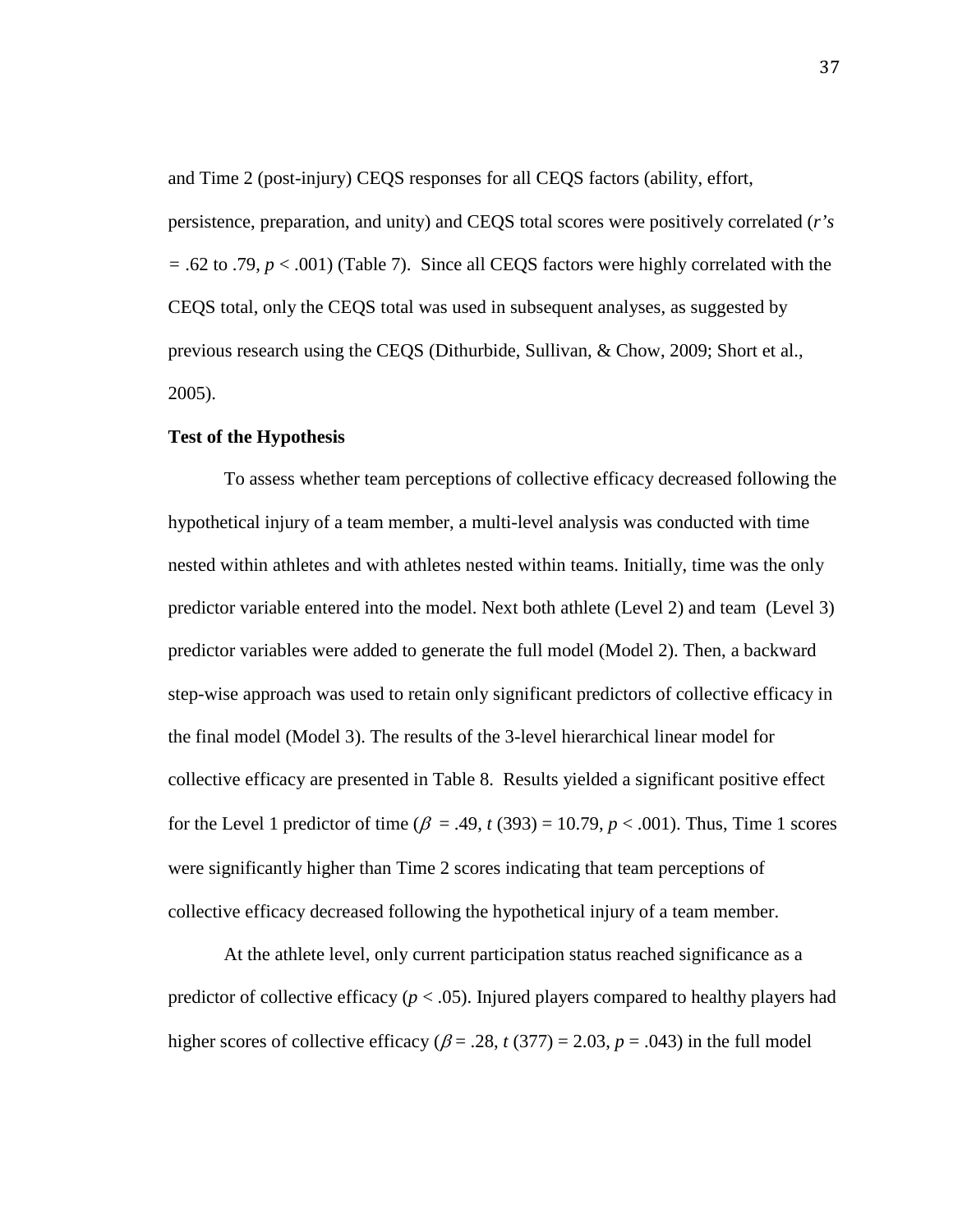(Model 2, See Table 8). However, in the final model this effect was no longer significant. No other athlete level variables were significant predictors of collective efficacy.

At the team level, performance was a significant predictor of collective efficacy  $(\beta = -1.10, t(15) = -3.56, p = .003)$  in the full model. Teams with losing performance records at the time of data collection had significantly lower collective efficacy total scores than teams with winning or neutral records. No other team level variables were significant predictors of collective efficacy. The effect of gender on collective efficacy was of particular interest since females had been underrepresented in previous research. However, there was no significant gender difference  $(p = .326)$  in collective efficacy scores. There were no significant interaction effects between time and performance  $(p =$ .226), time and Division ( $p = .077$ ), and time and gender ( $p = .228$ ).

To follow-up the main analyses, the same process using hierarchical linear modeling was repeated for each CEQS subscale as the dependent variable (CEQS ability, CEQS effort, CEQS persistence, CEQS preparation, and CEQS unity) to cross check that using the CEQS total was appropriate. For each model, time remained a significant predictor variable ( $p < .001$ ), as did performance at the  $p < 0.05$  level. No other athlete or team level variables were significant predictors of collective efficacy using CEQS subscales.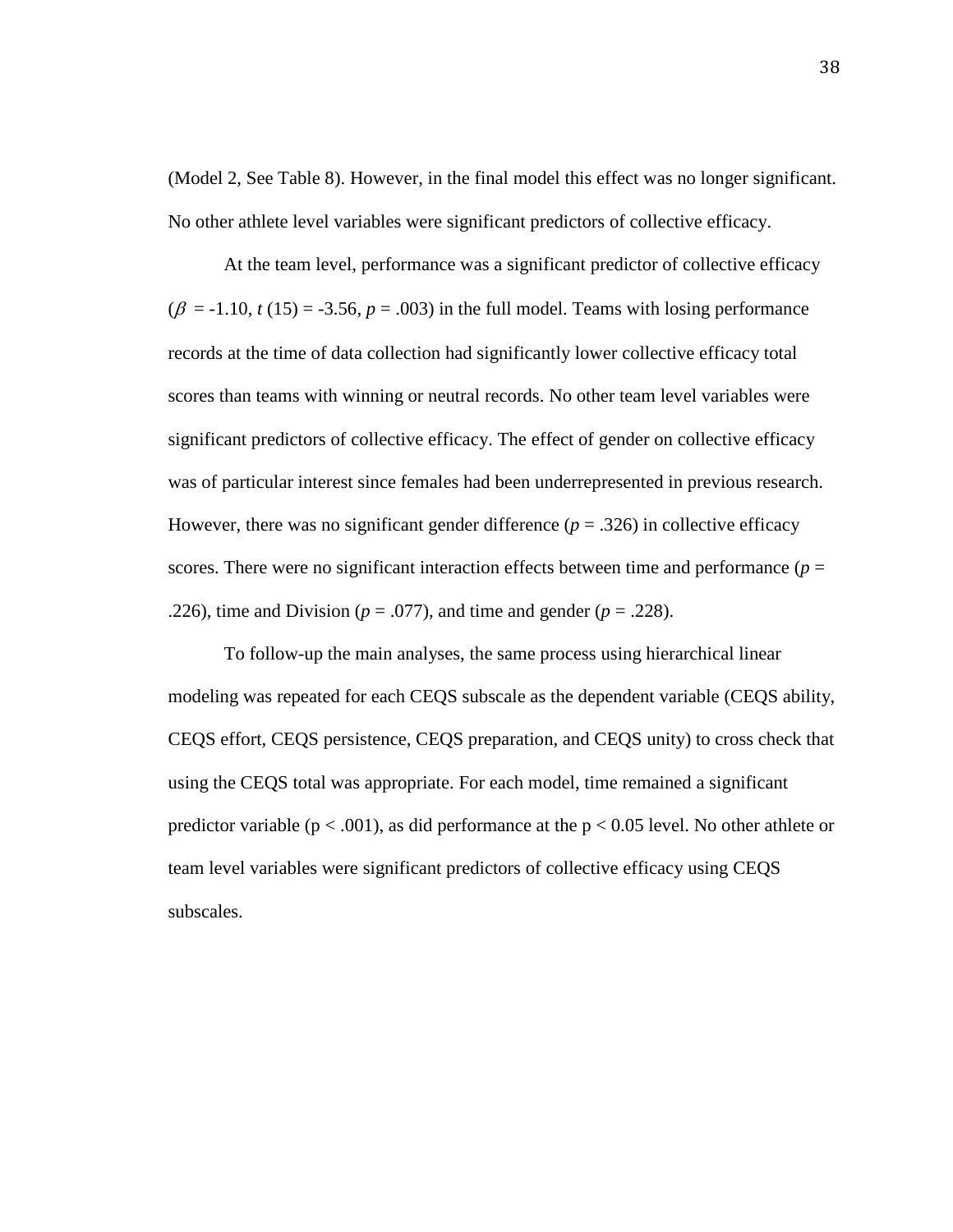## CHAPTER V

## DISCUSSION AND CONCLUSIONS

The purpose of this study was to examine how the loss of a teammate to injury might impact the collective efficacy perceptions of the team. As hypothesized, findings show that team perceptions of collective efficacy decrease following the hypothetical injury of a team member. Teams believed that following the loss of a teammate to injury the team's ability to perform a variety of tasks would be less than before the injury. One possible explanation for this could be that teams view the loss of a teammate to injury as a decrease in the team's available resources. According to Bandura (1982), perception of available team resources is a key component of collective efficacy, and any perceived decrease in team resources (e.g. available players) could decrease collective efficacy. Hence, when injury results in the loss of a teammate, team collective efficacy perceptions may decrease.

In addition to a main effect for time, results showed that performance record was also a significant predictor of collective efficacy. Teams that had accumulated more losses than wins at the time of data collection had significantly lower collective efficacy scores than teams who had winning or neutral performance records. However, performance did not affect the degree to which collective efficacy changed over time (the interaction effect was not significant). Team collective efficacy perceptions may be greater or lesser as performance outcomes change the team's performance record. It may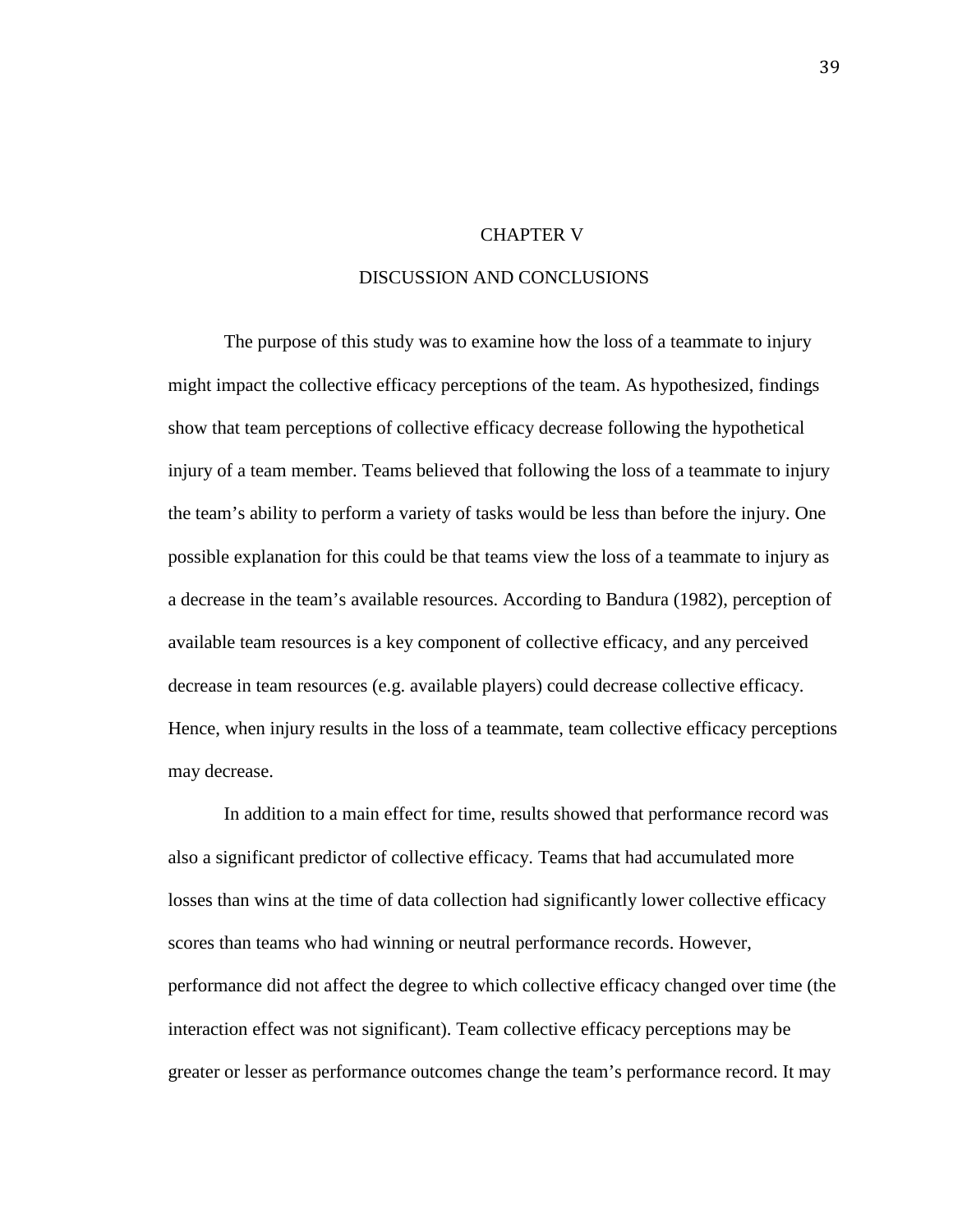therefore be important to consider whether the team has a winning, losing, or neutral performance record when measuring collective efficacy.

 At the athlete level, the only variable that approached significance in predicting collective efficacy was current participation status. The majority of the sample (77%) was healthy and participating without restriction, so for the purposes of data analysis the two injured categories were combined (injured/ill, participating with restrictions, and injured/ill, not participating) and the small number of not participating for non-medical reasons were combined with the healthy and participating group. Results indicated that injured athletes had higher perceptions of collective efficacy than their healthy teammates. One possible explanation for this is that injured athletes tend to be less involved in daily practice sessions and competitions than their healthy counterparts. This decreased involvement may facilitate injured athletes having inflated perceptions of their team's abilities as compared to their healthy teammates whose perceptions of the team's abilities may be more accurate.

 Experiencing a previous injury was another athlete level variable that was examined as a potential predictor of collective efficacy. There was no significant effect of previous injury on perceptions of team collective efficacy, indicating that those athletes who had experienced an injury while playing for their current team did not differ from those who had not had an injury. It was considered that players with previous injuries may have been more sensitive to the hypothetical injury scenario and could potentially have differing perceptions of the impact of injury on collective efficacy, however this was not found to be the case. The number of years on the current team was also not a

40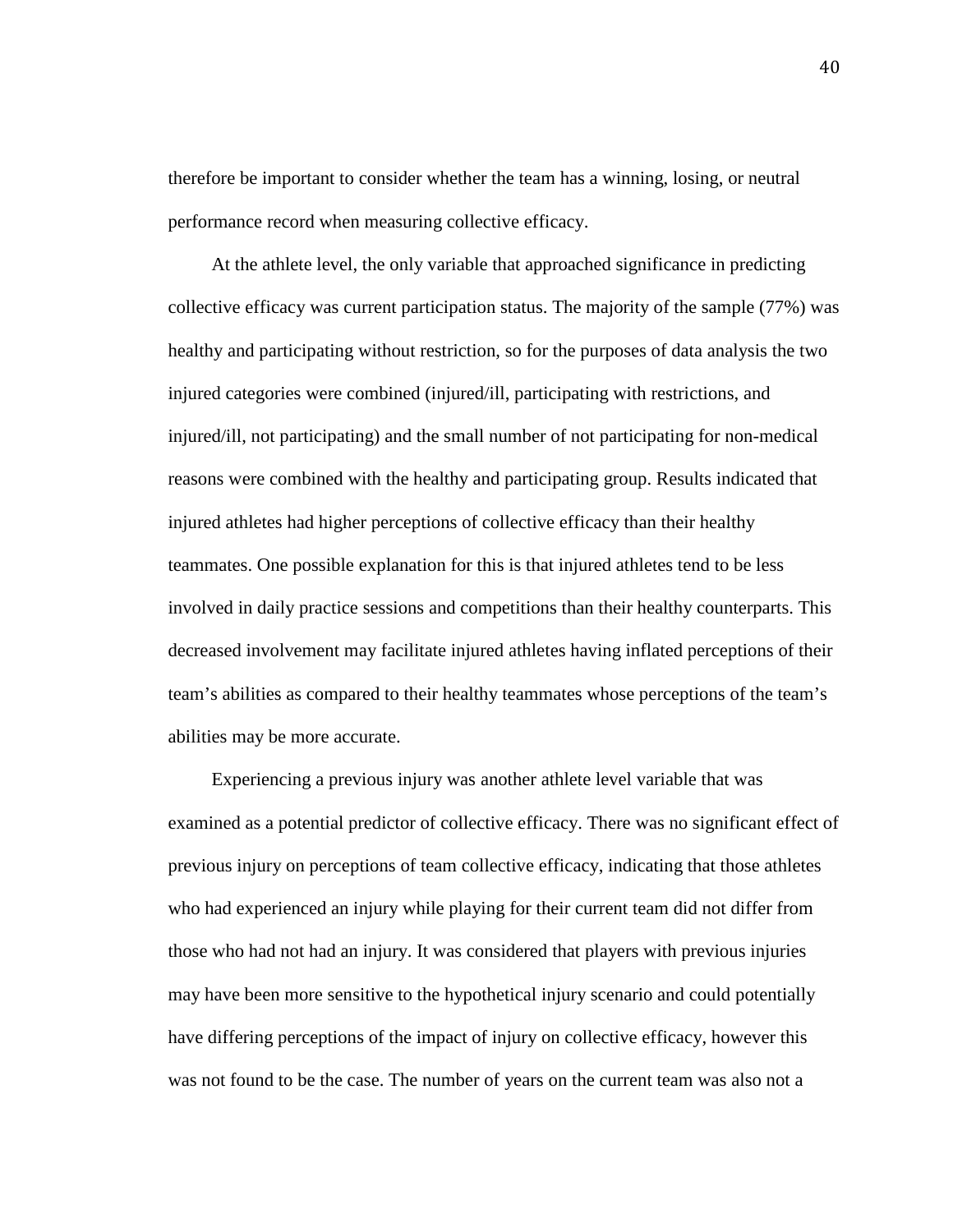predictor of collective efficacy perceptions, indicating that players who had been apart of the team longer (e.g. seniors) did not differ from newer team members (e.g. freshman).

In addition to current participation status and years on the team, gender was examined as a potential predictor of collective efficacy. Female athletes had been underrepresented in the previous research studies examining injury and collective efficacy (Damato et al., 2008; Edmonds et al., 2009). Therefore, it was of interest to compare collective efficacy perceptions by gender and to examine an interaction between gender and time. Our results did not indicate significant results for gender nor a gender interaction. These non-significant results may be due to the limited sample size at the team level (n=17, 9 women's, 8 men's). Alternatively, it may reflect that collective efficacy does not differ by gender.

Results of this study were consistent with previous research conducted by Damato et al. (2008), who also found that collective efficacy perceptions decreased after a hypothetical injury to a teammate. Although the corroboration of the main effect for time was not surprising, it is of interest given the different measure of collective efficacy used (CEQS; Short et al., 2005) and the inclusion of a different sport level (collegiate vs. professional). Results indicating performance record as a significant predictor of collective efficacy are also consistent with previous research that has found previous performance to impact collective efficacy perceptions (Feltz & Lirgg, 1998; Myers, et al., 2004; Myers, Payment, & Feltz, 2004) indicating that teams with better performance have higher perceptions of collective efficacy.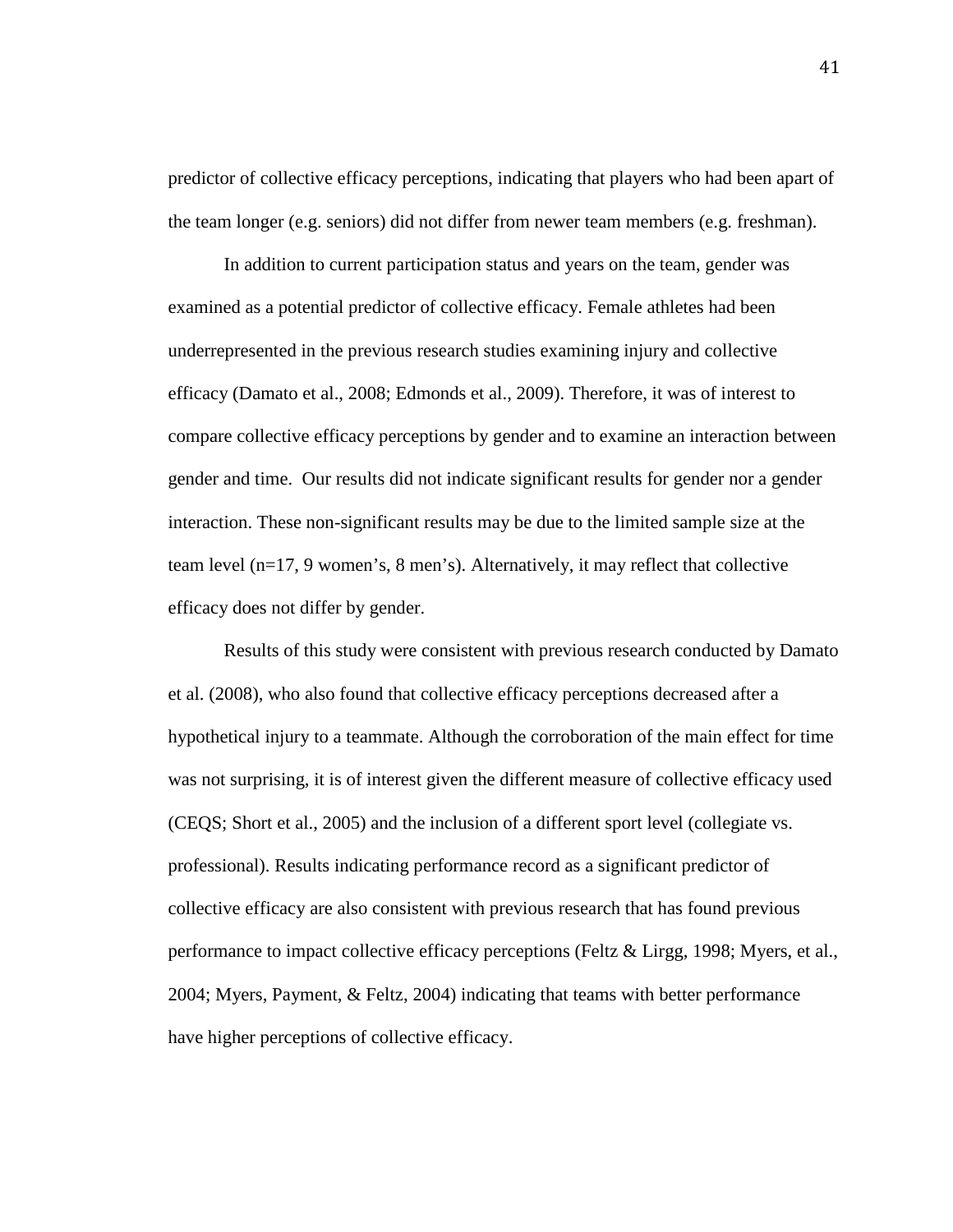Results of this study indicated that injured athletes had higher perceptions of collective efficacy than their healthy teammates. Although these results were only significant in Model 2 at the  $p < 0.05$  level, these results conflict with the research on collective efficacy and injury at the individual level. Previous research at the individual level has shown that injured athletes often express decreased self-efficacy in relation to their perceived ability to perform successfully in their sport (Doyle, Gleeson, & Rees, 1998) and often express feelings of isolation from the team (Gould et al., 1997). An assumption could be made that injured athletes might also indicate decreased collective efficacy given the parallels between self- and collective efficacy. However, the question remains why injured athletes may have greater perceptions of collective efficacy than their healthy teammates. As suggested previously, one possible explanation is injured athletes having less accurate perceptions of collective efficacy due to less involvement in team activities. Another possible explanation could be that collective efficacy by its very nature as a team-construct is perceived differently by members of the group than their perceptions of individual level factors.

This study extended prior research on injury and collective efficacy in sport in several ways. First, this study utilized collegiate athletic teams and a gender-balanced sample. This study was also the first study to utilize a multidimensional measure of collective efficacy in examining the impact of *injury* on collective efficacy. The results of this study further support the use of the CEQS (Short et al., 2005) as a usable measure of collective efficacy. Using the CEQS to measure collective efficacy could have implications in terms of being able to compare different sports within the same study as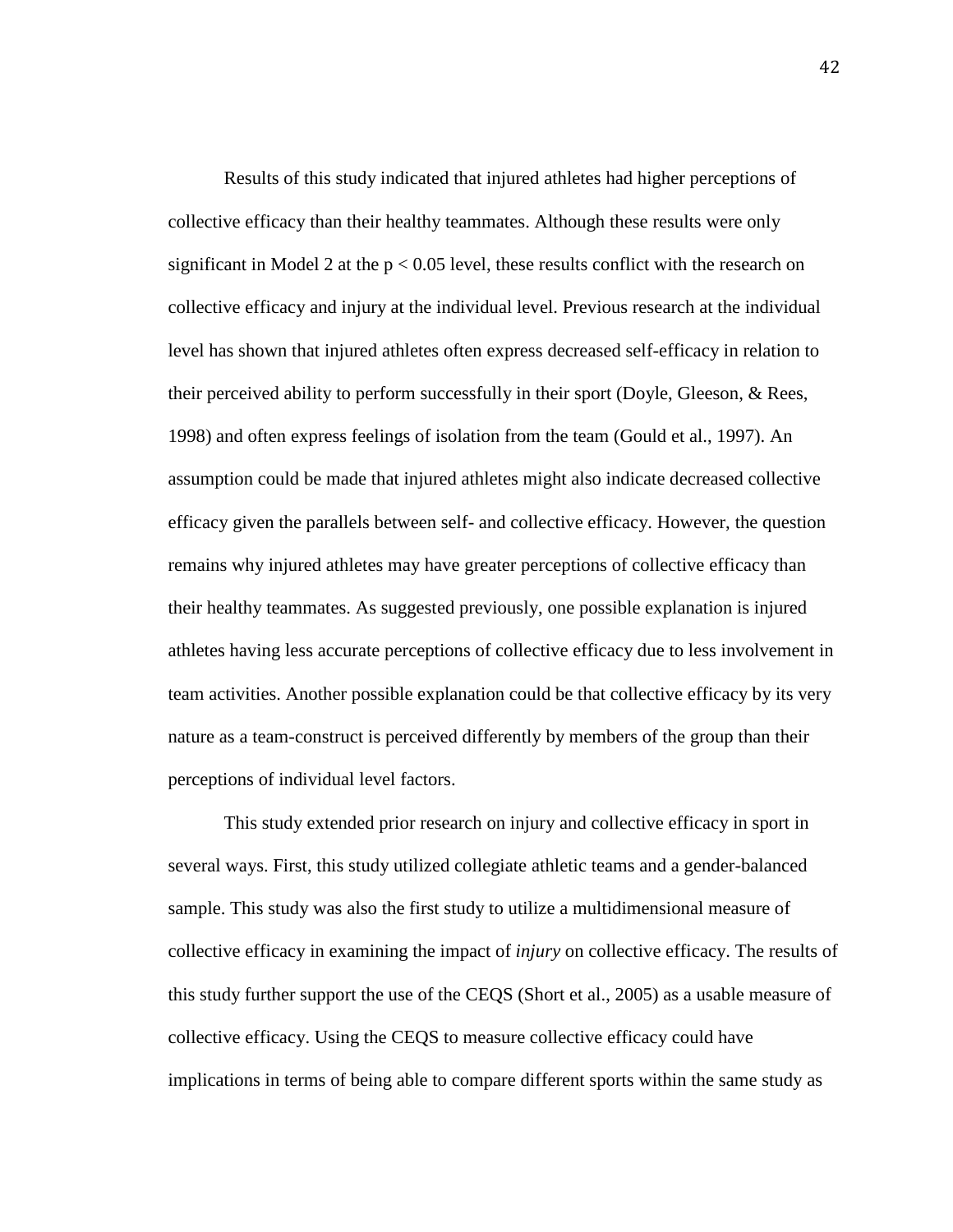well as replicating collective efficacy research across different sample populations. In addition, another strength of this study was the use of multilevel modeling (HLM) which has been used by only one other collective efficacy study in sport (Dithurbide et al., 2009) and has been suggested to be the optimal framework for statistical analysis in collective efficacy research in sport (Myers & Feltz, 2007).

Before discussing directions for future research, it is important to note this study's limitations. One limitation of this study was the use of only one sport within the collegiate athlete population. While the decision to use soccer teams was deliberate in order to be able to compare the results to that of Damato et al. (2008), the results may not generalize to other sports. It is possible in future research to replicate this study with a sample of different sport teams using the CEQS (Short, et al., 2005).

A second limitation of this study was that data were collected twice during one day for each team. A longitudinal design could potentially show changes in perceived collective efficacy. Perceptions of collective efficacy may change during the course of a competitive season (Feltz & Lirgg, 1998; Short, 2006), which may be indicative of other situations or team dynamics (e.g. team cohesion, the amount of time the team has played together, or previous performance) (Feltz, et al. 2008). Since collective efficacy, like selfefficacy, is a situation-specific construct and may change during the competitive season, a longitudinal study of the impact of injury on collective efficacy would be beneficial to understanding the potential relationship between injury and collective efficacy. Measuring the impact of injury on collective efficacy perceptions at multiple time points across a season (e.g. pre-season, early, mid-, and late in the competitive season) or before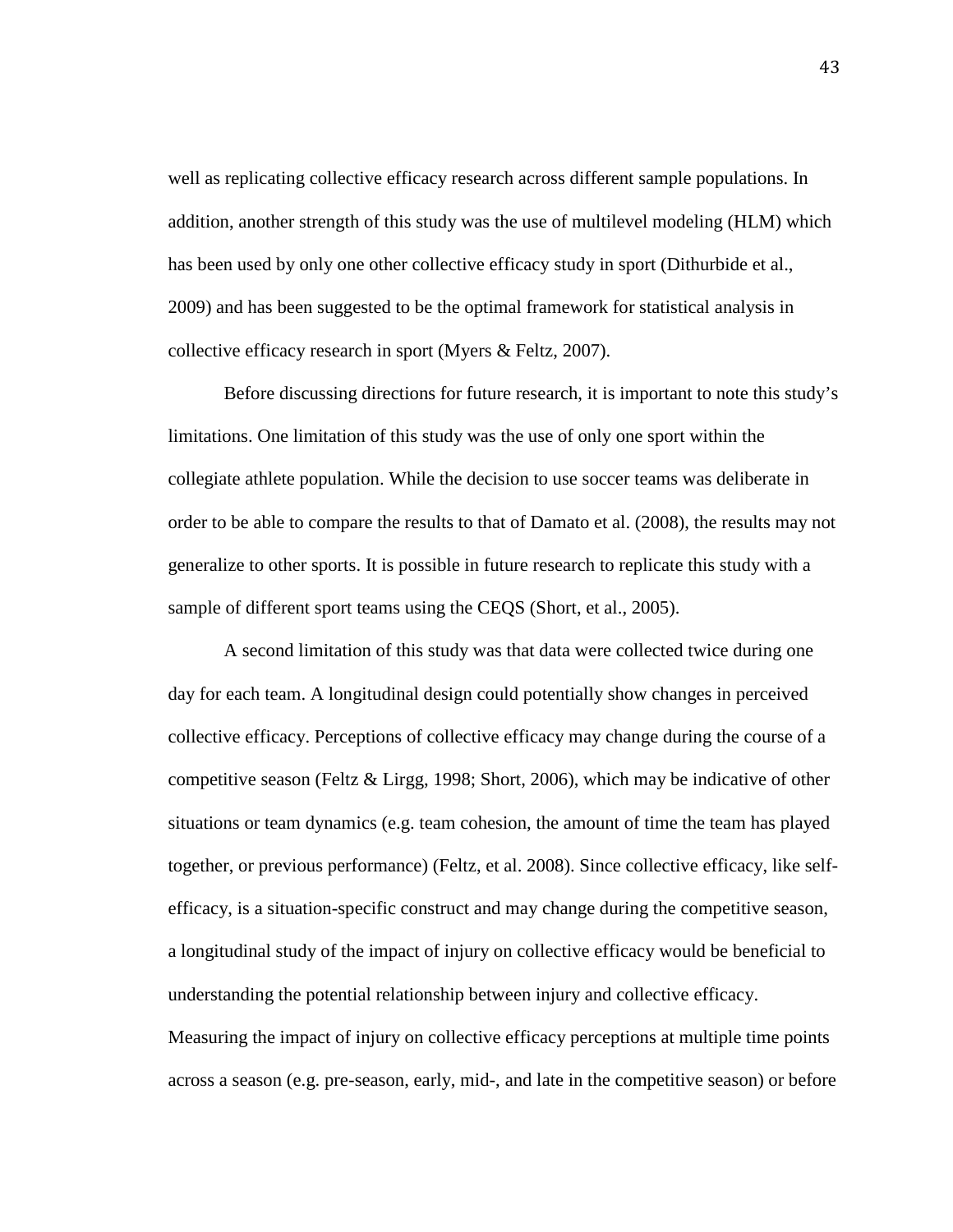each competition during a season would provide a more comprehensive understanding of how the impact of injury on collective efficacy perceptions might change over time. Also since team performance record was a strong predictor of collective efficacy beliefs and team performance record (wins vs. losses) changes after each competition, it would be important to measure collective efficacy at several points in the season when the performance record may be different.

Using hypothetical injury scenarios allows researchers to efficiently assess injury perceptions without relying upon actual injuries. However, using hypothetical injury scenarios may be a limitation because the situation is not "real". Bandura (1997) has cautioned against using hypothetical situations to assess efficacy perceptions because individuals may believe they have the confidence to do something, yet that confidence may differ when faced with the actual task. Nonetheless, hypothetical injury scenarios have been used successfully in injury rehabilitation studies (Grove, Hanrahan, & Stewart, 1990; Laubach, Brewer, Van Raalte, and Petipas, 1996), which demonstrate congruence between hypothetical injury and actual injury research (Damato et al., 2008).

Research on the impact of injury on collective efficacy is still relatively new. Therefore, future research should be directed towards replicating this study using hypothetical injury scenarios with other interdependent sport teams to see if these results generalize to other sports and competitive levels. In addition, studies should aim to include a higher number of total teams including both genders to eliminate limitations due to statistical power of analyses and allow for further exploration of any possible gender differences.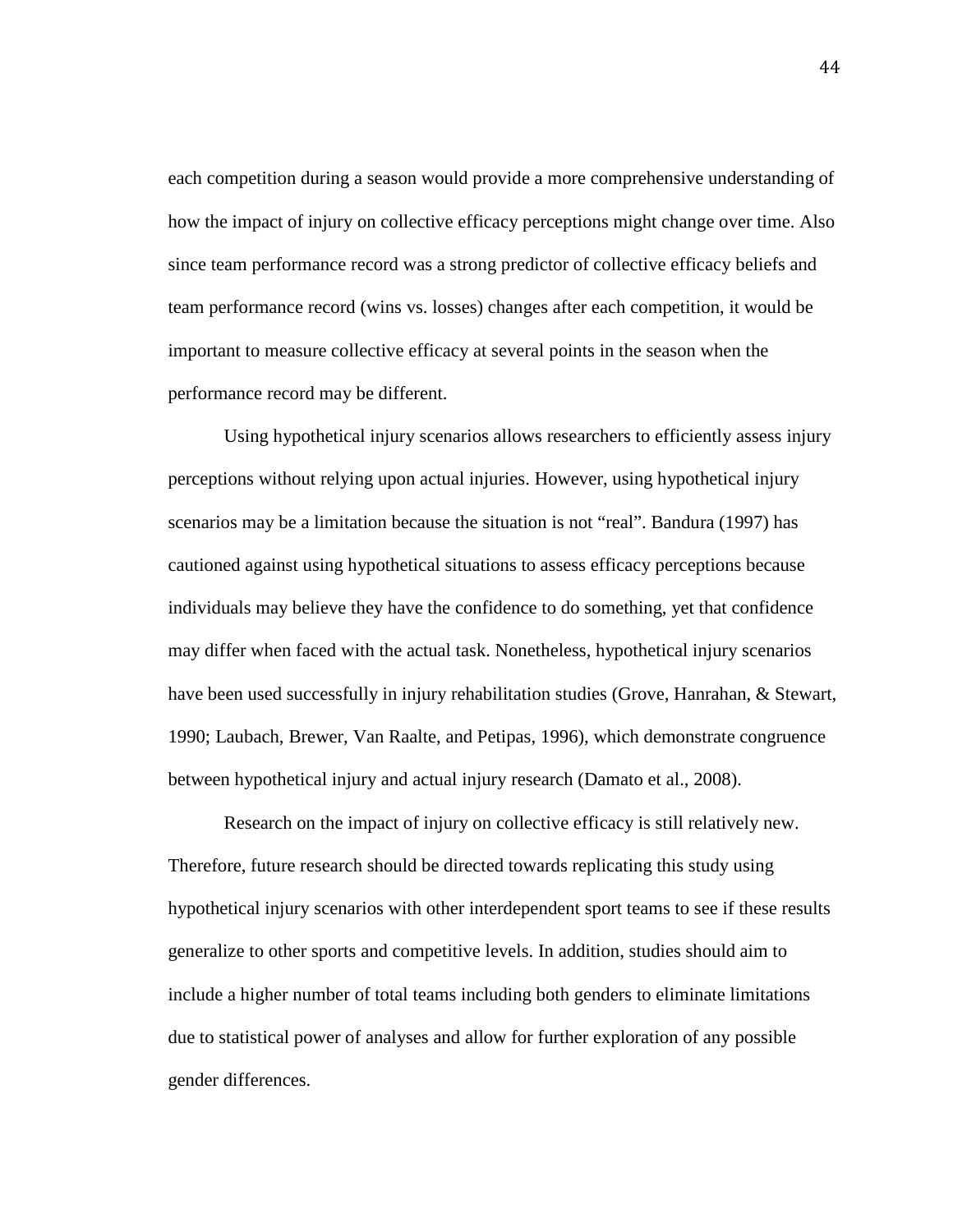Future research should also utilize multilevel modeling (e.g. using hierarchical linear modeling, HLM) which allows for data analysis at the individual and team level simultaneously and is optimal for collective efficacy research (Dithurbide et al., 2009; Meyers & Feltz, 2007). As previously mentioned, future research should also consider a longitudinal design. Since collective efficacy is a situation-specific construct, it could potentially change as the season progresses. Measuring collective efficacy perceptions at multiple time points during a season or before and after each competition could potentially get at effects of both injury and performance.

Finally, future research should eventually examine the impact of actual (vs. hypothetical) injury to team's collective efficacy. Assessing collective efficacy perceptions before and after an actual injury could help to improve the validity of this research. For example, a study that compared actual vs. hypothetical injuries on team collective efficacy perceptions could test Bandura's (1997) theory that individuals or teams may overestimate their abilities to overcome adversity in hypothetical situations as compared to real situations. Another example could be replicating the current study with actual injuries. This could be done in future research by utilizing a longitudinal design so that if an actual injury occurred the pre-injury data would already be collected. Using actual injuries could improve the accuracy of team perceptions of collective efficacy. However, it is possible that other confounding factors (e.g., the role of the particular injured player or players' personal biases towards the injured athlete) may influence the team's collective efficacy perceptions as well. Assessing actual injury could also present a number of challenges. It would necessitate using other measures such as open-ended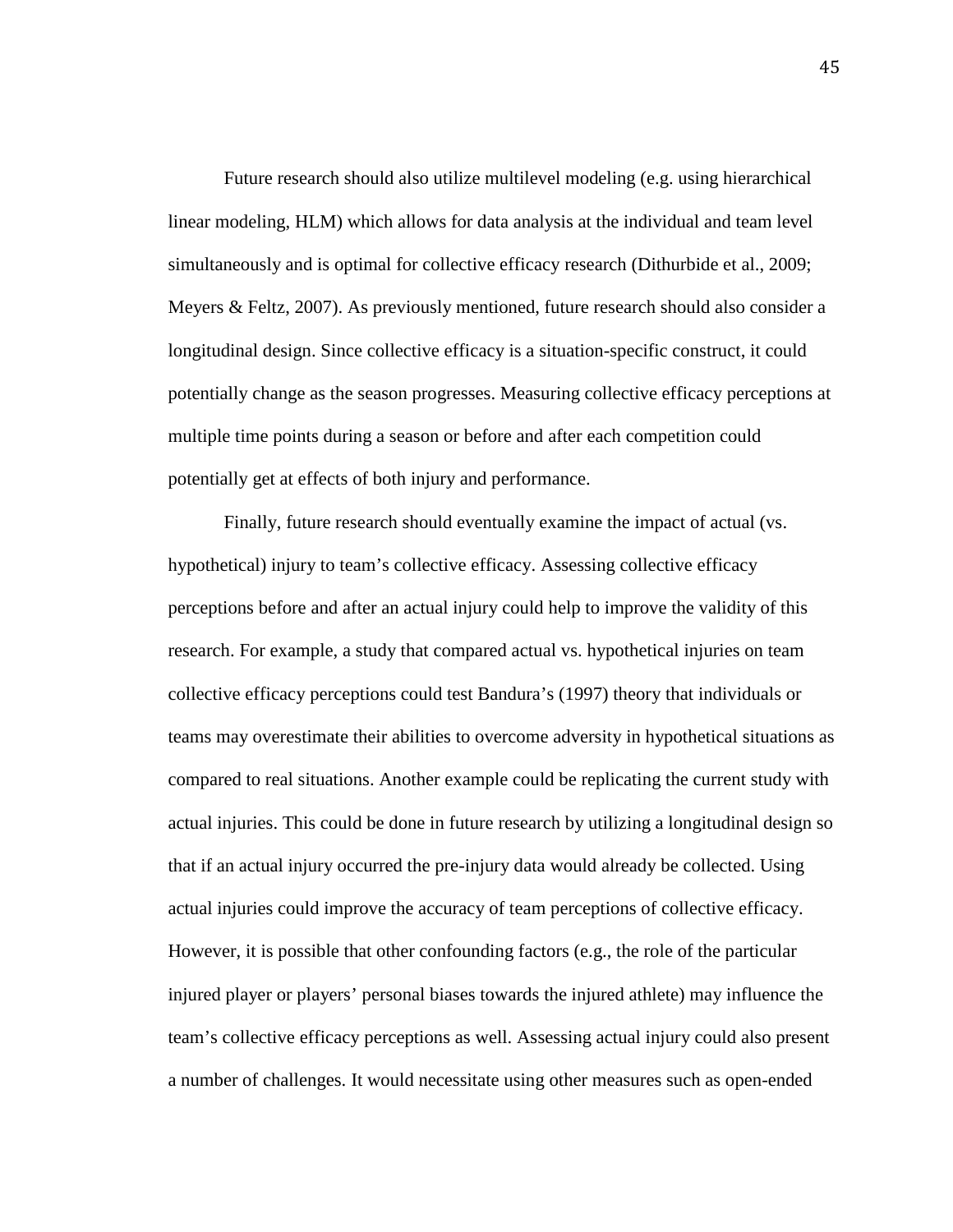questions or in-person interviews. In addition, researchers would need to control for the type of injury and timing of injury occurrence, and find a way to measure other possible confounding variables.

In conclusion, this study examined the potential impact of losing a player to hypothetical injury on the collective efficacy beliefs of collegiate soccer teams. Using hierarchical linear modeling it was found that collective efficacy decreased following hypothetical injury. These findings support initial research that the consequences of sport injury extend beyond the individual athlete and may impact team function, extending existent research to include collegiate athlete populations of both genders. Since collective efficacy has been found to be related to sport performance, especially in interdependent teams, any stressors that may cause a decline in collective efficacy perceptions would likely decrease performance (Bandura, 2000).

Injury is ubiquitous in sports. Recognizing that player loss from injury can alter team efficacy suggests that further research in this area is needed. Athletes, coaches, and sports medicine practitioners may need to adopt a broader psychosocial perspective of sport injury consequences. For example, the impact of injury may extend beyond the physical effects of injury (having to physically replace a player because of injury) to include the psychological (changes in team confidence, motivation, effort) and social (filling the social role of that player (e.g. leadership)) factors. Additionally, injury to one individual on a team impacts others that are involved in the team. Although there is much research to be done in the area of injury and collective efficacy in sport, this study has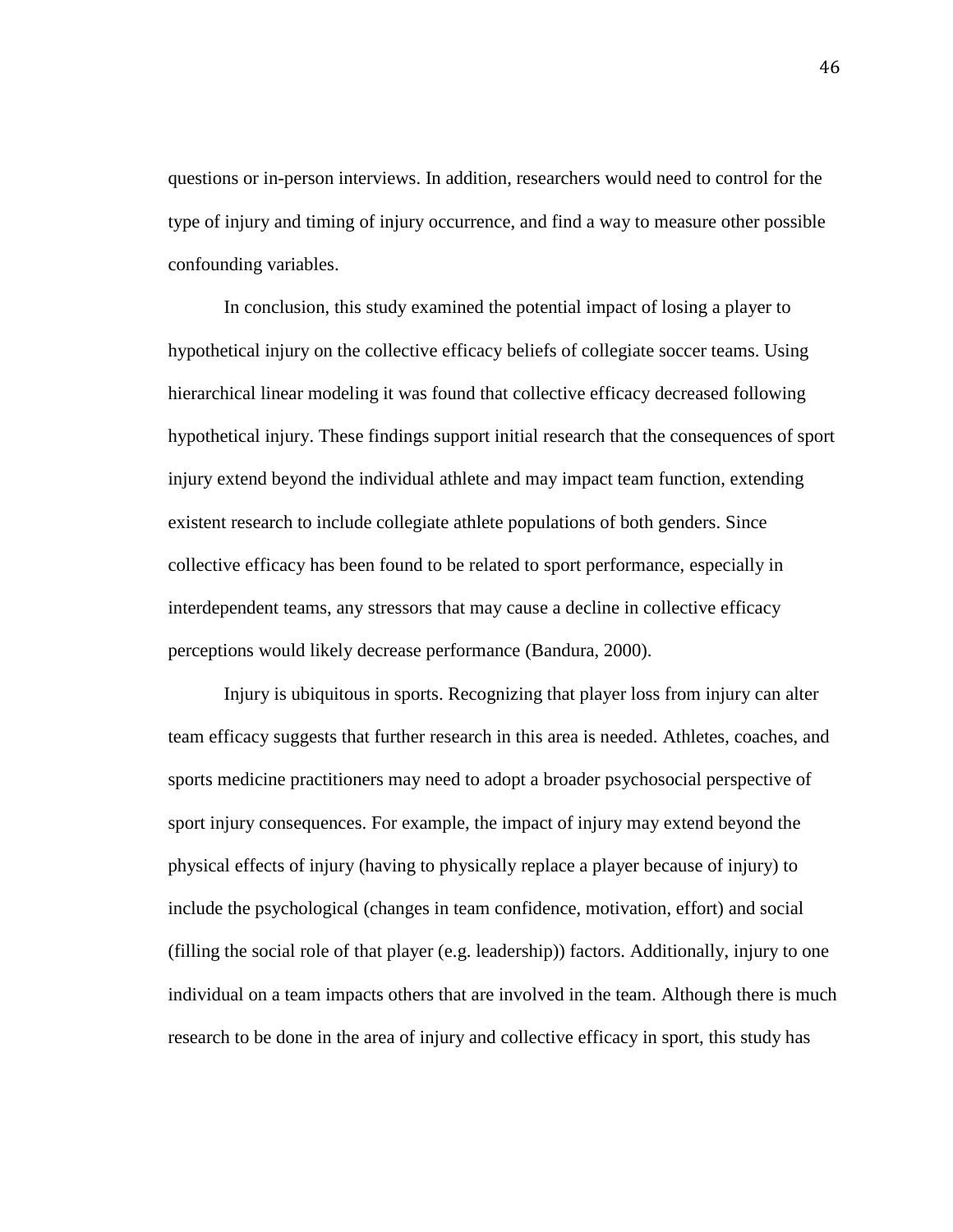provided a vital step in explaining how the important variable of collective efficacy is influenced by injury.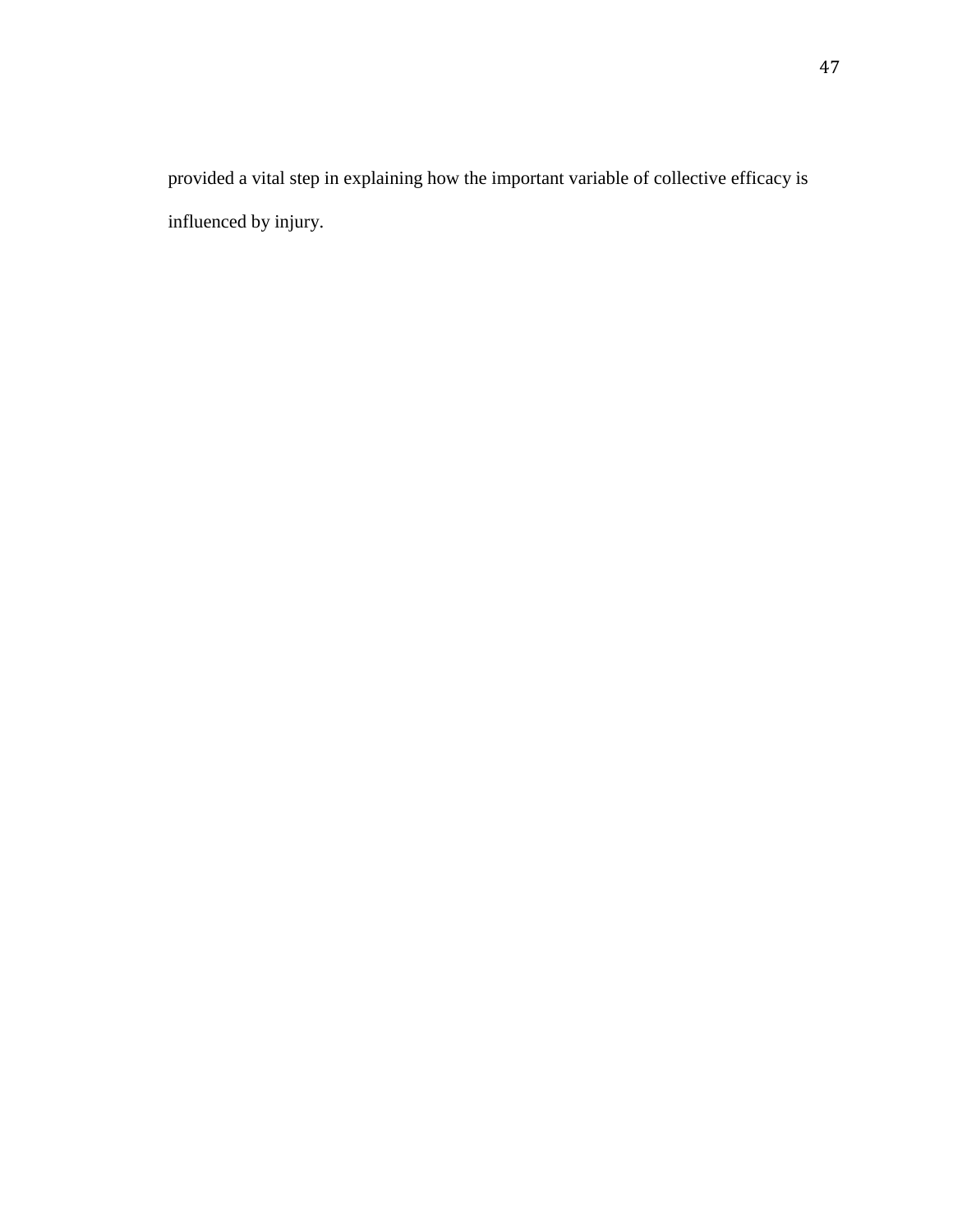#### **REFERENCES**

- Bandura, A. (1982). Self-efficacy mechanism in human agency. *American Psychologist, 37*, 122-147.
- Bandura, A. (1986). The explanatory and predictive scope of self-efficacy theory. *Journal of Clinical and Social Psychology, 4*, 263-268.
- Bandura, A. (1997). *Self-efficacy: The exercise of control.* New York: Freeman.
- Bandura, A. (2000). Exercise of human agency through collective efficacy. *Current Directions in Psychological Science, 9,* 75-78.
- Bandura, A. (2006). Guide for creating self-efficacy scales. In F. Pajares & T. Urdan (Eds.), *Self-efficacy beliefs of adolescents* (pp.307-337). Greenwich, CT: Information Age Publishing.
- Bianco, T., Malo, S., & Orlick, T. (1999). Sport injury and illness: Elite skiers describe their experiences. *Research Quarterly for Exercise and Sport, 70*, 157–169.
- Brewer, B.W. (2007). Psychology of sport injury rehabilitation. In G. Tenenbaum & R.C. Ekland (Eds.), *Handbook of Sport Psychology* (3rd ed.) (pp. 404- 424). Hoboken, NJ: Wiley.
- Brewer, B.W., & Petrie, T.A. (1995). A comparison between injured and uninjured football players on selected psychosocial variables. *Academic Athletic Journal, 10*, 11-18.
- Carron, A.V., Hausenblas, H.A., & Eys, M.A. (2005). Group dynamics in sport  $(3^{\text{rd}}$  ed.). Morgantown, WV: Fitness Information Technology.
- Damato, G.C., Grove, J.R., Eklund, R.C., & Cresswell, S. (2008). An exploratory examination into the effect of absence due to hypothetical injury on collective efficacy. *The Sport Psychologist, 22*, 253-268.
- Danish, S. J. (1986). Psychological aspects in the care and treatment of athletic injuries. In P. E. Vinger & E. F. Hoerner (Eds.), *Sports injuries: The unthwarted epidemic* (pp. 345-353). Littleton, MA: PSG.
- Dithurbide, L., Sullivan, P., Chow, G. (2009). Examining the influence of team-referent causal attributions and team performance on collective efficacy: A multi-level analysis. *Small Group Research, 40*, 491-507.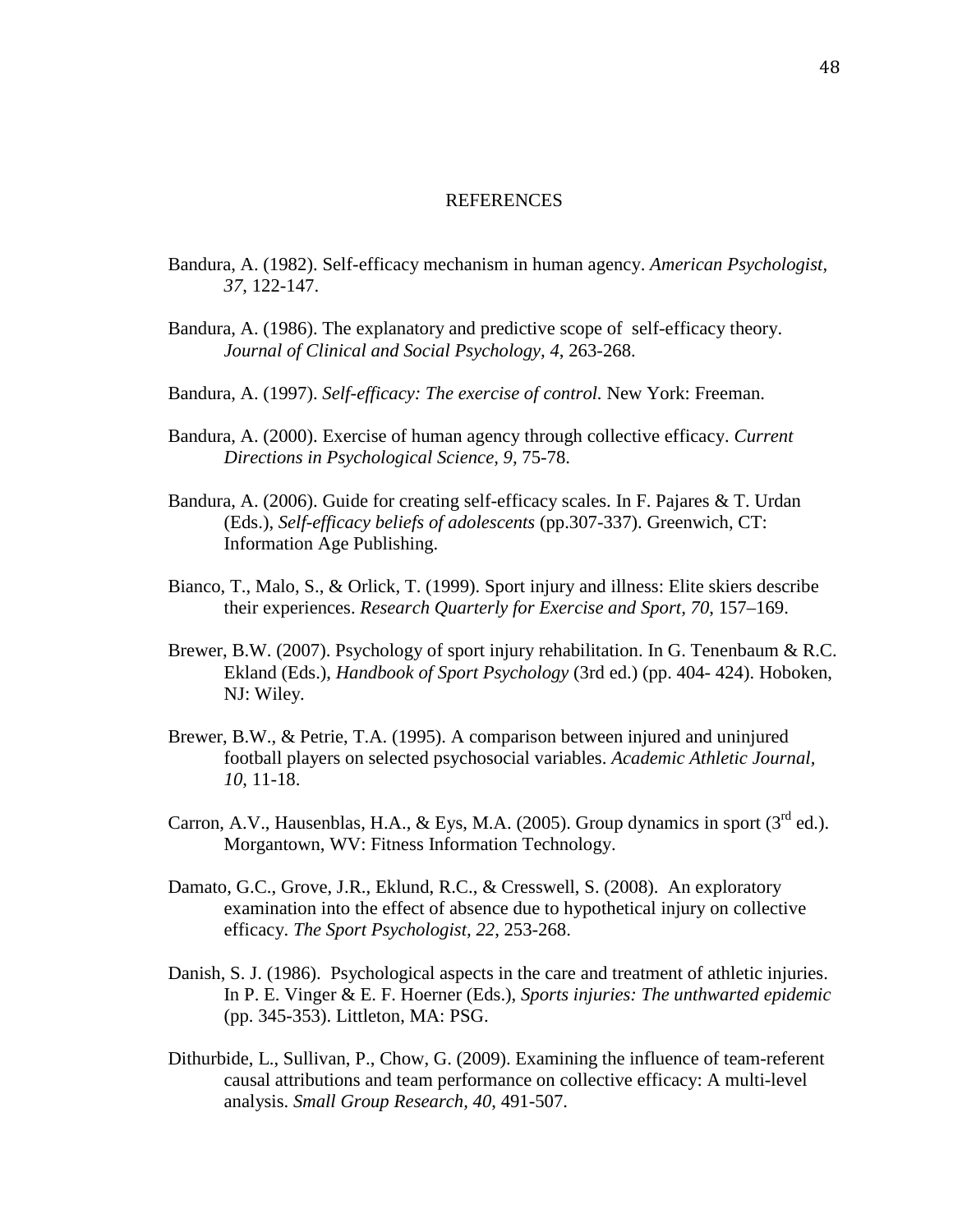- Doyle, J., Gleeson, N., & Rees, D. (1998). Psychological interventions in sport injury: Prevention and rehabilitation. *Journal of Applied Sport Psychology, 10*, 103-123.
- Edmonds, W.A., Tenenbaum, G., Kamata, A., & Johnson, M.B. (2009). The role of collective efficacy in adventure racing teams. *Small Group Research, 40*, 163- 180.
- Feltz, D.L., & Lirgg, C.D. (1998). Perceived team and player efficacy in hockey. *Journal of Applied Psychology, 83*, 557-564.
- Feltz, D.L., Short, S.E., & Sullivan, P.J. (2008). Self-efficacy in sport. Champaign, IL: Human Kinetics.
- Grove, J.R., Hanrahan, S.J., & Stewart, R.M.L. (1990). Attributions for rapid or slow recovery from sports injuries. *Canadian Journal of Sport Sciences, 15*, 107-114.
- Gould, D., Udry, E., Bridges, D., & Beck, L. (1997). Stress sources encountered when rehabilitating from season ending ski injuries. *The Sport Psychologist*, 11, 361- 378.
- Gully, S.M., Incalcaterea, K.A., Joshi, A., & Beaubien, J.M. (2002). A meta-analysis of team-efficacy, potency, and performance: Interdependence and level of analysis as moderators of observed relationships. *Journal of Applied Psychology*, *87*, 819- 832.
- Jex, S.M. & Bliese, P.D. (1999). Efficacy beliefs as a moderator of the impact of workrelated stressors: A multilevel study. *Journal of Applied Psychology, 84*, 349-361.
- Jex, S.M. & Thomas, J.L. (2003). Relations between stressors and group perceptions: Main and mediating effects. *Work & Stress, 17*, 158-169.
- Kozub, S.A. & McDonnell, J.F. (2000). Exploring the relationship between cohesion and collective efficacy in rugby teams. *Journal of Sport Behavior, 23*, 120-129.
- Laubach, W.J., Brewer, B.W., Van Raalte, J.L., & Petipas, A.J. (1996). Attributions for recovery and adherence to sport injury rehabilitation. Australian Journal of Science and *Medicine in Sport, 28*, 30-34.
- Marshall, S.W. & Corlette, J. (2009). *Fall Sports Qualifying Report: 2004-2009 Academic Years.* Datalys Center for Sports Injury research and Prevention: Indianapolis, IN.

Myers, N.D., & Feltz, D.L. (2007). From self-efficacy to collective efficacy in sport: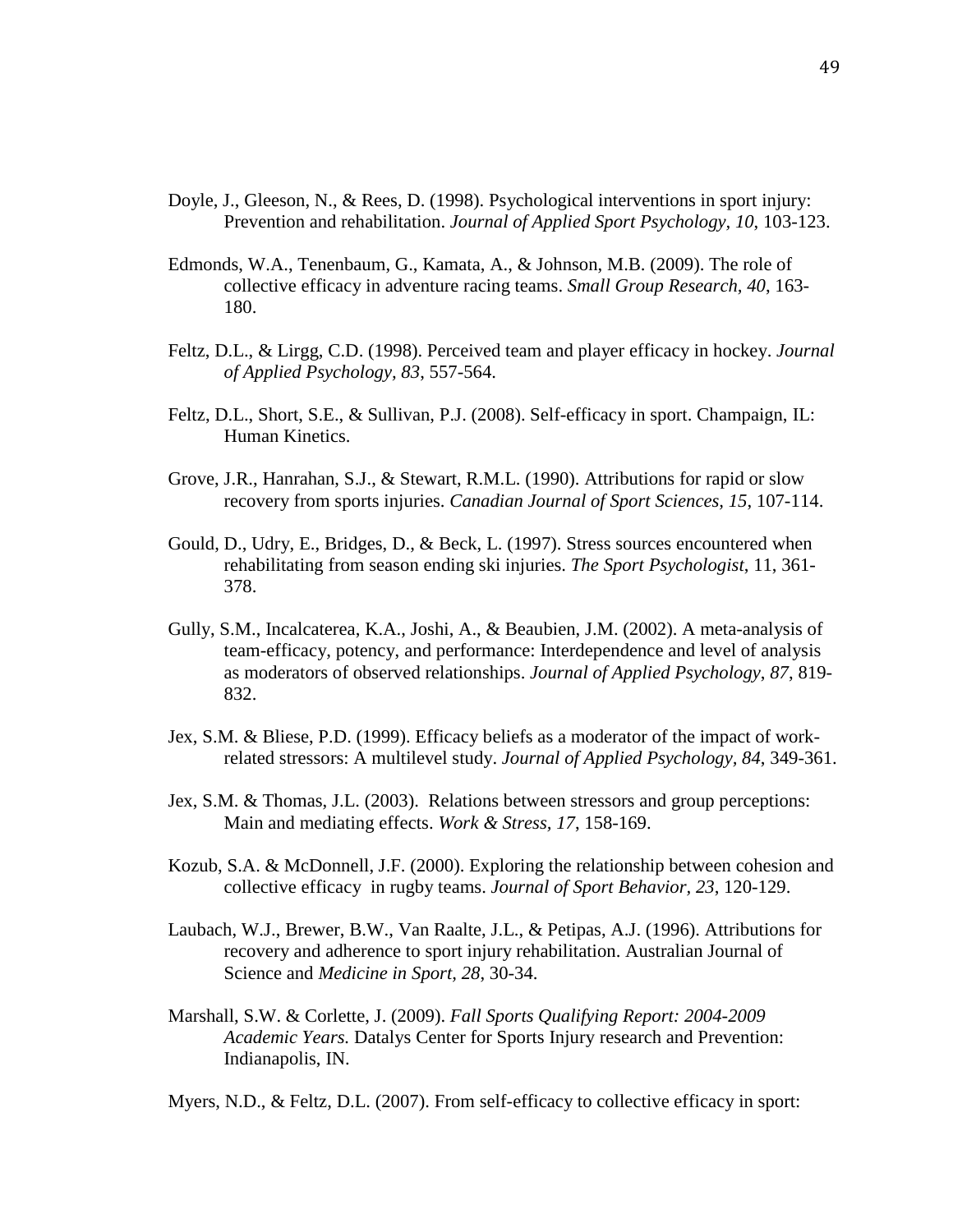Transitional issues. In G. Tenenbaum & R.C. Ekland (Eds.), *Handbook of Sport Psychology* (3rd ed.) (pp. 799-819). Hoboken, NJ: Wiley.

- Myers, N.D., Feltz, D.L., & Short, S.E. (2004). Collective efficacy and team performance: A longitudinal study of collegiate football teams. *Group Dynamics: Theory, Research, and Practice, 8*, 126-138.
- Myers, N.D., Payment, C.A., & Feltz, D.L. (2004), Reciprocal relationships between collective efficacy and team performance in women's ice hockey. *Group Dynamics: Theory, Research, and Practice, 8,* 182-195.
- Mulvey, P.W., & Klein, H.J. (1998). The impact of perceived loafing and collective efficacy on group goal processes and group performance. *Organizational Behavior and Human Decision Processes, 74,* 62-87.
- Parker, L.E. (1994). Perceived self- and collective efficacy at the workplace. *Journal of Applied Social Psychology, 24*, 43-59.
- Paskevich, D.M., Brawley, L.R., Dorsch, K.D., &Widmeyer, W.N. (1999). Relationship between collective efficacy and team cohesion: Conceptual and measurement issues. *Group Dynamics: Theory, Research, and Practice, 3,* 210-222.
- Raudenbush, S.W. & Bryk, A.S. (2002*). Hierarchical linear models: Applications and data analysis methods*. Thousand Oaks, CA: Sage.
- Short, S.E. (2006). The effect of team size, type of sport, time of season, and gender on collective efficacy beliefs in sport. Manuscript submitted for publication.
- Short, S.E., Sullivan, P., & Feltz, D.L. (2005). Development and preliminary validation of the collective efficacy questionnaire for sports. *Measurement in Physical Education and Exercise Science, 9*, 181-202.
- Spink, K.S. (1990). Group cohesion and collective efficacy of volleyball teams. *Journal of Sport and Exercise Psychology, 12,* 301-311.
- Stajkovic, A.D., Lee, D., & Nyberg, A.J. (2009). Collective efficacy, group potency, and group performance: Meta-analyses of their relationships, and test of a mediation model. *Journal of Applied Psychology, 94*, 814-828.
- Sturm, R. & Short, S.E. (2004). The relationships among self-efficacy, team efficacy, and team performance in baseball. As cited in D.L. Feltz, S.E. Short, & P.J. Sullivan, (2008). *Self-efficacy in sport*. Champaign, IL: Human Kinetics.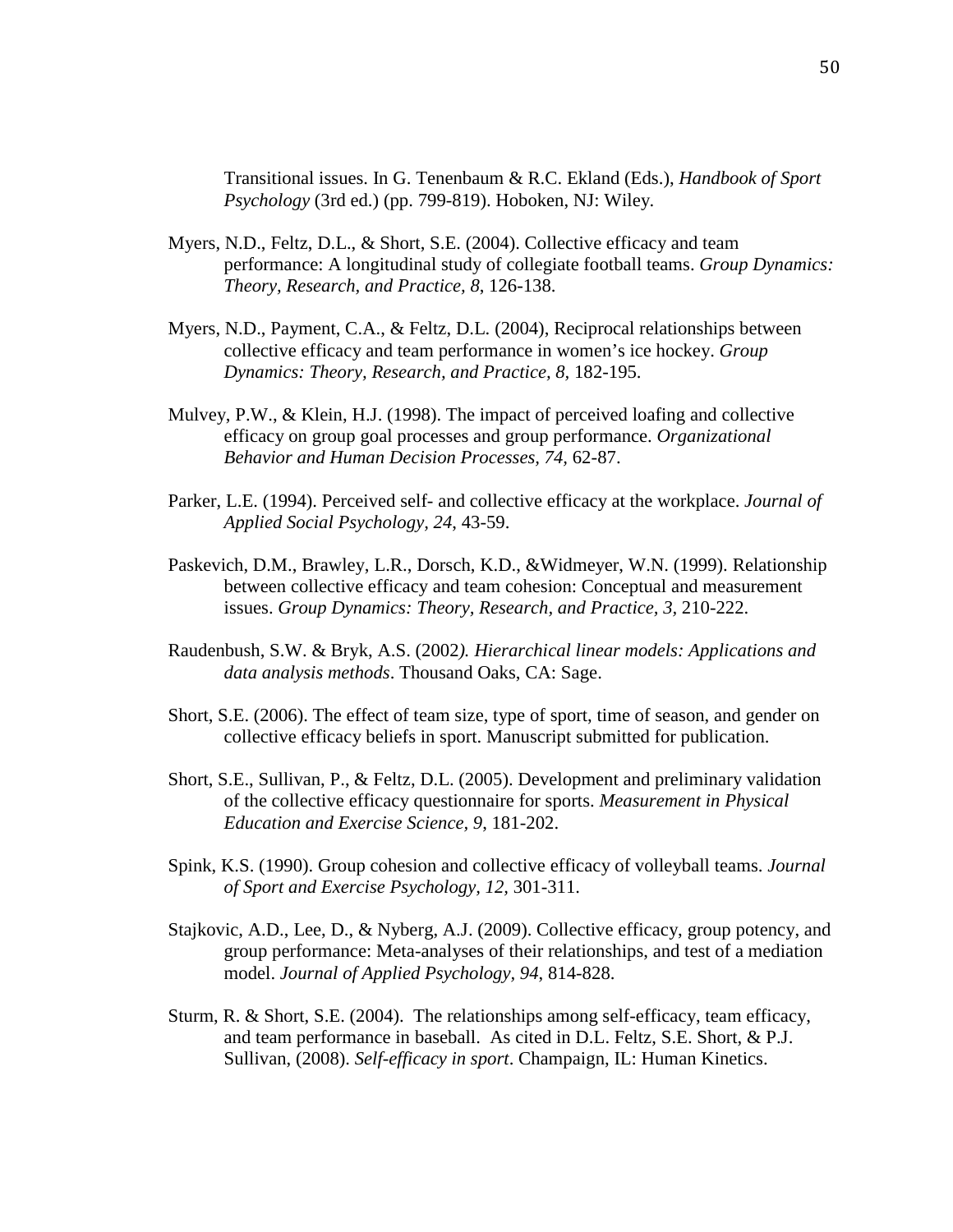- Taylor, A.H. & May, S. (1996). Threat and coping appraisal as determinants of compliance with sports injury rehabilitation: An application of Protection Motivation Theory. *Journal of Sports Sciences, 14,* 471-482.
- Tracey, J. (2003). The emotional response to the injury and rehabilitation process. *Journal of Applied Sport Psychology, 15*, 279-293.
- Vealey, R.S. (1986). Conceptualization of sport-confidence and competitive orientation: Preliminary investigation and instrument development. *Journal of Sport Psychology*, 8, 221-246.
- Vealey, R.S. (2001). Understanding and enhancing self-confidence in athletes. In R. N. Singer, H. A. Hausenblas, & C. Janelle (Eds.), *Handbook of sport psychology* (pp. 550-565). New York: Wiley.
- Zaccaro, S.J., Blair, V., Peterson, C., & Zazanis, M. (1995). Collective efficacy. In J. E. Maddux (Ed.), *Self-efficacy, adaptation, and adjustment: Theory, research and application* (pp. 308-330). New York: Plenum Press.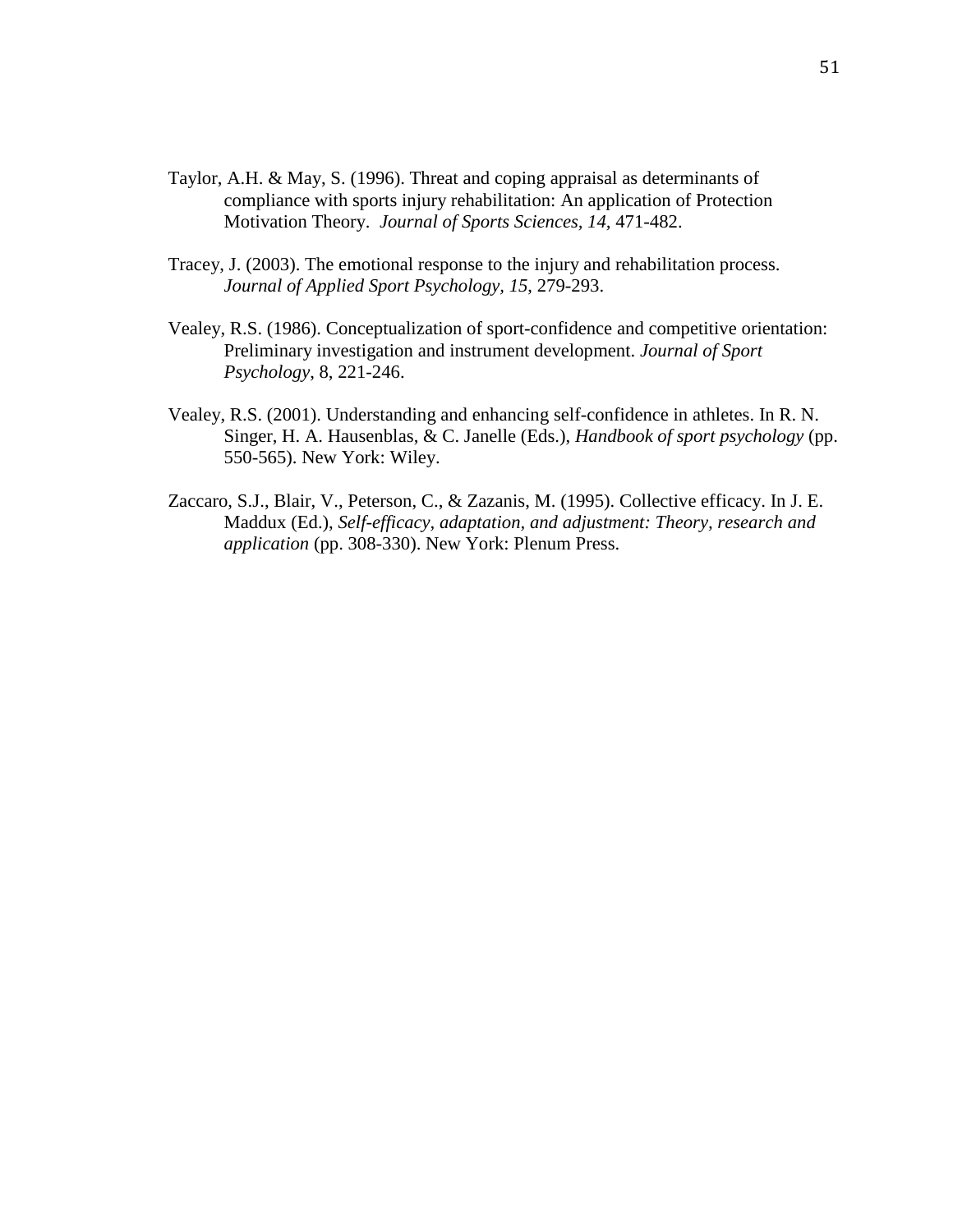### **APPENDIX A:**

### **DEMOGRAPHIC QUESTIONNAIRE**

- 1. Age: \_\_\_\_\_\_\_
- 2. Gender (Circle one): Male Female 3. Position(s) Played (Circle all that apply):  $F$  M D GK 4. Year of Eligibility: (Circle one): Freshman Sophomore Junior Senior  $5<sup>th</sup>$  yr. Senior Other 5. Number of years on current team (Circle one):  $1 \quad 2 \quad 3 \quad 4 \quad 5$  or more 6. Total number of years competing in soccer: 7. Have you played for other college teams: (Circle one) Yes No 8. If you answered "Yes" to 7, how many years did you play on other college teams? 9. How much playing time do you typically get during a competition: (Circle one) 0 min 20 min 45min 65 min 90 min 10. What is your current participation status? (Place an "X" beside one): Healthy/not injured/not ill, participating with no restrictions Injured/ill, participating with restrictions Injured/ill, not currently participating Not currently participating for non-medical reasons (e.g., academic probation, etc) 11. Have you ever been injured during your college playing career that prevented you from participating in at least one game or practice? (Circle one) Yes No 12. If you answered "Yes" to 11, then for your most recent and/or serious injury, a. how long ago did it happen? (Circle best match)
	- b. how long were you away from and/or limited from participation: (Circle best match):  $\langle 1 \text{ week} \rangle$  1-4 weeks 1-3 months 3-6 months  $> 6$  months

0-3 months 3-6 months 6-12 months 12-15 months  $> 15$  months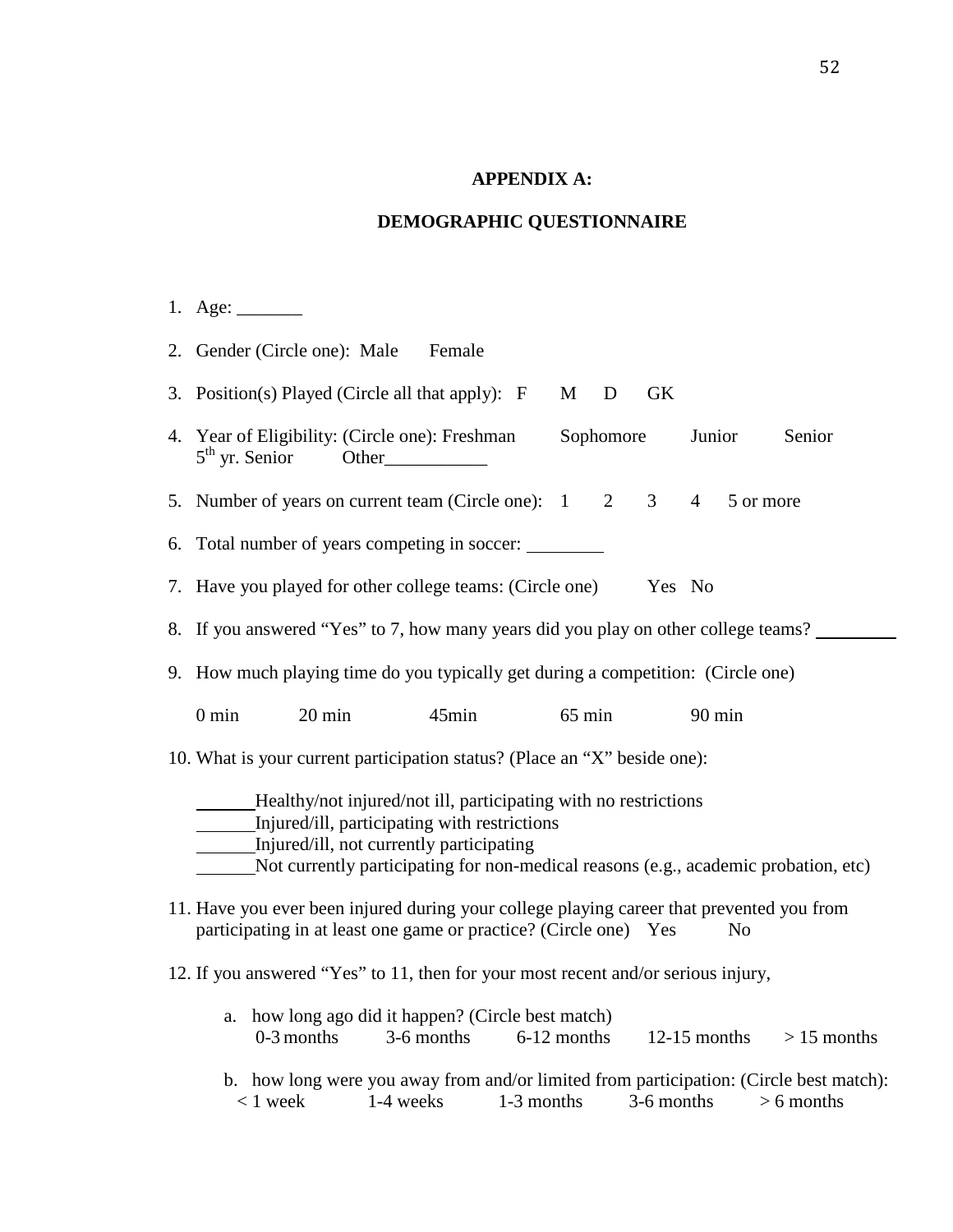### **APPENDIX B:**

## **COLLECTIVE EFFICACY QUESTIONNAIRE FOR SPORTS**

*Instructions:* Please read the description below. Use the description of the following situation to answer the next set of questions.

### **Scenario**

It is near the endpoint of the season and your team is playing a very evenly matched opponent where the outcome is crucial to your team's placement in the conference*.* You are coming off of a great win last week. Your team is playing on its home ground with the seats packed with excited fans. Every one of your starters is fit, healthy and ready to play. There are 15 min left in the game and the score is a 1–1 draw.

*Instructions*: In terms of the above situation, please rate your confidence that your team has the ability to…

|     |                                         |                | Not at All |                |   |                |   |   |                |   |   | <b>Extremely Confident</b> |
|-----|-----------------------------------------|----------------|------------|----------------|---|----------------|---|---|----------------|---|---|----------------------------|
|     |                                         |                | Confident  |                |   |                |   |   |                |   |   |                            |
| 1.  | Outplay the opposing team               | 0              |            | $\overline{2}$ | 3 | 4              | 5 | 6 | 7              | 8 | 9 | 10                         |
| 2.  | Resolve conflicts                       | $\Omega$       | 1          | $\overline{2}$ | 3 | 4              | 5 | 6 | $\tau$         | 8 | 9 | 10                         |
| 3.  | Perform under pressure                  | 0              |            | $\overline{2}$ | 3 | $\overline{4}$ | 5 | 6 | 7              | 8 | 9 | 10                         |
| 4.  | Be ready                                | $\Omega$       |            | $\overline{2}$ | 3 | $\overline{4}$ | 5 | 6 | 7              | 8 | 9 | 10                         |
| 5.  | Show more ability than the other team   | 0              |            | $\overline{2}$ | 3 | $\overline{4}$ | 5 | 6 | 7              | 8 | 9 | 10                         |
| 6.  | Be united                               | 0              |            | $\overline{2}$ | 3 | 4              | 5 | 6 | 7              | 8 | 9 | 10                         |
| 7.  | Persist when obstacles are present      | 0              |            | $\overline{2}$ | 3 | 4              | 5 | 6 | $\overline{7}$ | 8 | 9 | 10                         |
| 8.  | Demonstrate a strong work ethic         | 0              |            | $\overline{2}$ | 3 | 4              | 5 | 6 | $\overline{7}$ | 8 | 9 | 10                         |
| 9.  | Stay in the game when it seems like     | 0              |            | $\overline{2}$ | 3 | $\overline{4}$ | 5 | 6 | $\overline{7}$ | 8 | 9 | 10                         |
|     | your team isn't getting any breaks      |                |            |                |   |                |   |   |                |   |   |                            |
| 10. | Play to its capabilities                | 0              |            | $\overline{2}$ | 3 | 4              | 5 | 6 | 7              | 8 | 9 | 10                         |
| 11. | Play well                               | 0              | 1          | $\overline{2}$ | 3 | 4              | 5 | 6 | $\tau$         | 8 | 9 | 10                         |
| 12. | Mentally prepare for this competition   | 0              |            | $\overline{2}$ | 3 | 4              | 5 | 6 | 7              | 8 | 9 | 10                         |
| 13. | Keep a positive attitude                | 0              |            | $\overline{2}$ | 3 | $\overline{4}$ | 5 | 6 | $\overline{7}$ | 8 | 9 | 10                         |
| 14. | Play more skillfully than the opponent  | $\overline{0}$ |            | $\overline{2}$ | 3 | $\overline{4}$ | 5 | 6 | 7              | 8 | 9 | 10                         |
| 15. | Perform better than the opposing        | $\theta$       |            | $\overline{2}$ | 3 | 4              | 5 | 6 | $\overline{7}$ | 8 | 9 | 10                         |
|     | team(s)                                 |                |            |                |   |                |   |   |                |   |   |                            |
| 16. | Show enthusiasm                         | 0              |            | 2              | 3 | 4              | 5 | 6 | 7              | 8 | 9 | 10                         |
| 17. | Overcome distractions                   | $\overline{0}$ | 1          | $\overline{2}$ | 3 | 4              | 5 | 6 | 7              | 8 | 9 | 10                         |
| 18. | Physically prepare for this competition | $\Omega$       | 1          | $\overline{2}$ | 3 | $\overline{4}$ | 5 | 6 | $\overline{7}$ | 8 | 9 | 10                         |
| 19. | Devise a successful strategy            | 0              |            | $\overline{2}$ | 3 | $\overline{4}$ | 5 | 6 | 7              | 8 | 9 | 10                         |
| 20. | Maintain effective communication        | 0              |            | $\overline{2}$ | 3 | $\overline{4}$ | 5 | 6 | 7              | 8 | 9 | 10                         |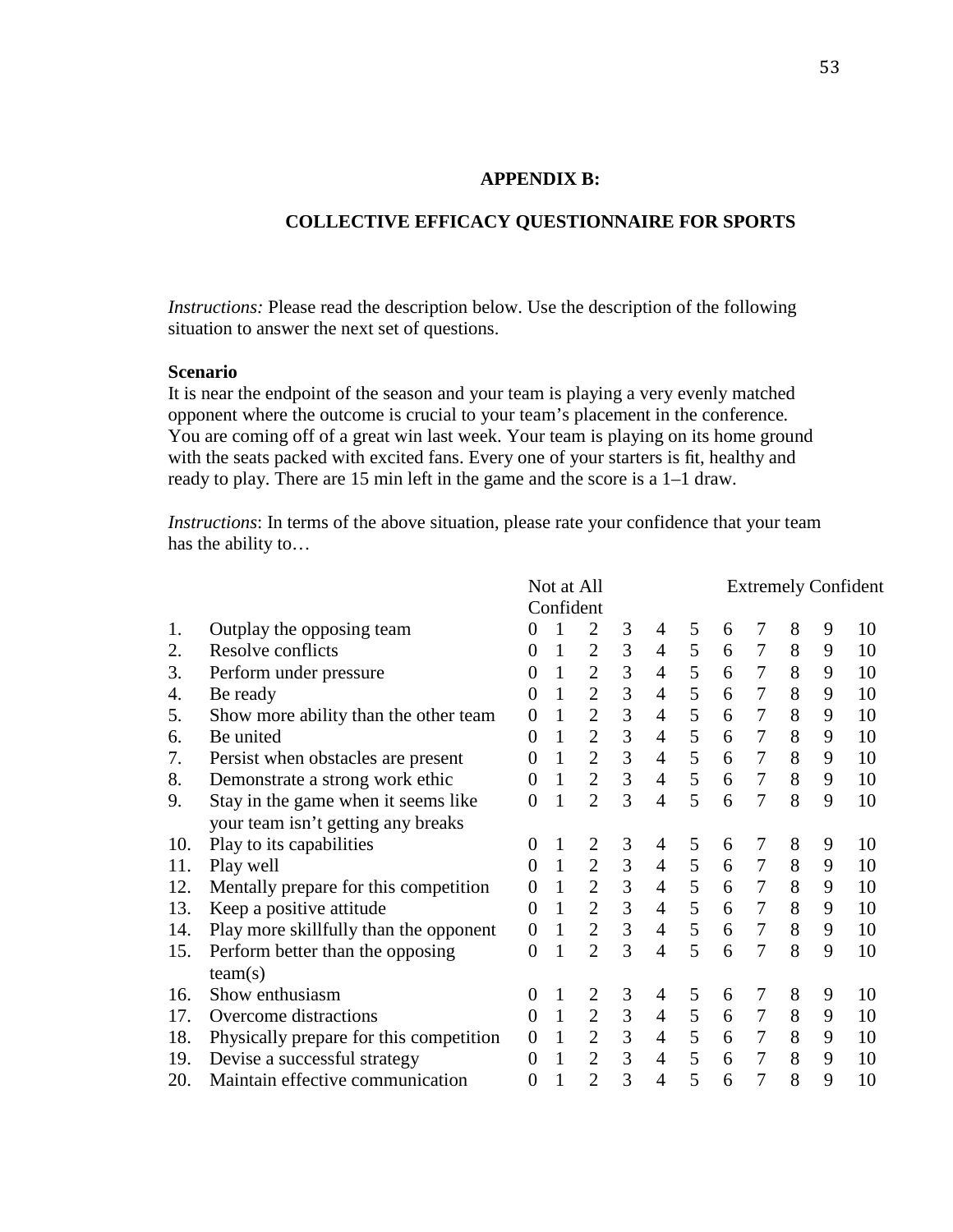## **APPENDIX C:**

## **CEQS POST INJURY**

*Instructions:* Please read the description below. Use the description of the following situation to answer the next set of questions.

### **Scenario**

It is near the endpoint of the season and your team is playing a very evenly matched opponent where the outcome is crucial to your team's placement in the conference*.* You are coming off of a great win last week. Your team is playing on its home ground with the seats packed with excited fans. Every one of your starters is fit, healthy and ready to play. There are 15 min left in the game and the score is a 1–1 draw. Suddenly, you hear a scream and a pivotal player goes down with an obvious ACL injury and needs to be taken off the field. You realize there is no way they will be able to return to this game or any game in the near future and needs to be replaced by a reserve.

*Instructions:* Based on the above situation **and on the injury to the pivotal player,** please rate your confidence that your team has the ability to…

|     | $10$ can commutative that $10$ and team mas the ability |                |              |                |   |                |   |   |                            |   |   |    |  |
|-----|---------------------------------------------------------|----------------|--------------|----------------|---|----------------|---|---|----------------------------|---|---|----|--|
|     |                                                         |                | Not at All   |                |   |                |   |   | <b>Extremely Confident</b> |   |   |    |  |
|     |                                                         |                | Confident    |                |   |                |   |   |                            |   |   |    |  |
| 1.  | Outplay the opposing team                               | 0              |              | $\overline{2}$ | 3 | 4              | 5 | 6 | 7                          | 8 | 9 | 10 |  |
| 2.  | Resolve conflicts                                       | 0              | 1            | $\overline{2}$ | 3 | 4              | 5 | 6 | $\tau$                     | 8 | 9 | 10 |  |
| 3.  | Perform under pressure                                  | 0              | 1            | $\overline{2}$ | 3 | 4              | 5 | 6 | $\overline{7}$             | 8 | 9 | 10 |  |
| 4.  | Be ready                                                | 0              | 1            | $\overline{2}$ | 3 | 4              | 5 | 6 | $\overline{7}$             | 8 | 9 | 10 |  |
| 5.  | Show more ability than the other team                   | $\overline{0}$ | 1            | $\overline{2}$ | 3 | 4              | 5 | 6 | $\overline{7}$             | 8 | 9 | 10 |  |
| 6.  | Be united                                               | $\overline{0}$ | 1            | $\overline{2}$ | 3 | 4              | 5 | 6 | $\overline{7}$             | 8 | 9 | 10 |  |
| 7.  | Persist when obstacles are present                      | 0              | 1            | $\overline{2}$ | 3 | 4              | 5 | 6 | $\overline{7}$             | 8 | 9 | 10 |  |
| 8.  | Demonstrate a strong work ethic                         | 0              | 1            | $\overline{2}$ | 3 | $\overline{4}$ | 5 | 6 | $\overline{7}$             | 8 | 9 | 10 |  |
| 9.  | Stay in the game when it seems like                     | 0              | 1            | $\overline{2}$ | 3 | $\overline{4}$ | 5 | 6 | $\overline{7}$             | 8 | 9 | 10 |  |
|     | your team isn't getting any breaks                      |                |              |                |   |                |   |   |                            |   |   |    |  |
| 10. | Play to its capabilities                                | 0              |              | $\overline{2}$ | 3 | 4              | 5 | 6 | 7                          | 8 | 9 | 10 |  |
| 11. | Play well                                               | 0              | 1            | $\overline{2}$ | 3 | $\overline{4}$ | 5 | 6 | 7                          | 8 | 9 | 10 |  |
| 12. | Mentally prepare for this competition                   | 0              |              | $\overline{2}$ | 3 | $\overline{4}$ | 5 | 6 | $\tau$                     | 8 | 9 | 10 |  |
| 13. | Keep a positive attitude                                | $\overline{0}$ | 1            | $\overline{2}$ | 3 | $\overline{4}$ | 5 | 6 | $\tau$                     | 8 | 9 | 10 |  |
| 14. | Play more skillfully than the opponent                  | $\overline{0}$ | 1            | $\overline{2}$ | 3 | $\overline{4}$ | 5 | 6 | $\tau$                     | 8 | 9 | 10 |  |
| 15. | Perform better than the opposing                        | $\overline{0}$ | 1            | $\overline{2}$ | 3 | $\overline{4}$ | 5 | 6 | $\overline{7}$             | 8 | 9 | 10 |  |
|     | team(s)                                                 |                |              |                |   |                |   |   |                            |   |   |    |  |
| 16. | Show enthusiasm                                         | 0              | 1            | $\overline{2}$ | 3 | 4              | 5 | 6 | 7                          | 8 | 9 | 10 |  |
| 17. | Overcome distractions                                   | $\overline{0}$ | $\mathbf{1}$ | $\overline{2}$ | 3 | $\overline{4}$ | 5 | 6 | $\overline{7}$             | 8 | 9 | 10 |  |
| 18. | Physically prepare for this competition                 | $\overline{0}$ | 1            | $\overline{2}$ | 3 | $\overline{4}$ | 5 | 6 | $\overline{7}$             | 8 | 9 | 10 |  |
| 19. | Devise a successful strategy                            | $\overline{0}$ | 1            | $\overline{2}$ | 3 | $\overline{4}$ | 5 | 6 | $\overline{7}$             | 8 | 9 | 10 |  |
| 20. | Maintain effective communication                        | $\overline{0}$ |              | $\overline{2}$ | 3 | $\overline{4}$ | 5 | 6 | $\overline{7}$             | 8 | 9 | 10 |  |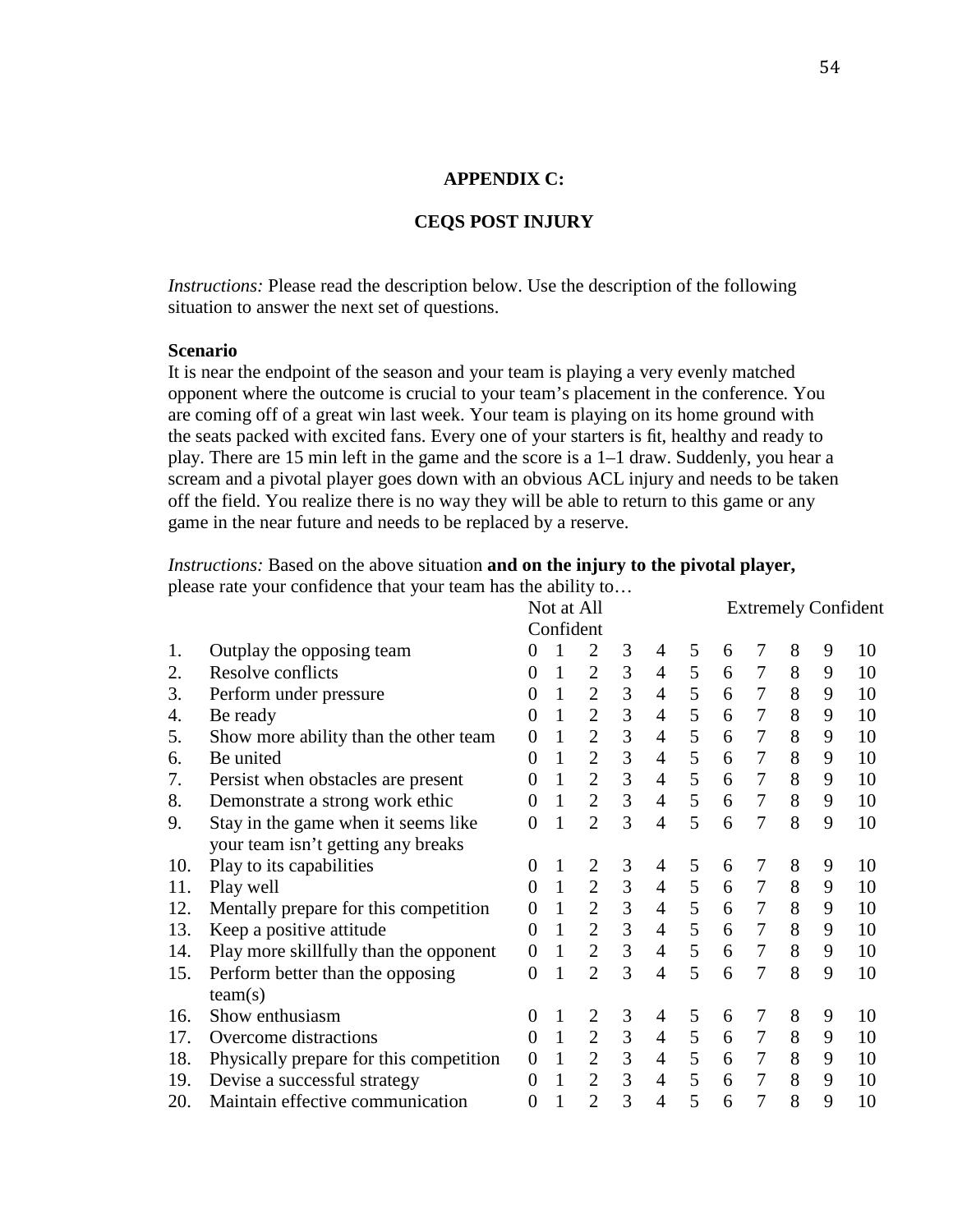#### **APPENDIX D:**

### **TEAM RECRUITMENT LETTER**

#### Dear Coach,

My name is Julie Sutcliffe and I am a sport psychology graduate student at the University of North Carolina at Greensboro. I am contacting you to request your assistance with my thesis research. My study is examining whether or not an injury to a teammate impacts the team's beliefs about performing successfully. As a college coach, you may have direct and/or indirect knowledge about how teams may be impacted by the loss of a teammate due to injury. Unfortunately, there is very little research exploring how an athlete's injury might affect his or her team. Currently, there is evidence that sport injury may result in negative emotional/psychological consequences for the injured athlete (i.e. emotional distress and decreased self-efficacy). Yet, we know very little about the potential consequences for the team, and my study would be one of only three to examine this question.

Would you be willing to let me come meet with the team for approximately 20-30 minutes at a time that you determine is convenient (i.e., before/after practice, team meeting, etc) so that I may request their participation in this study? Participation involves completing a survey packet only once, which should take no longer than 30 minutes to complete. If so, then you may reply to this email with possible dates and times or reply with a convenient time that I may call and speak with you in person to make arrangements. I will bring all materials required (i.e., pencil/pens and questionnaires to distribute and collect myself on site. If you or a member of the team are interested, I would be happy to provide a written summary of my findings.

Also, if you know of any other coaches who would be willing to assist me, please provide me with their contact information (i.e., name, school, ph# and/or email) so that I may forward this request to them as well.

Thank you for your time and consideration,

Julie H. Sutcliffe Kinesiology M.S. Candidate Specializing in Sport and Exercise Psychology The University of North Carolina at Greensboro jhsutcli@uncg.edu (415) 676-7177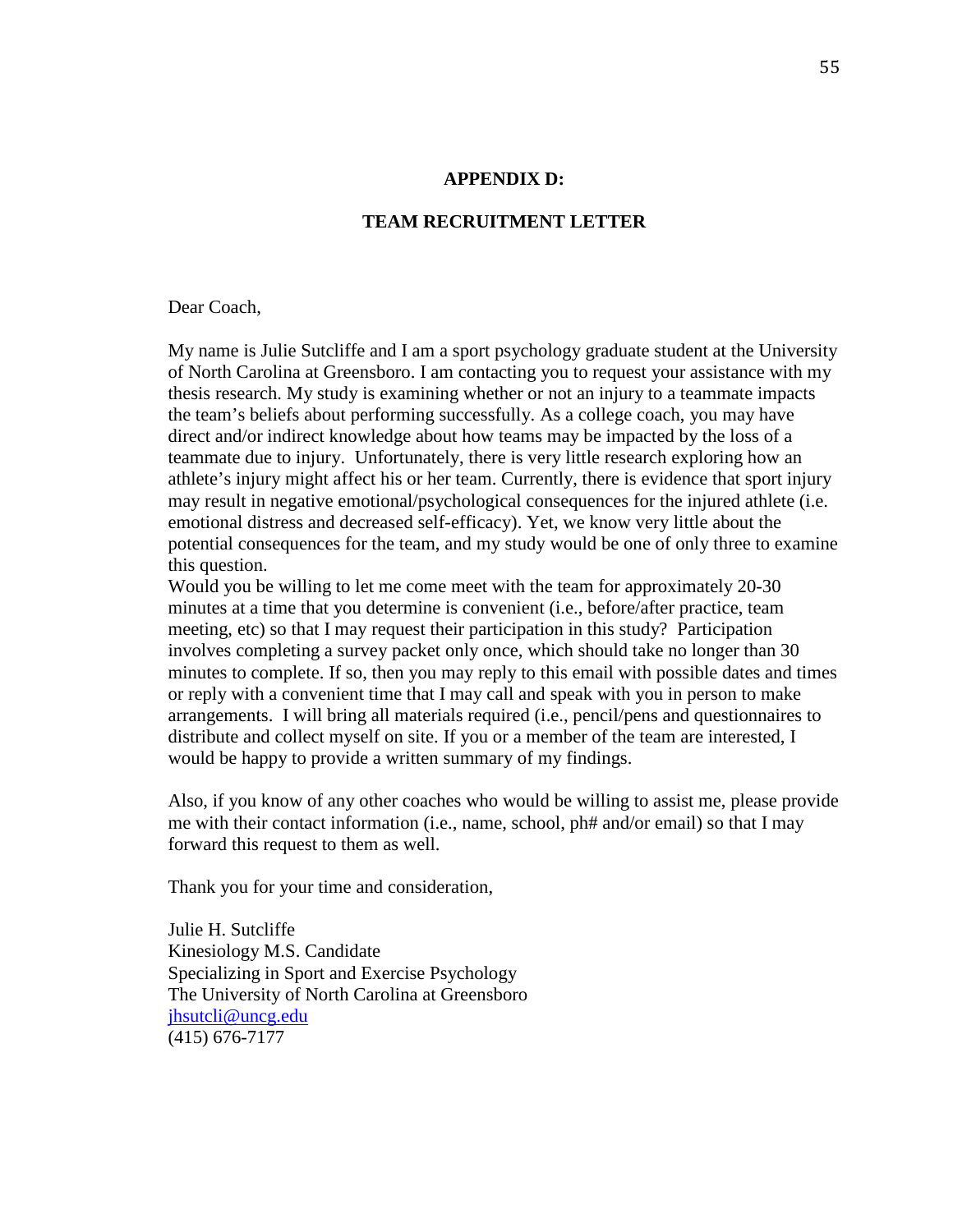#### **APPENDIX E:**

### **RECRUITMENT REMINDER EMAIL**

#### Dear Coach.

A few weeks ago I emailed you to request your assistance with my thesis research examining whether or not an injury to a teammate impacts the team's beliefs about performing successfully. I am a graduate student studying sport psychology at the University of North Carolina at Greensboro. As a college coach, you may have direct and/or indirect knowledge about how teams may be impacted by the loss of a teammate due to injury. Unfortunately, there is very little research exploring how an athlete's injury might affect his or her team. Currently, there is evidence that sport injury may result in negative emotional/psychological consequences for the injured athlete (i.e. emotional distress and decreased self-efficacy). Yet, we know very little about the potential consequences for the team, and my study would be one of only three to examine this question.

Since I have yet to receive a response from you, I wanted to follow up and ask you to consider allowing your team to participate in my study. Would you be willing to let me come meet with the team for approximately 20-30 minutes at a time that you determine is convenient (i.e., before/after practice, team meeting, etc) so that I may request their participation in this study? Participation involves completing a survey packet only once, which should take no longer than 30 minutes to complete. I will bring all materials required (i.e., pencil/pens and questionnaires to distribute) and collect them myself on site. If you or a member of the team are interested, I would be happy to provide a written summary of my findings.

If you are interested in participating, please email with possible dates and times or reply with a convenient time that I may call and speak with you in person to make arrangements. In addition, please feel free to forward this email on to other collegiate soccer coaches that you believe may be interested in having their team participate.

Thank you for your time and consideration,

Julie H. Sutcliffe Kinesiology M.S. Candidate Specializing in Sport and Exercise Psychology The University of North Carolina at Greensboro jhsutcli@uncg.edu (415) 676-7177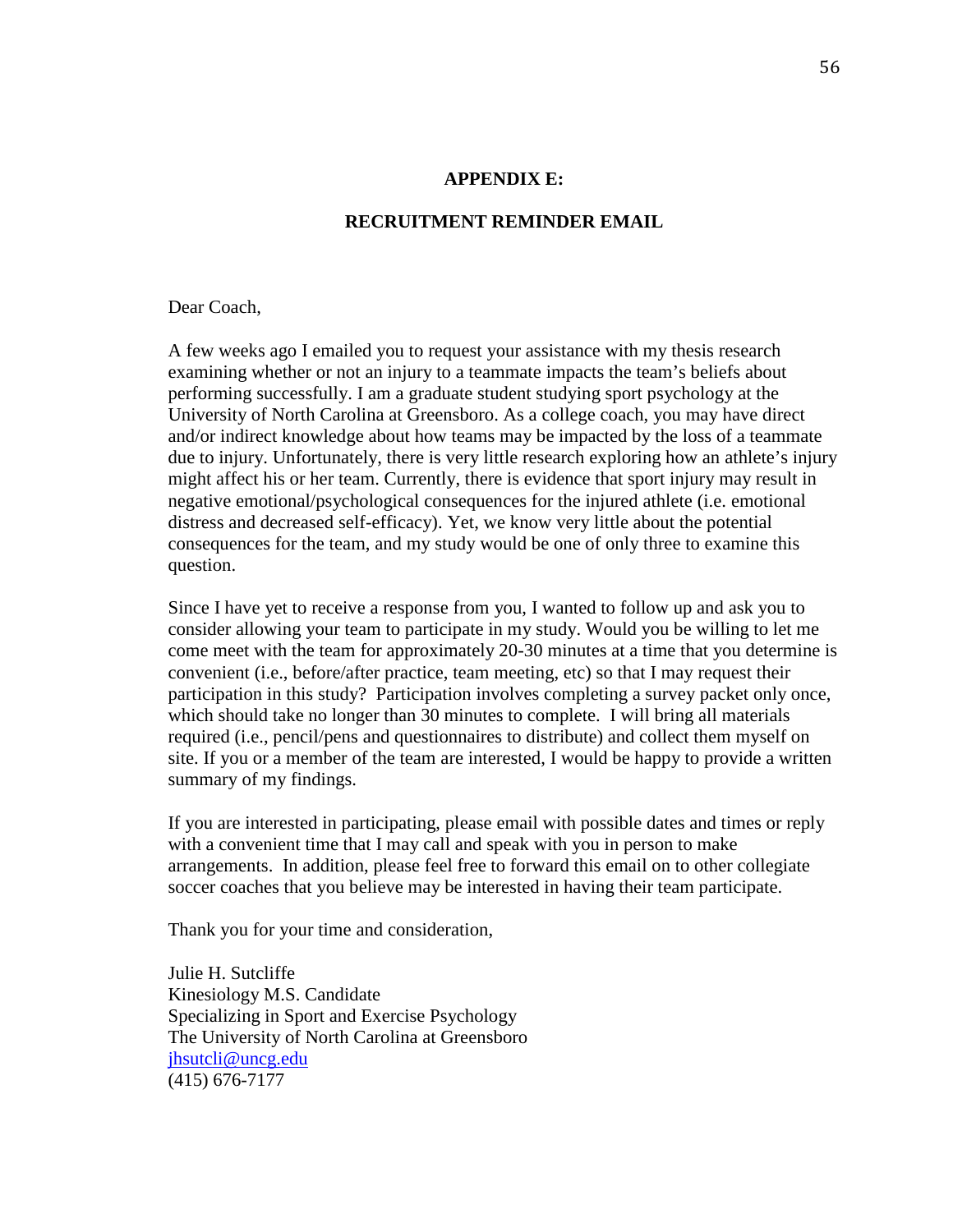### **APPENDIX F:**

### **INFORMED CONSENT**

### **UNIVERSITY OF NORTH CAROLINA AT GREENSBORO**

### *CONSENT TO ACT AS A HUMAN PARTICIPANT*

Project Title: The Effect of Hypothetical Injury on Collective Efficacy in Collegiate Soccer Teams

Project Director: Dr. Renee Appaneal

Participant's Name: \_\_\_\_\_\_\_\_\_\_\_\_\_\_\_

#### **What is the study about?**

This is a research project. This study will investigate the effect that a hypothetical injury has on the team's perceptions of collective efficacy. The aim of this study is to better understand how team collective efficacy beliefs may change as a result of injury to one player, and how this may impact team performance post-injury.

#### **Why are you asking me?**

We are looking for current collegiate soccer players, ages 18 and older, who currently play on a NCAA Division I, II, or III soccer team. Those who are under 18 years of age are not eligible for participation.

#### **What will you ask me to do if I agree to be in the study?**

Participants will be asked to complete a questionnaire regarding their beliefs about the team's abilities in a variety of situations. Then participants will read about a hypothetical situation where a teammate becomes injured. Participants will then complete another questionnaire regarding their beliefs about the team's abilities in regard to the hypothetical scenario. Completion of the questionnaires will take approximately 20-30 minutes to complete.

### **What are the dangers to me?**

The Institutional Review Board at the University of North Carolina at Greensboro has determined that participation in this study poses minimal risk to participants. Participants may experience distress or react poorly to reading about a hypothetical injury to a teammate.

If you have any concerns about your rights, how you are being treated or if you have questions, want more information or have suggestions, please contact Eric Allen in the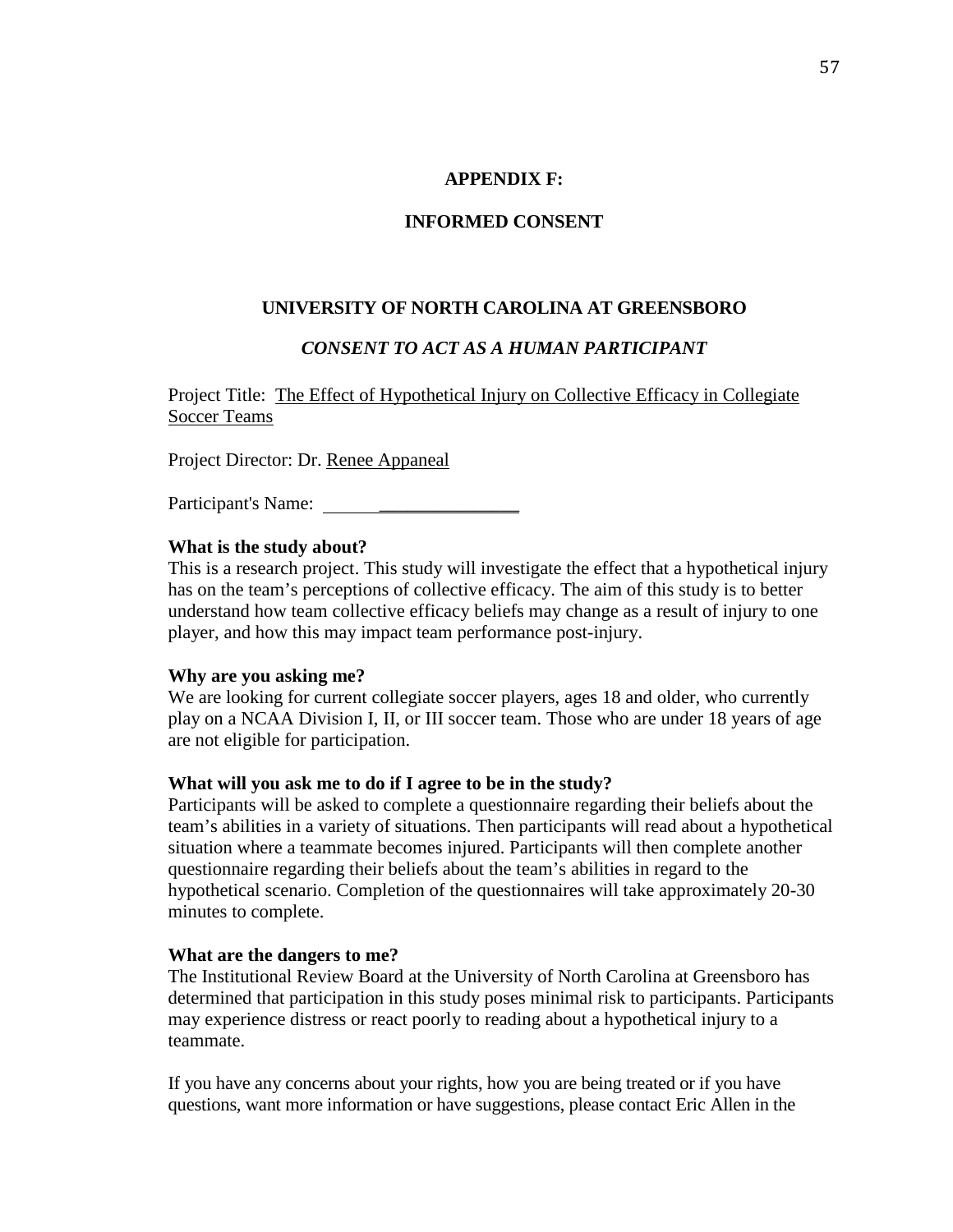Office of Research Compliance at UNCG at (336) 256-1482. Questions, concerns or complaints about this project or benefits or risks associated with being in this study can be answered by Julie Sutcliffe who may be contacted at (415) 676-7177 or jhsutcli@uncg.edu.

## **Are there any benefits to me for taking part in this research study?**

There are no direct benefits to participants in this study.

# **Are there any benefits to society as a result of me taking part in this research?**

There may be benefits to society such as furthering our understanding of how injury impacts the team and potentially informing future interventions to help teams cope with the loss of a teammate to injury.

# **Will I get paid for being in the study? Will it cost me anything?**

There are no costs to you or payments made for participating in this study.

# **How will you keep my information confidential?**

Consent forms will be kept separately from all other data collected. Your questionnaire will be assigned an identification code to protect your confidentiality. All data collection materials will be stored in a locked file cabinet inside a locked room on the UNCG campus. All information obtained in this study is strictly confidential unless disclosure is required by law.

# **What if I want to leave the study?**

You have the right to refuse to participate or to withdraw at any time, without penalty. If you do withdraw, it will not affect you in any way. If you choose to withdraw, you may request that any of your data which has been collected be destroyed unless it is in a deidentifiable state.

## **What about new information/changes in the study?**

If significant new information relating to the study becomes available which may relate to your willingness to continue to participate, this information will be provided to you.

## **Voluntary Consent by Participant:**

By signing this consent form you are agreeing that you read, or it has been read to you, and you fully understand the contents of this document and are openly willing consent to take part in this study. All of your questions concerning this study have been answered. By signing this form, you are agreeing that you are 18 years of age or older and are agreeing to participate, or have the individual specified above as a participant participate, in this study described to you by Julie Sutcliffe.

| Signature: |  |
|------------|--|
|------------|--|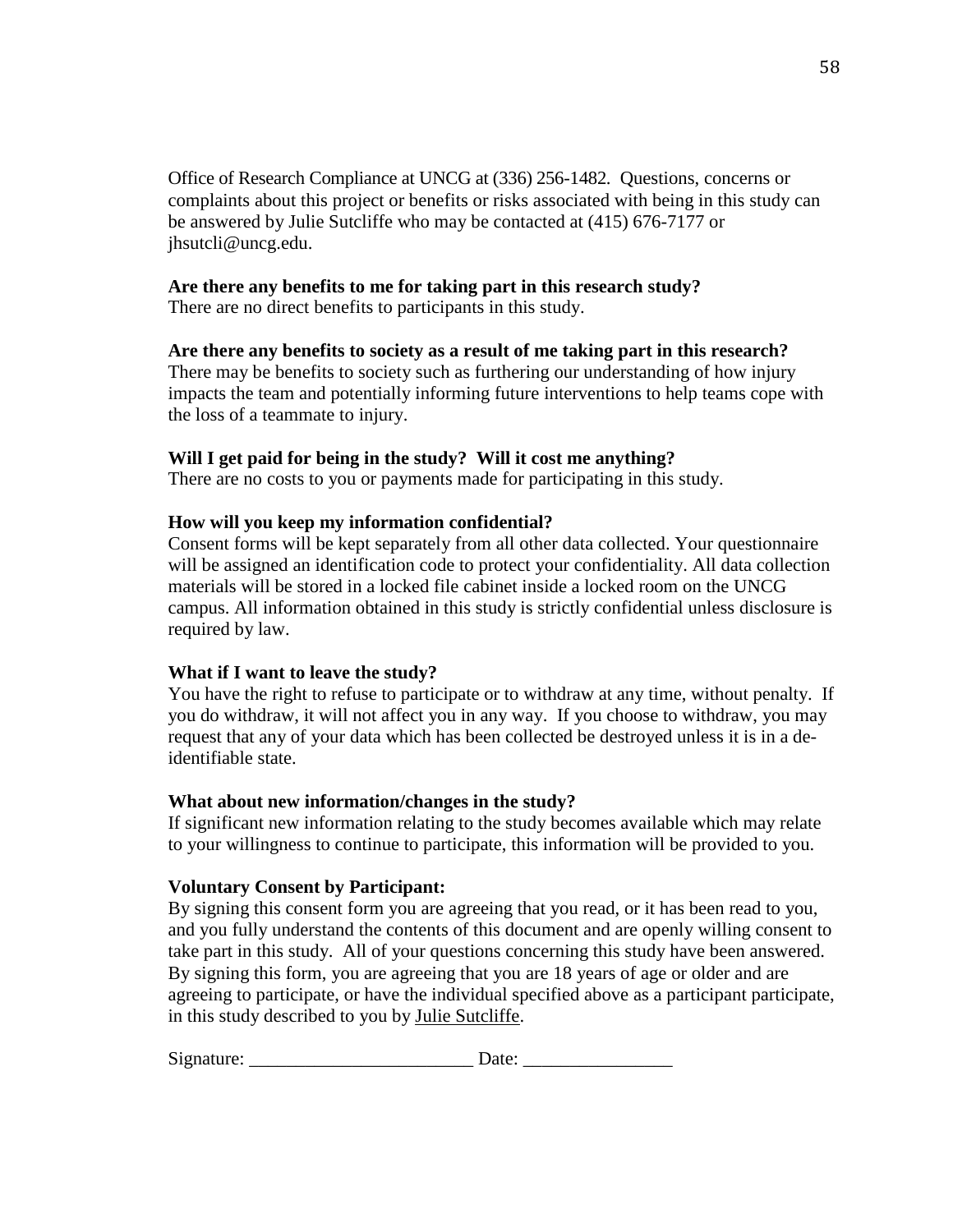## **APPENDIX G:**

# **INSTRUCTIONS FOR QUESTIONNAIRE ADMINISTRATION**

# 1. **READ** to participants:

- Today I am going to give you a questionnaire regarding your beliefs about your soccer team's abilities in certain circumstances. Completion of the questionnaire will take approximately 20 minutes.
- The first sheet you have been given is an informed consent, by signing that sheet you agree to participate in the study. It is important for you to recognize that any answers you provide are completely confidential. No personal identification will be linked to your packet. If you choose to participate in this study please read and sign the informed consent now.
- Once you have signed the informed consent please place it in envelope 1.
- 2. Hand out questionnaires.
- **3. READ:** 
	- I am now going to give you the questionnaire. Please read the instructions before each section carefully. If you have any questions regarding what a specific item means please raise your hand and I will come and help you. It is critical to the research that you are as honest as possible. Do not answer the question according to what you think you should say or feel, answer them according to how you ACTUALLY feel.
	- When you are finished with your questionnaire, please place it in envelope 2 (Show them the envelope). OK you can go ahead and begin.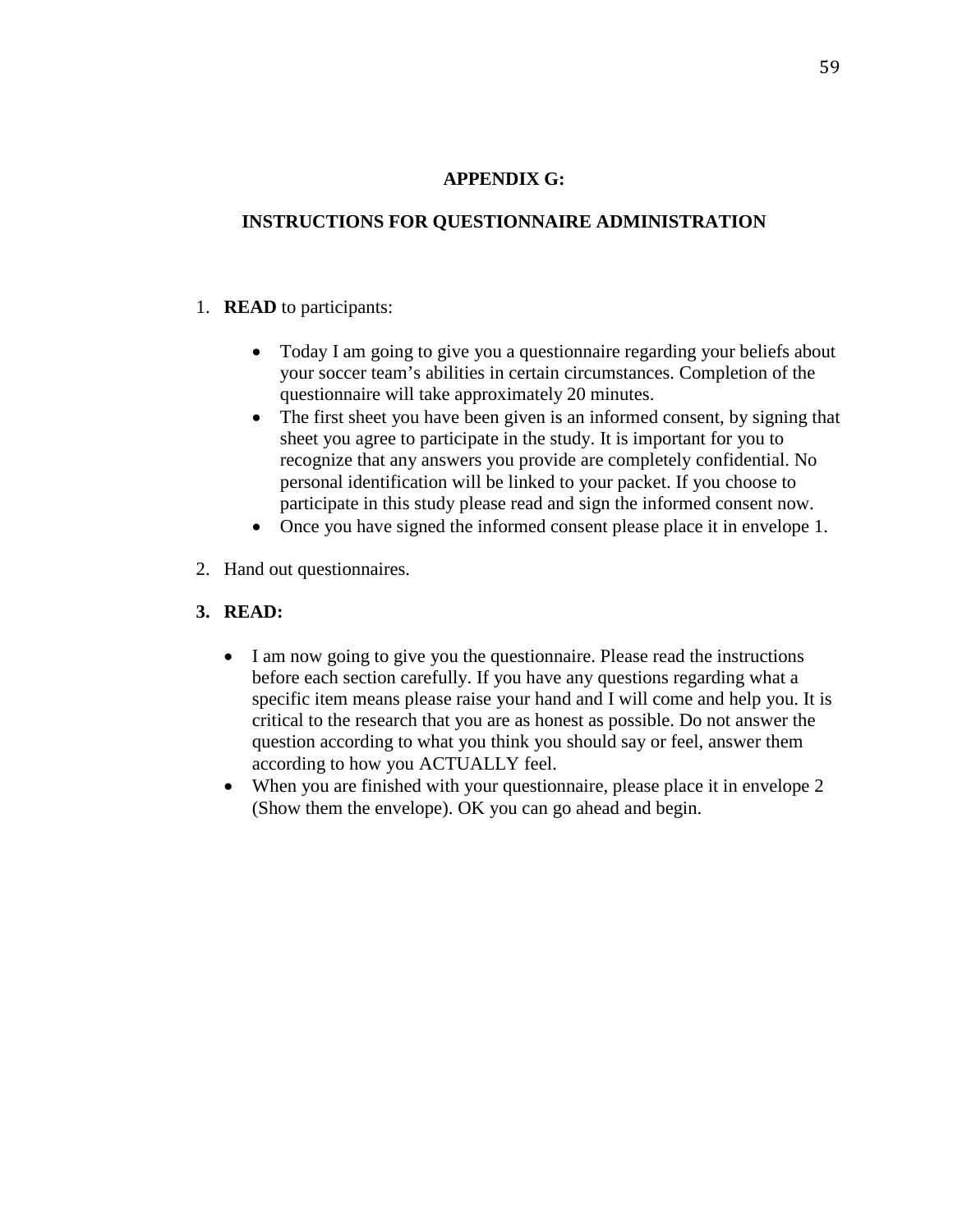## **APPENDIX H:**

## **TABLES**

# **Table 1. Means (Standard Deviations) for Athlete Sample Demographics**

| Variables                                  | Females<br>$n=195$ | Males<br>$n = 200$ |
|--------------------------------------------|--------------------|--------------------|
| Age                                        | 19.39(1.25)        | 19.85(1.60)        |
| Eligibility                                | 2.26(1.17)         | 2.17(1.18)         |
| <b>Years of Soccer Experience</b>          | 13.63(2.56)        | 14.04(3.15)        |
| <b>Years on Current Team</b>               | 2.05(1.09)         | 1.89(1.09)         |
| <b>Years on Other Collegiate Teams</b>     | 1.55(.69)          | 1.67(0.77)         |
| Typical Playing Time (Min) per Competition | 53.81 (34.11)      | 50.25 (36.06)      |

Note:  $N = 395$ . For the variable of Years on Other Collegiate Teams,  $n = 38$ . Only some of the participants played on other collegiate teams.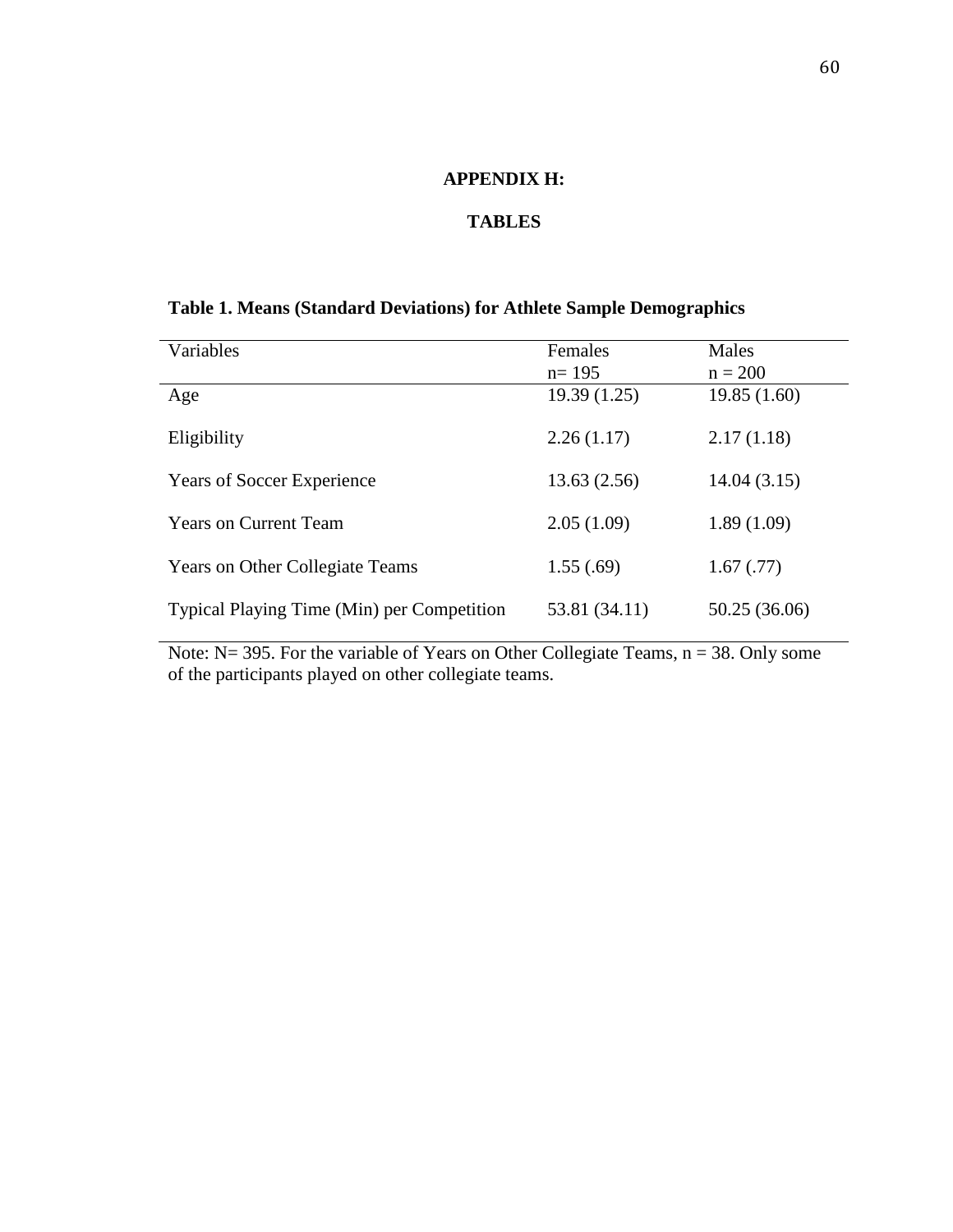| Variables                                    | Total<br>$n=$ 395 (% of<br>column) | Female<br>$n=195$ (%)<br>of column) | Male<br>$n = 200$ (%)<br>of column) |
|----------------------------------------------|------------------------------------|-------------------------------------|-------------------------------------|
| <b>Participation Status</b>                  |                                    |                                     |                                     |
| Healthy, participating with no restrictions  | 304 (77)                           | 160(82.1)                           | 144 (72.4)                          |
| Injured/ill, participating with restrictions | 70 (17.7)                          | 28(14.4)                            | 42(21.1)                            |
| Injured/ill, not participating               | 16(4.1)                            | 6(3.1)                              | 10(5.0)                             |
| Not participating for non medical reasons    | 4(1)                               | 1(0.5)                              | 3(1.5)                              |
| Injured During College Career?               |                                    |                                     |                                     |
| Yes                                          | 263(66.6)                          | 121(62.1)                           | 142(71)                             |
| N <sub>0</sub>                               | 132(33.4)                          | 74 (37.9)                           | 58 (29)                             |
| Time Since Injury                            |                                    |                                     |                                     |
| $0-3$ months                                 | 136(51.7)                          | 54 (44.6)                           | 82 (57.7)                           |
| 3-6 months                                   | 21(8.0)                            | 10(8.3)                             | 11(7.7)                             |
| 6-12 months                                  | 54(20.5)                           | 29(24.0)                            | 25(17.6)                            |
| $12-15$ months                               | 23(8.7)                            | 16(13.2)                            | 7(4.9)                              |
| greater than 15 months                       | 29(11.0)                           | 12(9.9)                             | 17(12)                              |
| <b>Duration of Limited Participation</b>     |                                    |                                     |                                     |
| Less than a week                             | 92(35.0)                           | 41 (33.9)                           | 51 (35.9)                           |
| $1 - 4$ weeks                                | 95(36.1)                           | 41(33.9)                            | 54 (38.0)                           |
| 1-3 months                                   | 44(16.7)                           | 21(17.4)                            | 23(11.5)                            |
| 3-6 months                                   | 15(5.7)                            | 7(5.8)                              | 8(4.0)                              |
| more than 6 months                           | 17(4.3)                            | 11(9.1)                             | 6(3.0)                              |
|                                              |                                    |                                     |                                     |

**Table 2. Frequencies of Sample Participation and Injury Status**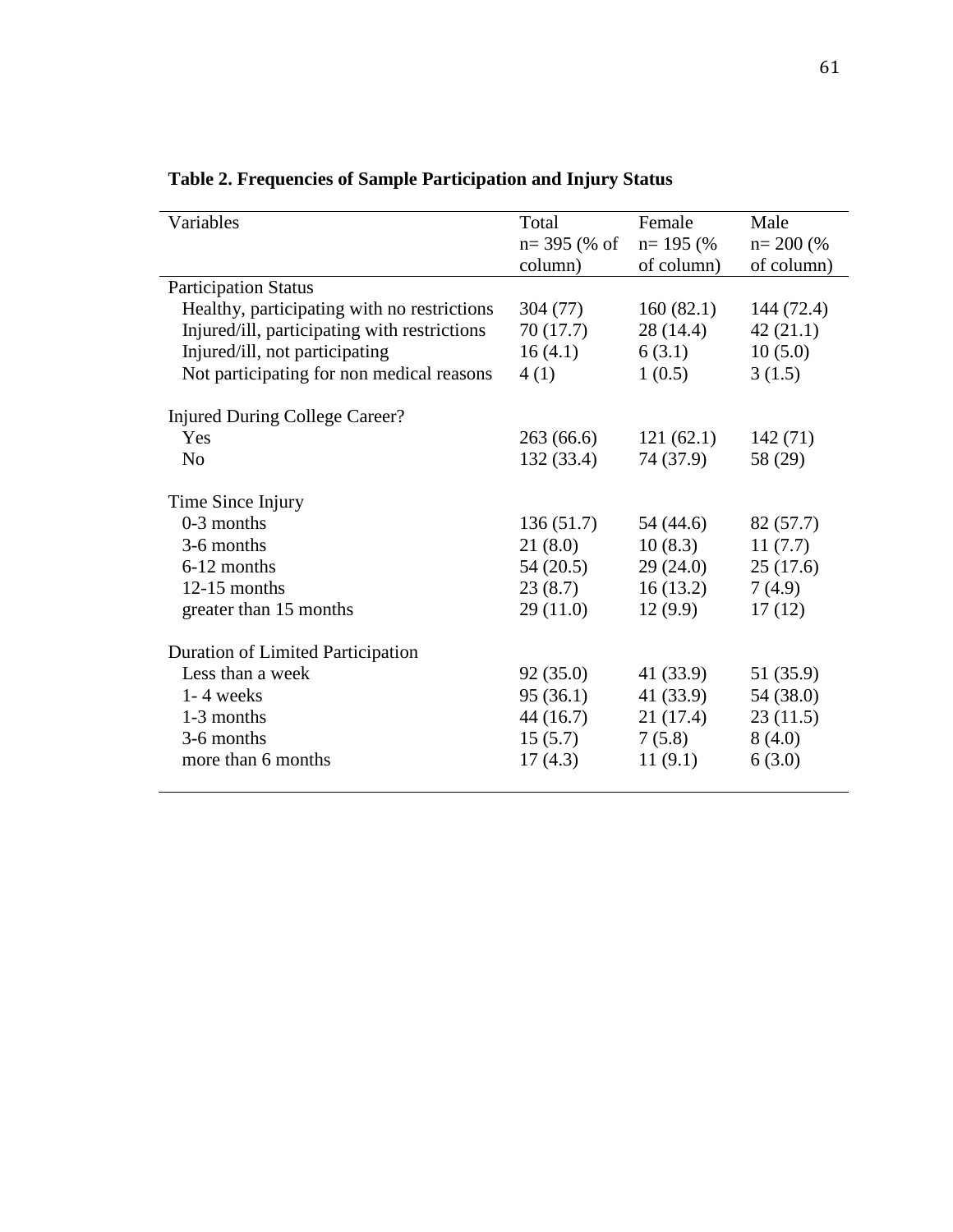|                                       | Total | <b>Female Teams</b><br>$n$ (% of teams) | <b>Male Teams</b><br>$n$ (% of teams) |
|---------------------------------------|-------|-----------------------------------------|---------------------------------------|
| Teams                                 | 17    | 9(53)                                   | 8(47)                                 |
| Competitive Level                     |       |                                         |                                       |
| Division I                            | 9     | 5(55.6)                                 | 4(44.4)                               |
| Division II                           | 3     | 2(66.7)                                 | 1(33.3)                               |
| Division III                          | 5     | 2(40.0)                                 | 3(60.0)                               |
| Performance Record at Data Collection |       |                                         |                                       |
| Winning                               | 9     | 3(33.3)                                 | 6(66.7)                               |
| Neutral                               | 2     | 2(100.0)                                | 0(0.0)                                |
| Losing                                | 6     | 4(66.7)                                 | 2(33.3)                               |

# **Table 3. Team Demographics**

| Table 4. Aggregated Descriptive Statistics for the CEQS |
|---------------------------------------------------------|
|---------------------------------------------------------|

| Variable    | M    | <b>SD</b> | $\alpha$ | <b>Skew</b> |
|-------------|------|-----------|----------|-------------|
| Ability     |      |           |          |             |
| Pre Injury  | 8.23 | 0.75      | .57      | $-0.90$     |
| Post Injury | 7.48 | 0.88      | .78      | $-0.82$     |
| Effort      |      |           |          |             |
| Pre Injury  | 8.28 | 0.70      | .50      | $-1.03$     |
| Post Injury | 7.72 | 0.81      | .65      | $-1.23$     |
| Persistence |      |           |          |             |
| Pre Injury  | 8.13 | 0.73      | .54      | $-1.26$     |
| Post Injury | 7.65 | 0.82      | .67      | $-1.23$     |
| Preparation |      |           |          |             |
| Pre Injury  | 8.26 | 0.73      | .53      | $-1.00$     |
| Post Injury | 7.72 | 0.80      | .64      | $-0.96$     |
| Unity       |      |           |          |             |
| Pre Injury  | 7.97 | 0.88      | .78      | $-1.39$     |
| Post Injury | 7.68 | 0.87      | .75      | $-1.26$     |
| Total       |      |           |          |             |
| Pre Injury  | 8.17 | 0.73      | .54      | $-1.21$     |
| Post Injury | 7.65 | 0.82      | .67      | $-1.16$     |

Note. N=17 teams. Collective efficacy was measured on an 11-point Likert-type scale, ranging from 0 to 10, where higher scores reflect a higher degree of collective efficacy.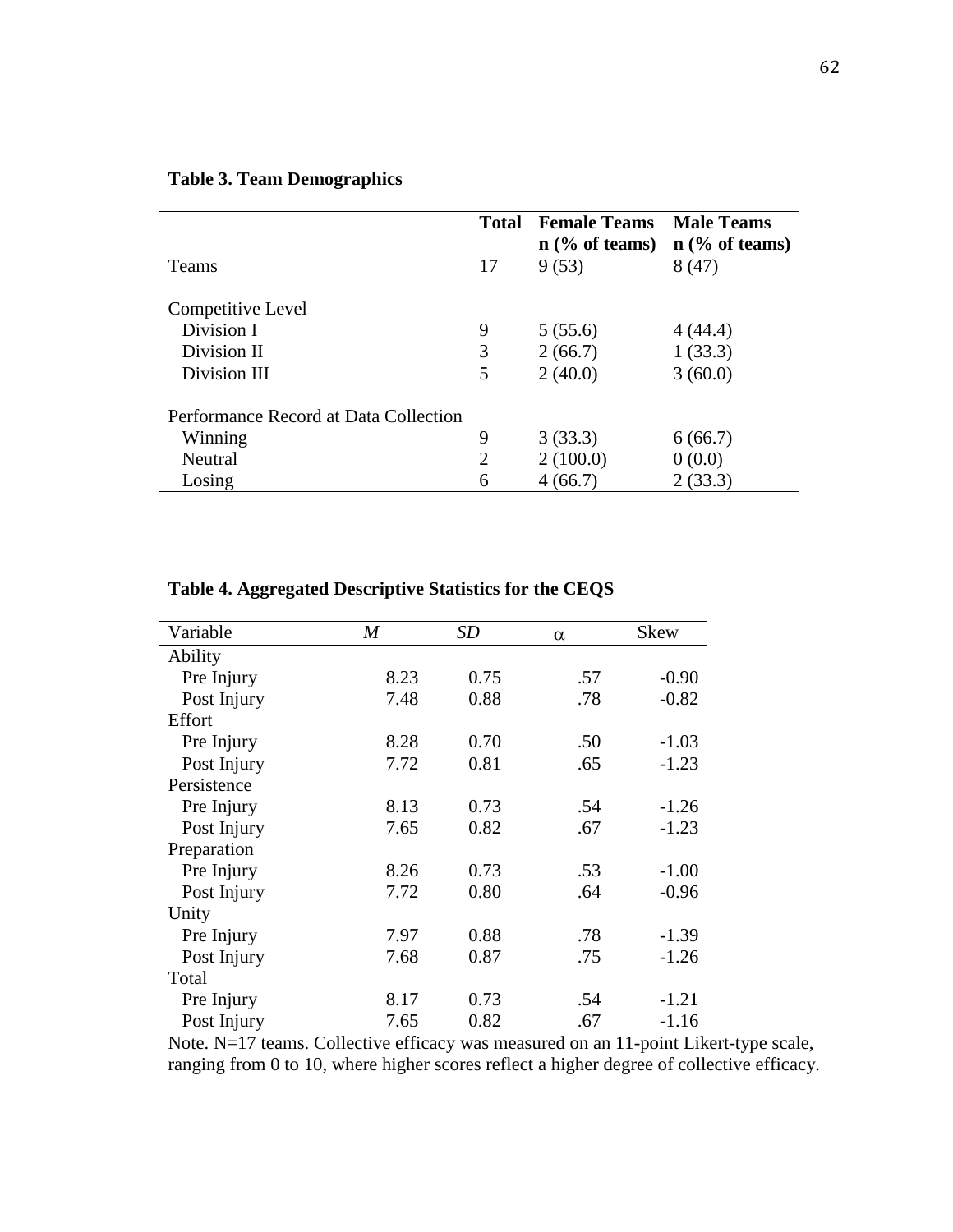**Table 5. Pre Injury (Time 1) Correlations Between CEQS Subscales and Total Scores** 

| <b>Variables</b>          |      | 2         | 3        | 4        | 5        | 6        |
|---------------------------|------|-----------|----------|----------|----------|----------|
| 1. Ability                |      | $.775***$ | $.826**$ | $.804**$ | $.736**$ | .892**   |
| 2. Effort                 |      |           | $.886**$ | $.854**$ | $.858**$ | $.942**$ |
| 3. Persistence            |      |           |          | $.848**$ | $.843**$ | .949**   |
| 4. Preparation            |      |           |          |          | $.827**$ | .933**   |
| 5. Unity                  |      |           |          |          |          | $.922**$ |
| 6. Total CEQS             |      |           |          |          |          |          |
| Mean                      | 8.23 | 8.26      | 8.12     | 8.24     | 7.96     | 8.16     |
| <b>Standard Deviation</b> | 1.33 | 1.30      | 1.33     | 1.30     | 1.44     | 1.24     |

Note:  $N=$  395. \*\*  $p < .05$ .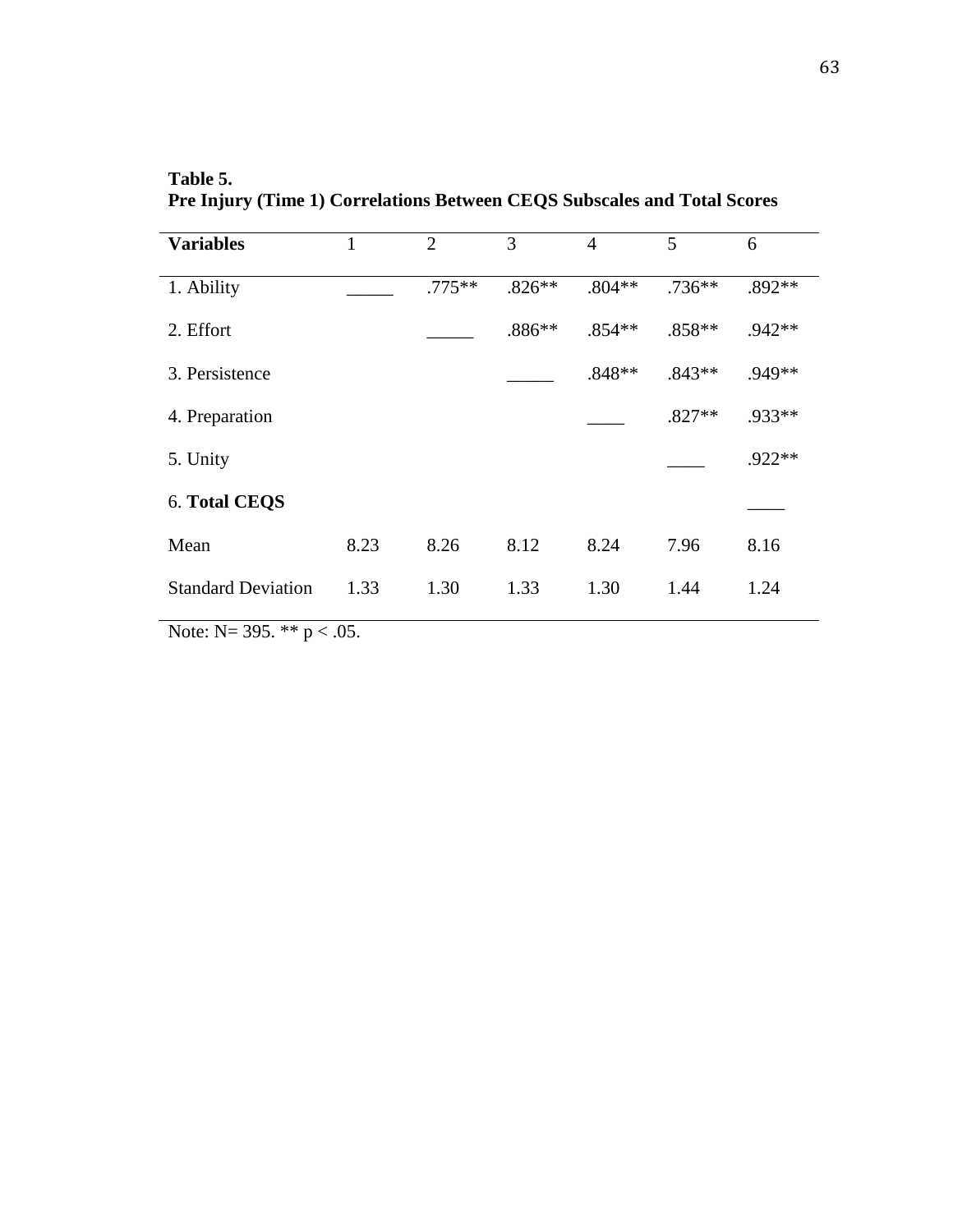**Table 6 Post Injury (Time 2) Correlations Between CEQS Subscales and Total Scores** 

| <b>Variables</b>           | $\overline{7}$ | 8        | 9        | 10       | 11       | 12     |
|----------------------------|----------------|----------|----------|----------|----------|--------|
| 7. Ability (PI)            |                | $.856**$ | $.886**$ | $.861**$ | $.836**$ | .933** |
| 8. Effort (PI)             |                |          | .923**   | $.890**$ | $.904**$ | .960** |
| 9. Persist (PI)            |                |          |          | $.886**$ | .911**   | .967** |
| 10. Prep $(PI)$            |                |          |          |          | .881**   | .949** |
| 11. Unity (PI)             |                |          |          |          |          | .952** |
| 12. Total CEQS             |                |          |          |          |          |        |
| (PI)                       |                |          |          |          |          |        |
| Mean                       | 7.50           | 7.73     | 7.67     | 7.73     | 7.70     | 7.67   |
| <b>Standard Deviations</b> | 1.56           | 1.53     | 1.52     | 1.50     | 1.55     | 1.46   |
|                            |                |          |          |          |          |        |

Note:  $N=$  395. \*\*  $p < .05$ .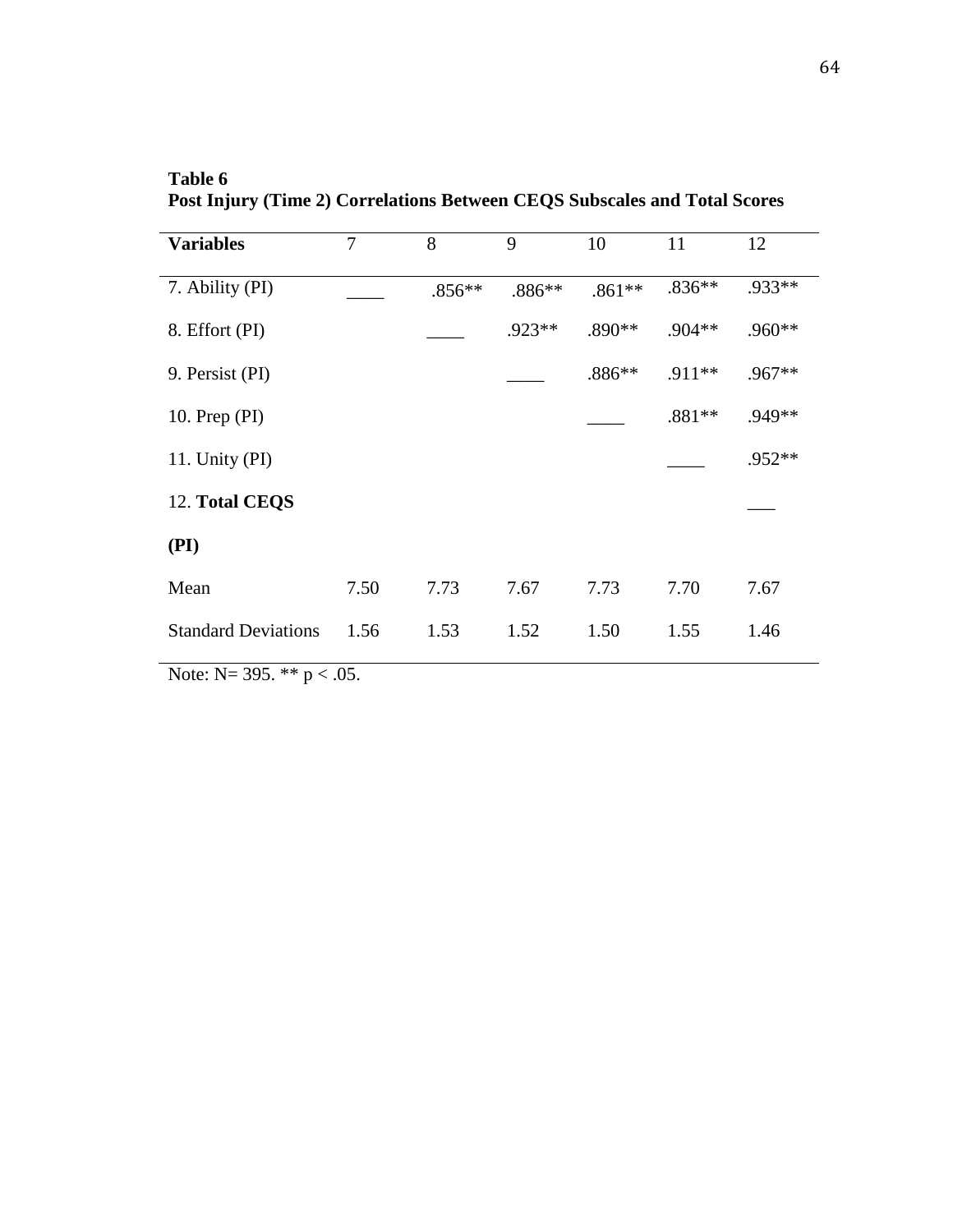## **Table 7 Correlations Between Pre- and Post-Injury CEQS Subscales and Total Scores**

|        | 2        | 3                           | 4        | 5        |              |
|--------|----------|-----------------------------|----------|----------|--------------|
|        |          |                             |          |          | 6            |
|        |          | Ability Effort Persist Prep |          | Unity    | <b>Total</b> |
| .739** |          |                             |          |          |              |
|        | $.742**$ |                             |          |          |              |
|        |          | $.746**$                    |          |          |              |
|        |          |                             | $.757**$ |          |              |
|        |          |                             |          | $.751**$ |              |
|        |          |                             |          |          | .785**       |
|        |          |                             |          |          |              |

Note: N=395.  $*$   $p < .05$ .